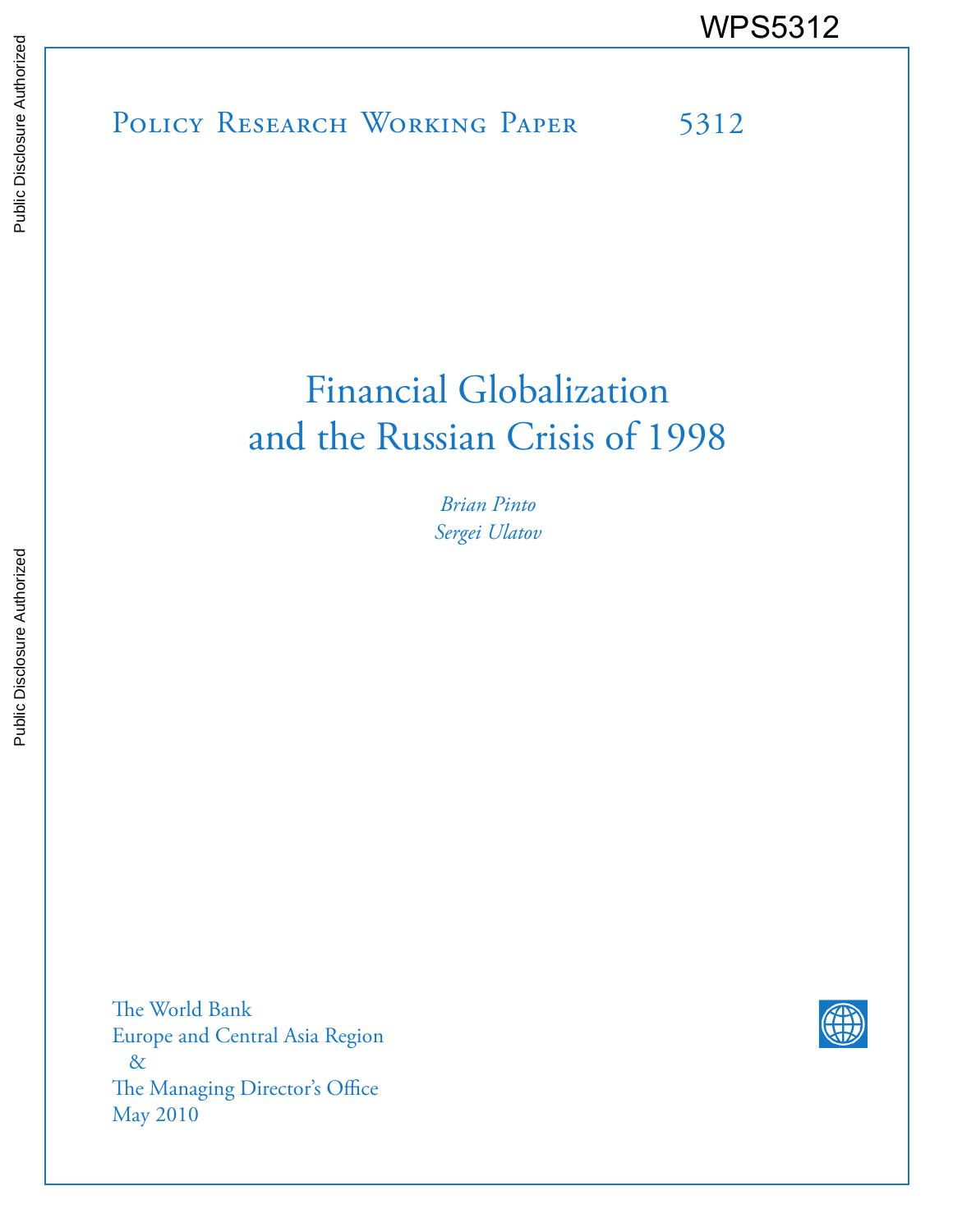# **Abstract**

Russia had more-or-less completed the privatization of its manufacturing and natural resource sectors by the end of 1997. And in February 1998, the annual inflation rate at last dipped into the single digits. Privatization should have helped with stronger micro-foundations for growth. The conquest of inflation should have cemented macroeconomic credibility, lowered real interest rates, and spurred investment. Instead, Russia suffered a massive public debt-exchange rate-banking crisis just six months later, in August 1998. In showing how this turn of events unfolded, the authors focus on the interaction among Russia's deteriorating fiscal fundamentals, its weak micro-foundations of growth and financial globalization.

They argue that the expectation of a large official bailout in the final 10 weeks before the meltdown played an important role, with Russia's external debt increasing by \$16 billion or 8 percent of post-crisis gross domestic product during this time. The lessons and insights extracted from the 1998 Russian crisis are of general applicability, oil and geopolitics notwithstanding. These include a discussion of when financial globalization might actually hurt and a cutoff in market access might actually help; circumstances in which an official bailout could backfire; and why financial engineering tends to fail when fiscal solvency problems are present.

This paper—a joint product of the Europe and Central Asia Region and The Managing Director's Office—is a draft invited submission to the Elsevier Encyclopedia on Financial Globalization. Policy Research Working Papers are also posted on the Web at http://econ.worldbank.org. The authors may be contacted at bpinto2@worldbank.org or sulatov@worldbank.org.

*The Policy Research Working Paper Series disseminates the findings of work in progress to encourage the exchange of ideas about development*  issues. An objective of the series is to get the findings out quickly, even if the presentations are less than fully polished. The papers carry the *names of the authors and should be cited accordingly. The findings, interpretations, and conclusions expressed in this paper are entirely those of the authors. They do not necessarily represent the views of the International Bank for Reconstruction and Development/World Bank and its affiliated organizations, or those of the Executive Directors of the World Bank or the governments they represent.*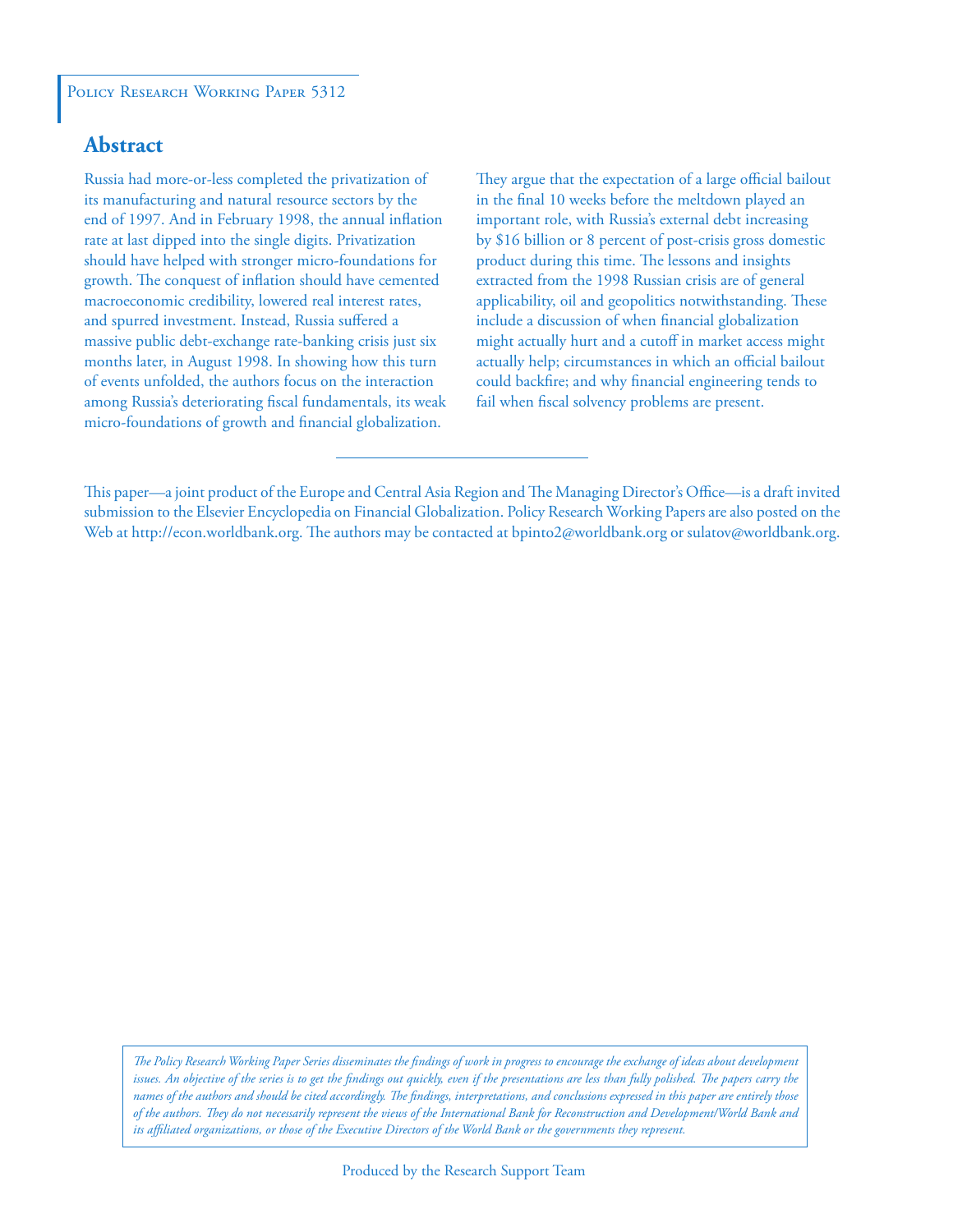# **FINANCIAL GLOBALIZATION AND THE RUSSIAN CRISIS OF 1998**

Brian Pinto and Sergei Ulatov<sup>1</sup>

<sup>&</sup>lt;sup>1</sup> Both authors are at the World Bank. This paper is an invited submission to the Elsevier Encyclopedia of Financial Globalization. The findings, interpretations and conclusions expressed in this paper are entirely those of the authors. They do not necessarily represent the views of the International Bank for Reconstruction and Development/World Bank and its affiliated organizations, or those of the Executive Directors of the World Bank or the governments they represent. We dedicate this paper to the loving memory of Claire Pinto, daughter and dear friend, who was present in Moscow during the events described here.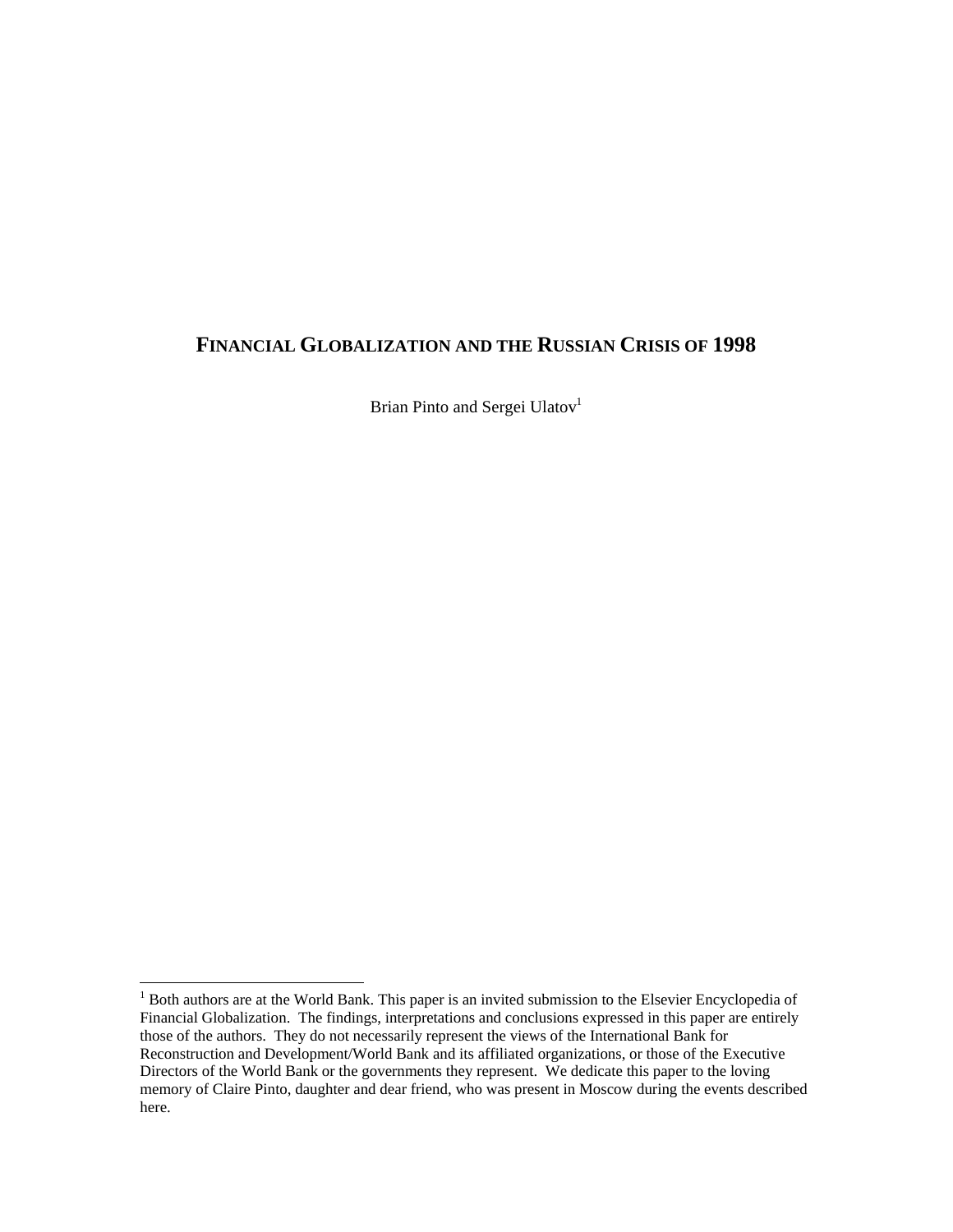#### **1. Introduction**

l

Russia's 1998 meltdown is yet another instance of financial globalization being linked to a crisis in an emerging market instead of better resource allocation and faster growth. $2$  On August 17, 1998, the Russian government devalued the ruble and announced a forced restructuring of its ruble debt obligations falling due to the end of 1999, the face value of which was \$45 billion at the pre-crisis exchange rate. It also declared a 90-day moratorium on settlements of private external debt, short positions on currency forwards and margin calls on repurchase (repo) operations to help its commercial banks, which were heavily exposed to government debt. But the big, private Moscow banks ended up collapsing anyway, with depositors given the alternative of transferring their deposits to the state-owned savings bank, Sberbank.

The Russian public debt-exchange rate-banking crisis came on the heels of an external financial liberalization which began in January 1997 with a progressive removal of restrictions on foreign participation in the lucrative ruble Treasury bill and notes (GKO-OFZ) market—which we shall refer to as the "GKO market"--and in the stock market. This facilitated spillovers from the East Asian crisis as Korean and Brazilian investors began exiting the GKO market in October 1997as a result of liquidity pressures at home. This sequence does not mean that financial globalization *caused* the Russian crisis. But it amplified vulnerability stemming from Russia's combination of a fixed exchange rate and adverse government debt dynamics by prolonging an unsustainable fiscal position. It did so at first by lowering interest rates on government debt and then by continuing to finance the build-up of government debt after May 1998 even when it became apparent that a fundamentals-based crisis was all but inevitable along the lines of

<sup>&</sup>lt;sup>2</sup> We shall refer to this crisis variously as Russia 1998, the Russian meltdown or the devaluation and default of August 1998.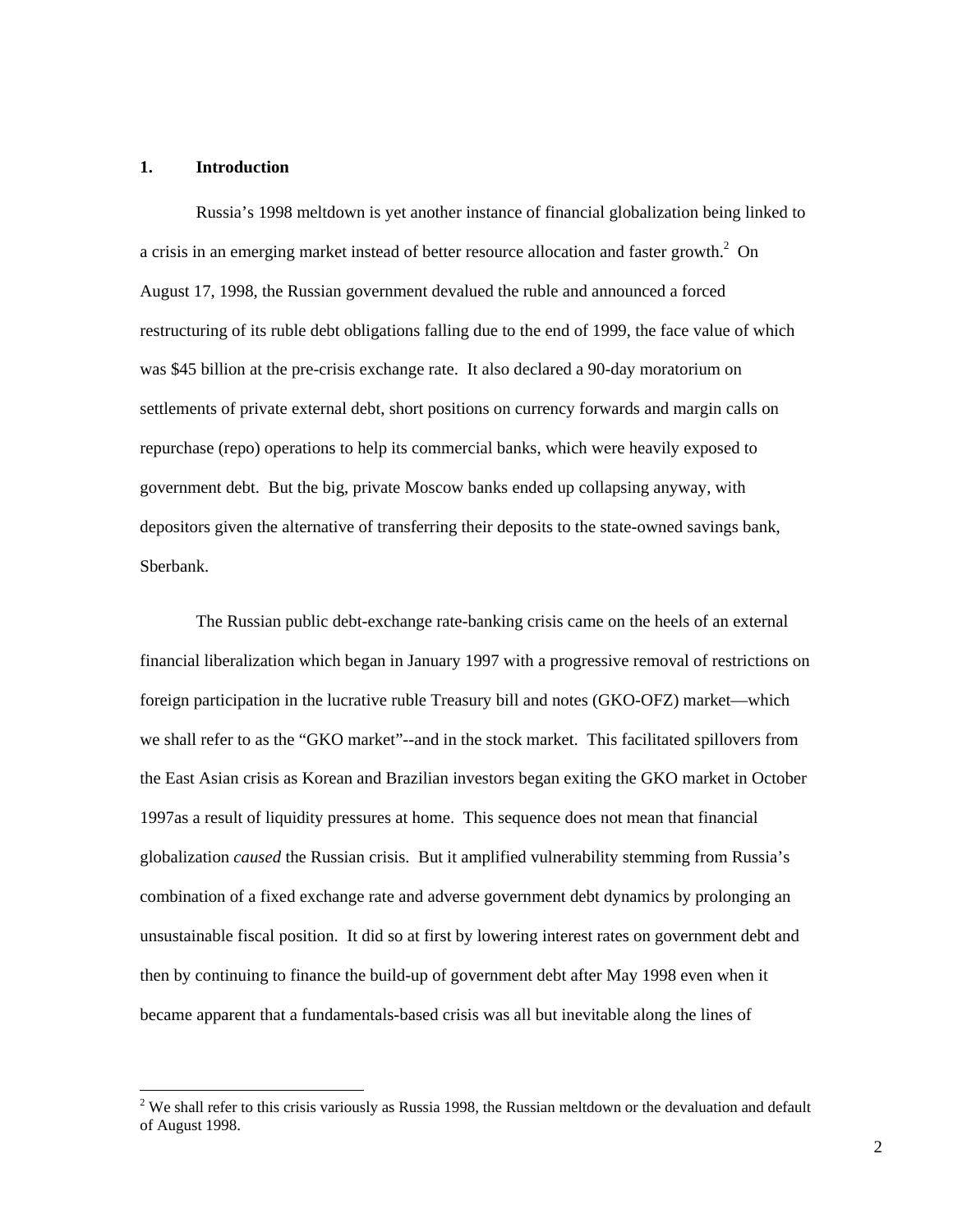Krugman (1979), Flood and Garber (1984) and Sargent and Wallace (1981). This eventually led to a much bigger public external debt burden when events came to a head on August 17, 1998.

## 1.1 Global Context

In the *Emerging Market Crises Hall of Fame*--if there ever were such a thing--Russia 1998 would surely be assigned a place of distinction. It was preceded by the East Asian crisis of 1997-98, which began with the collapse of the Thai baht in July 1997, and then spread to envelope many of the prominent economies of East Asia. It was followed by Brazil in January 1999 and then Turkey and Argentina in 2000-01. Contagion from Russia 1998 led to a substantial rise in spreads on sovereign bonds in emerging markets and on long-term corporate bonds in industrial countries as well as a big increase in the volatility of these spreads. A Bank of International Settlements poll of market participants described the joint event of the August 1998 Russian meltdown plus the bailout of the hedge fund Long-Term Capital Management (LTCM) the following month as the "worst crisis" in recent times. $3$ 

A review of the events suggests that LTCM's near-collapse was precipitated in part by the Russian meltdown. Dungey et al. (2006, p. 3) note that bond spreads, especially in emerging markets, spiked after the Russian devaluation and default as global credit risks were re-priced; LTCM had taken big bets on the expectation of falling spreads. Jorion's (2000) post-mortem indicates that LTCM took a substantial hit soon after Russia's August 17, 1998 meltdown. He reports that credit spreads rose sharply following the Russian "bombshell" while stock markets plunged. "LTCM lost \$550 million on August  $21<sup>st</sup>$  alone" and 52 percent of its December 31 1997 value had been erased by the end of August 1998. Had LTCM been allowed to fail, the risks to the US and global financial system were judged to be catastrophic because of both its onbalance sheet (\$125 billion) and off-balance sheet (\$1.25 trillion in various derivatives) transactions. The forced deleveraging to meet margin calls would have resulted in a downward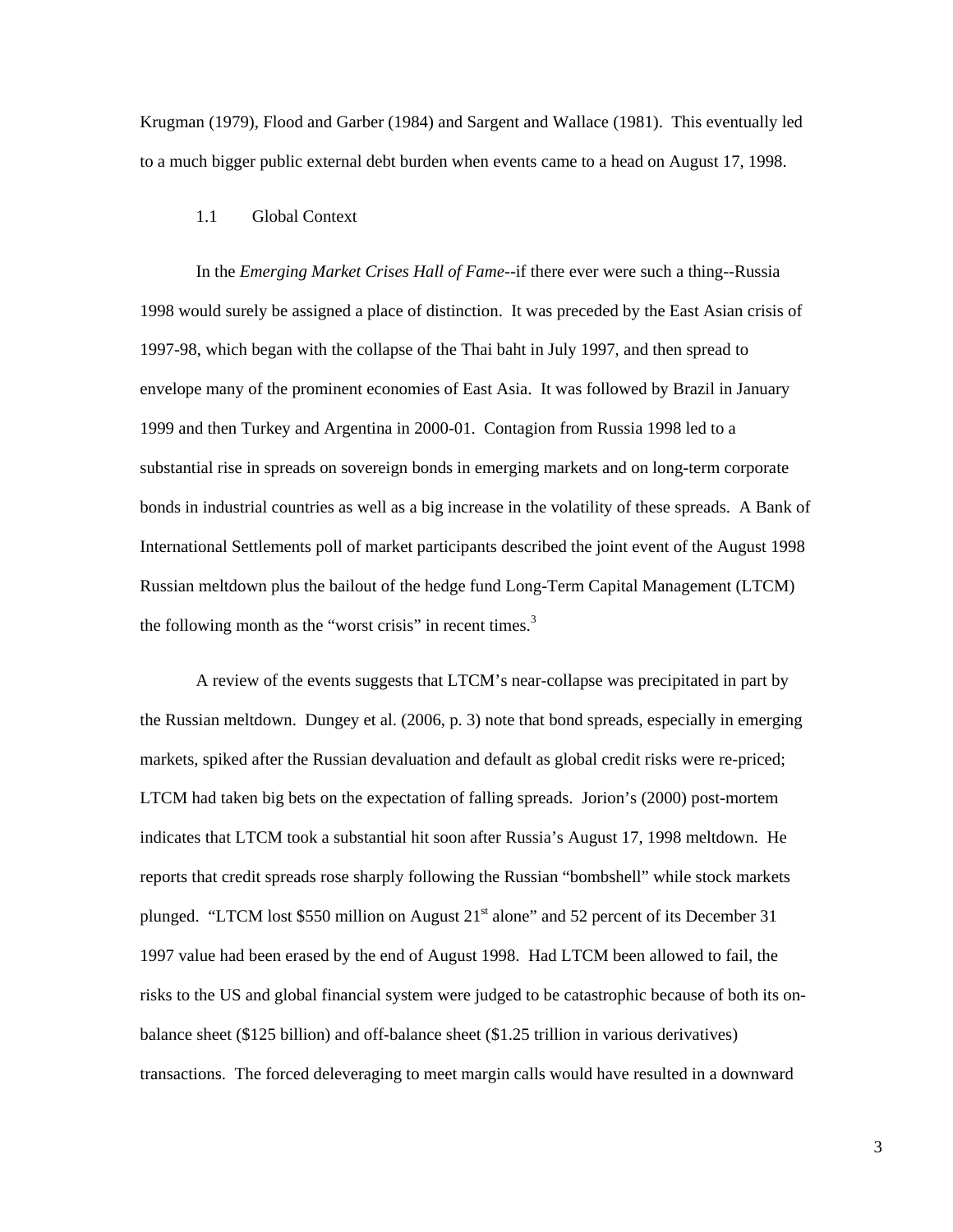spiral--to borrow language reminiscent of the more recent Great Recession. To stave off a systemic crisis, the New York Federal Reserve organized a bailout by encouraging 14 banks to invest \$3.6 billion for a 90 percent stake in LTCM. And the Federal Reserve Board eased monetary policy aggressively by cutting interest rates thrice in quick succession.<sup>4</sup>

#### 1.2 The Country Crisis

Given the above, it is unsurprising that the contagion effects of Russia 1998 have been carefully studied.<sup>5</sup> But the *country* crisis episode itself has received scant attention in the literature, perhaps because of the belief that the lessons may not have been transferable to other emerging markets given oil and Russia's special geopolitical position.<sup>6</sup> In revisiting Russia 1998, we shall show that the lessons from it are of general importance. Indeed, paying closer heed to Russia 1998 might well have influenced the design of the international rescue packages for Argentina and Turkey in 2000-01, especially the former.

Our paper is organized as follows: section 2 analyzes the evolution of Russia's fundamentals during the three years preceding the August 1998 crisis. We argue that the crucial factor in Russia's crisis was an attempt to stamp out inflation while maintaining large subsidies to manufacturing firms. In section 3, we look at the role of financial globalization and argue that in the prevailing environment of pervasive soft budgets, financial liberalization merely postponed the day of reckoning while adding substantially to the government's external debt. In section 4, we present the lessons from Russia 1998 followed by a brief concluding section.

 $\frac{1}{3}$  $3$  See Dungey et al. (2006) for details.

<sup>4</sup> See Dungey et al. (2006).

 $<sup>5</sup>$  In addition to Dungey et al (2006), see Calvo (1998) and Forbes (2000).</sup>

<sup>&</sup>lt;sup>6</sup> At one point, Russia 1998 even threatened to be injected into the 2000 US Presidential elections as an issue! Writing in the Washington Post ("Policymakers Debate: 'Who Lost Russia?'" page A1, September 12, 1999), Michael Dobbs and Paul Blustein noted: "The finger-pointing over 'Who lost Russia?' threatens to spill over into next year's US presidential election campaign. Foreign policy advisers to George W Bush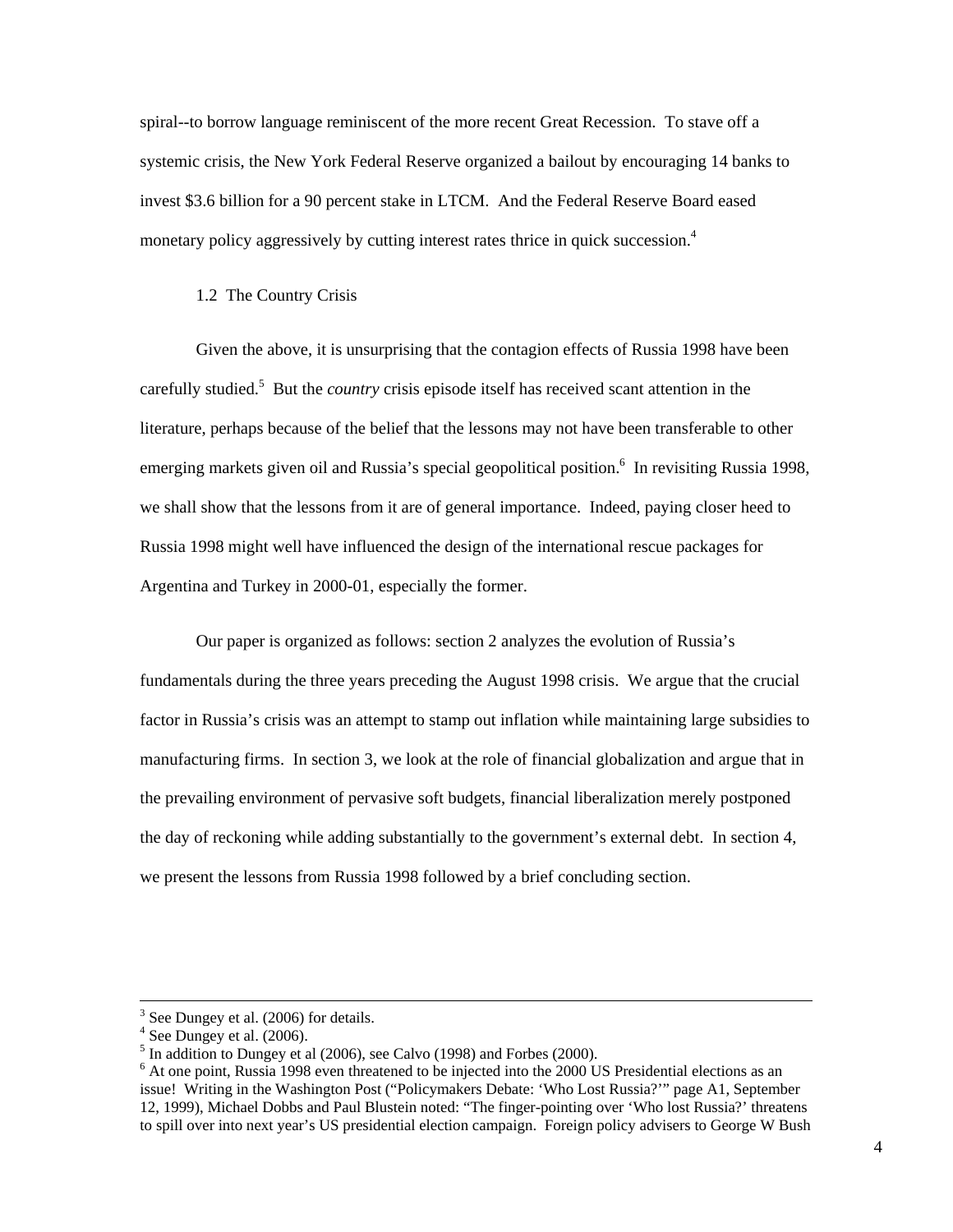#### **2. Russia's Three-year Road to the 1998 Crisis**

By the end of 1997, Russia had more-or-less completed the privatization of its manufacturing and natural resource sectors. And in February 1998, annual inflation at last dipped into the single digits. In spite of these accomplishments, Russia experienced an economic meltdown just six months later. This section explains how this happened, showing that Russia's crisis was in the making for some three years.<sup>7</sup>

#### 2.1 The Stabilization Program

l

We start with the inflation reduction. In mid-1995, Russia adopted a stabilization program with the goal of achieving single-digit inflation by 1997 and shrinking the fiscal deficit of the federal government to less than 3 percent of GDP by 1998. Its centerpiece was a fixed exchange rate as a nominal anchor for prices, to be supported by reductions in the fiscal deficit, a shift away from printing money to debt-financing of the deficit and restrictions on credit to the private sector.<sup>8</sup> But real interest rates jumped to extraordinarily high levels and the real exchange rate appreciated sharply. The ex-ante short-term real interest rate averaged 56 percent between May 1995 and July 1997 (figure 1) while the ruble appreciated by some 55 percent in real terms against the US dollar over the same period (figure 2).

are attempting to link Vice President Gore to the failure of economic reform in Russia…." Of course, it was Russia 1998 which epitomized the 'failure'.

<sup>&</sup>lt;sup>7</sup> This section draws chiefly on Kharas, Pinto and Ulatov (2001); Pinto, Gurvich and Ulatov (2005); Pinto, Drebentsov and Morozov (2000a, b); and Commander and Mumssen (1999).

<sup>&</sup>lt;sup>8</sup> The exchange rate was fixed in the sense that it was managed within tight, pre-announced bounds relative to the level of prevailing inflation.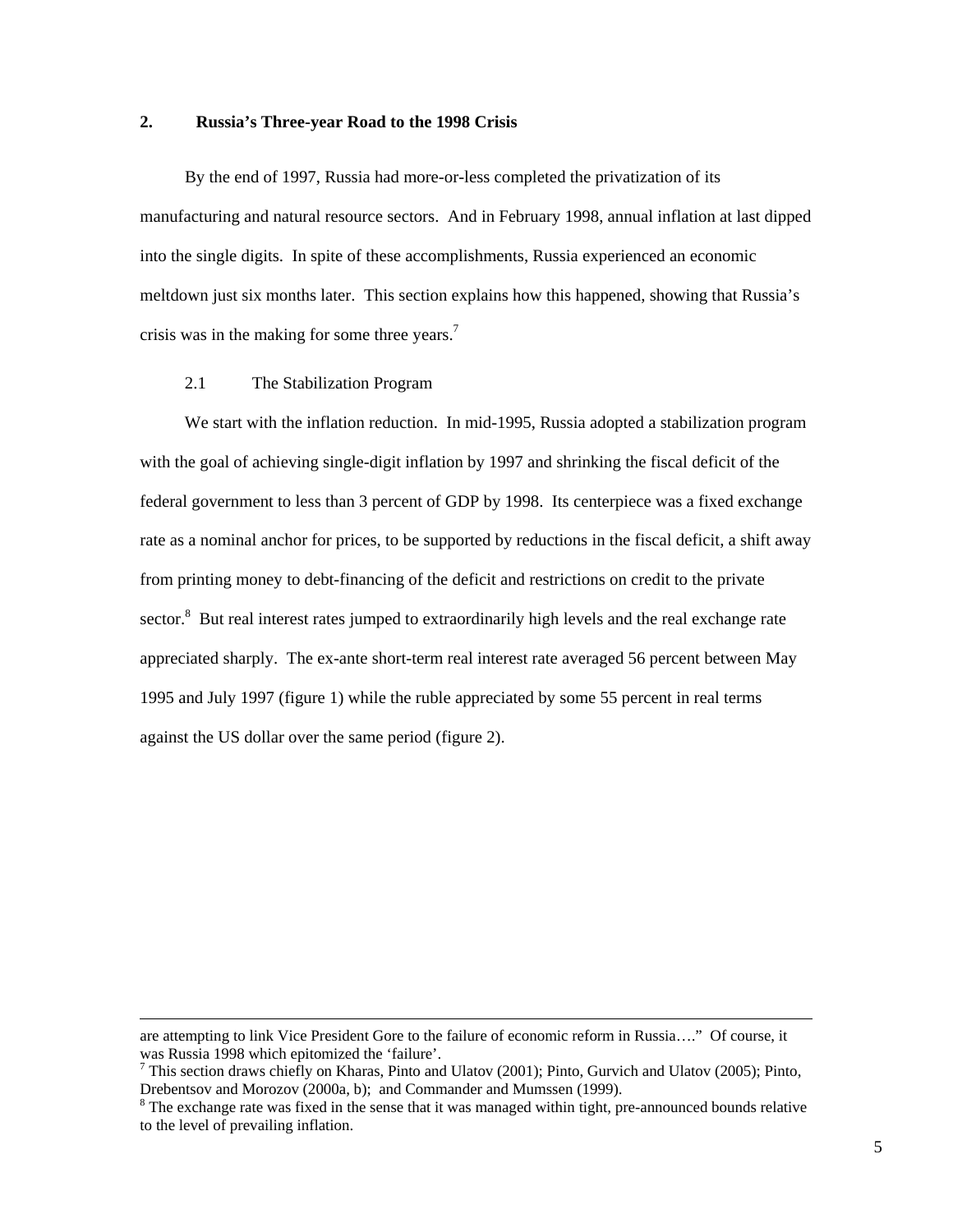**Figure 1: Real Short-term Interest Rates, January 1995 – August 1998**a/





Source: Figure 1, Kharas, Pinto and Ulatov (2001).

 a/ Average nominal secondary market GKO yield deflated by 12-month inflation target under IMF program. Why did real interest rates jump to such high levels, effectively killing growth? For three reasons: first, as Table 1 shows, the original fiscal program targets agreed to between Russia and the IMF were met in 1995 but greatly exceeded thereafter; in fact, the fiscal deficit went up sharply after 1995 instead of shrinking.<sup>9</sup> This meant more borrowing than anticipated, hurting credibility and pushing up real interest rates, especially as a domestic credit squeeze was simultaneously on to lower inflation.



**Figure 2: Real Effective Exchange Rate, January 1995 – September 1998** a/ **Index, 1995=100** 

Source: Figure 2 in Kharas, Pinto and Ulatov (2001).

l

a/ Ratio of Russian CPI to trade-weighted geometric mean of trading partners CPI times nominal exchange rate. Upward (downward) movement signifies appreciation (depreciation).

 $9$  NB: the program targets were continually revised. What is relevant for a post-mortem is how actual developments compare with the *original* path envisaged for inflation and fiscal deficits.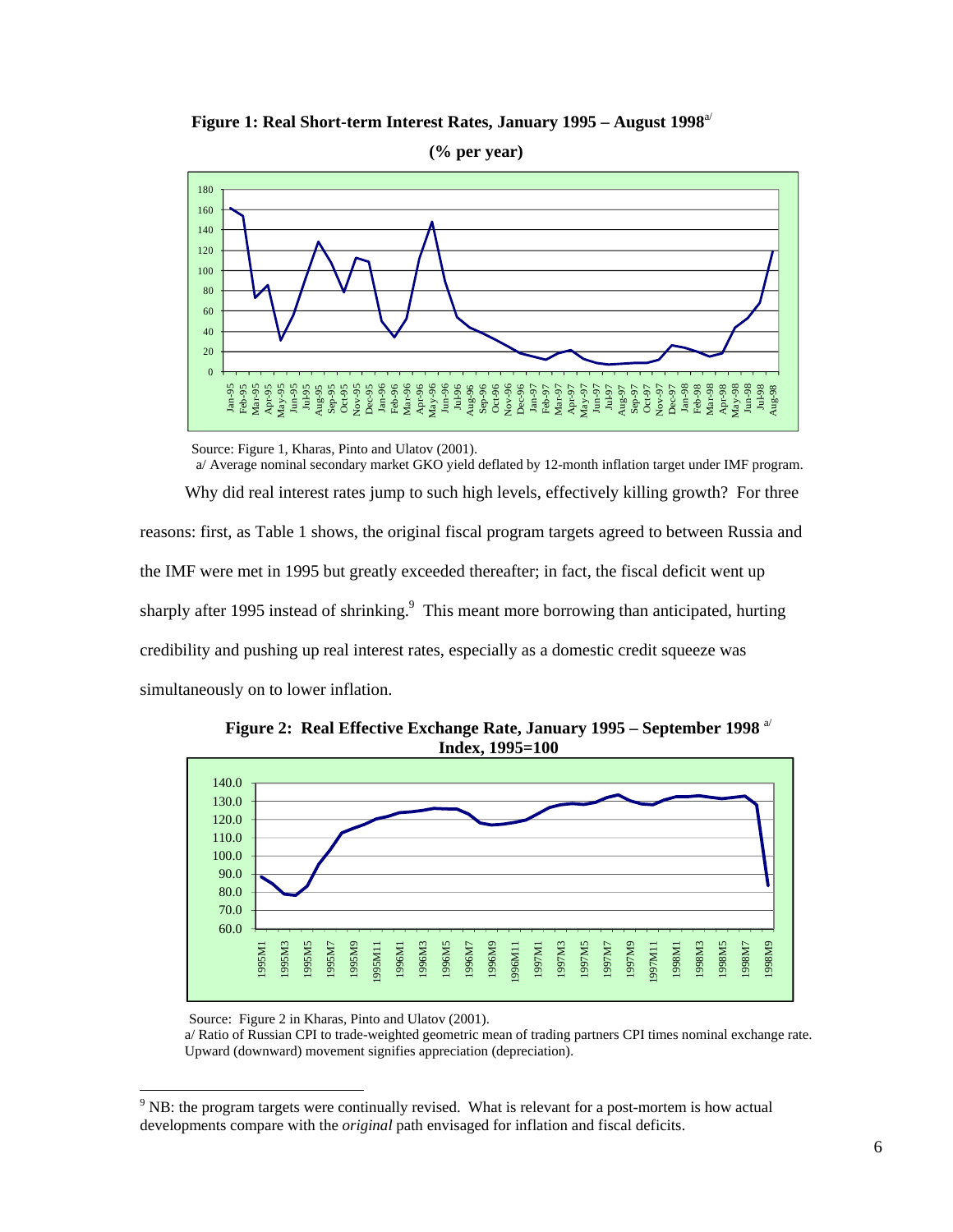Second, political risk was exceptionally high in 1996. Boris Yeltsin's ratings were at single-digit levels as late as March 1996, with elections scheduled for June. He finally staved off a spirited challenge from the communist party leader, Gennady Zyuganov, winning by a small majority in the second round. Third, the big Moscow banks, which served as primary dealers in the GKO market, had considerable monopsony power until external access was liberalized in January 1997 and this might have artificially boosted real interest rates. Note that real interest rates came down after Yeltsin was re-elected in July 1996 and dropped to below 20 percent after April 1997 as the GKO market was liberalized; but by then the nonpayments system had become entrenched, as we shall see in the next sub-section, preventing any beneficial impact on enterprises. Real interest rates then started rising again after the spillover from the East Asian crisis in November 1997.

| Year       | 12-Month Inflation $(\% )$ |     | Fiscal deficit/GDP $(\% )$ <sup>a/</sup> |                 |  |
|------------|----------------------------|-----|------------------------------------------|-----------------|--|
|            | Original Program<br>Actual |     | Original Program                         | Actual          |  |
|            | Target                     |     | Target                                   |                 |  |
| 1995 (SBA) | 63                         | 131 | 6.0                                      | 5.7             |  |
| 1996 (EFF) | 25                         | 25  | 4.2                                      | 8.4             |  |
| 1997 (EFF) | 9                          | 11  | 3.2                                      | 7.0             |  |
| 1998 (EFF) | 6                          | 84  | 2.2                                      | 5.9 $\rm ^{b/}$ |  |

 **Table 1: Macroeconomic Performance Over 1995-1998** 

Source: Table 2, Kharas, Pinto and Ulatov (2001).

 Note: Russia's quest for single-digit inflation began in July 1995, supported by a three-year Extended Fund Facility (EFF) IMF loan stipulating inflation and fiscal deficit targets for 1996-98. The targets for 1995 had been set earlier in the context of an IMF Stand-By Arrangement (SBA).

<sup>a</sup>/Deficit of the federal government on a commitments basis. <sup>b/</sup> Excluding overdue interest on GKO/OFZ.

The real appreciation of the ruble is easier to explain. As Dornbusch and Werner (1994) note, it is a frequent artifact of exchange rate-based inflation reduction programs: by design, the depreciation of the nominal exchange rate is kept much lower than the prevailing rate of inflation, which converges to the target rate of currency depreciation only slowly over time. This could lead to substantial real appreciation and even overvaluation in the interim if productivity increases do not keep pace. This is in fact what happened in Russia after mid-1995, when the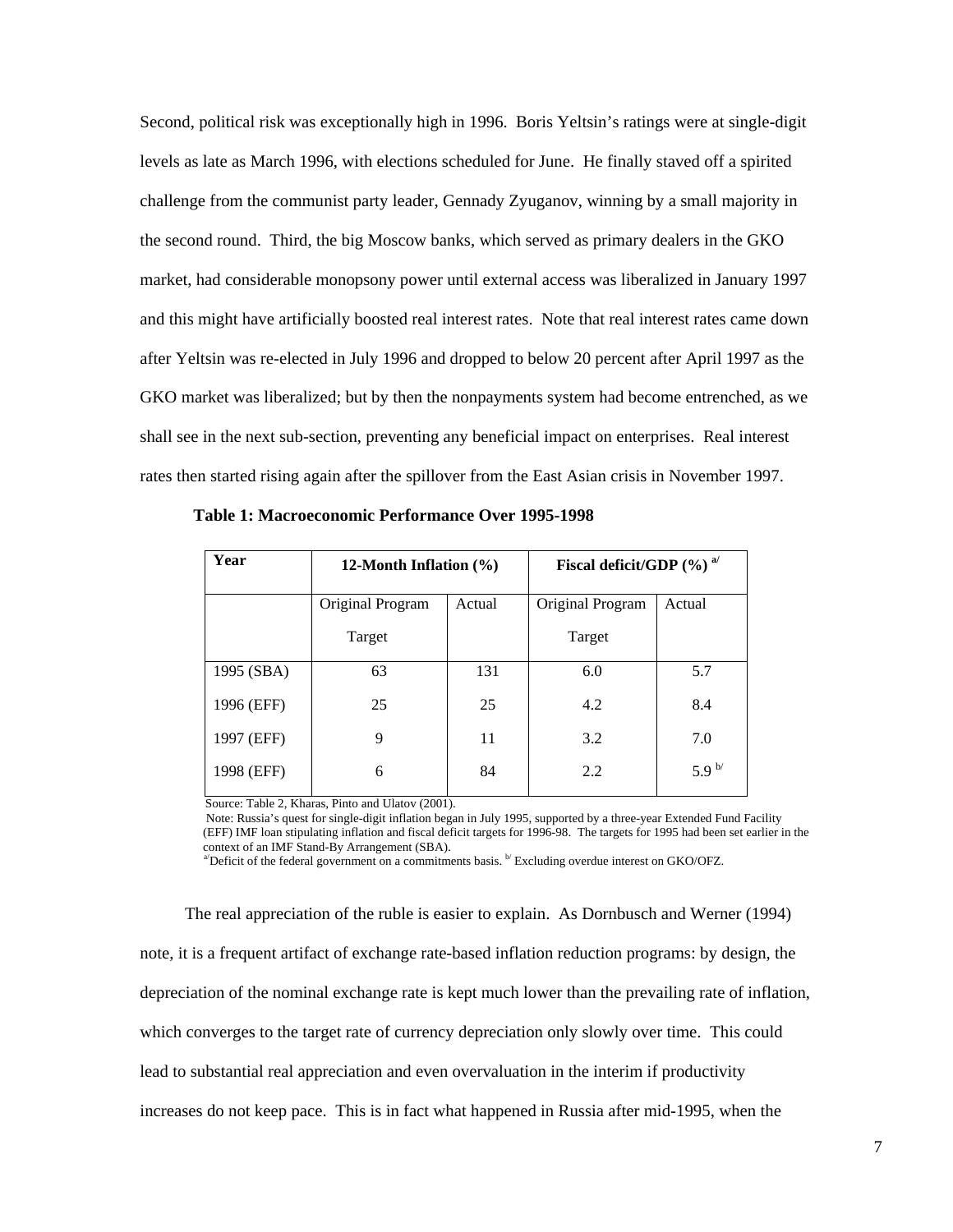stabilization program began. As Figure 2 shows, the real exchange rate appreciated until around 1997 and then stayed at that level until the meltdown of August 1998, at which point it plunged along with the ruble.

# 2.2 Impact on the Enterprise Sector

Privatization did not lead to more efficient and better-run enterprises in Russia. The first reason was the nature of the privatization program itself. Some 15,000 industrial enterprises were "mass privatized", with control often going to insiders. In the "loans-for-shares" scheme carried out in late 1995, Russian banks lent the government money collateralized with the shares of valuable companies in oil, metals and telecoms, with the proviso that if the loans were not repaid, the banks would acquire the shares. The loan size was determined via auctions that were not transparent, and suspected to be rigged.<sup>10</sup> In the circumstances, good corporate governance would take a long time to emerge.

The next two reasons all but ensured that enterprises were not going to restructure and further that the incentives for managers would be biased towards asset stripping. The first was the punishing macroeconomic environment described above. No manager however good can operate in a situation where real interest rates are in excess of 50 percent and the real exchange rate is appreciating rapidly over a prolonged period.

The second was equally compelling but much more pernicious: the proliferation of soft budgets via the so-called "nonpayments system."<sup>11</sup> Nonpayments consisted of two parts: (i) arrears, or overdue payments, which grew from 15 percent of GDP at end-1994 to an astonishing 40 percent of GDP at end-1998; and (ii) growing use of non-cash settlements (NCS), in enterprise operations. NCS included barter, typically in a chain involving several enterprises facilitated by an intermediary; offsets or the mutual cancelation of arrears, of which the most common kind was the provision of goods and services in lieu of tax payments, known as "tax offsets"; and veksels

<sup>&</sup>lt;sup>10</sup> See Lieberman and Veimetra (1996); Blasi et al (1997); Black et al (2000);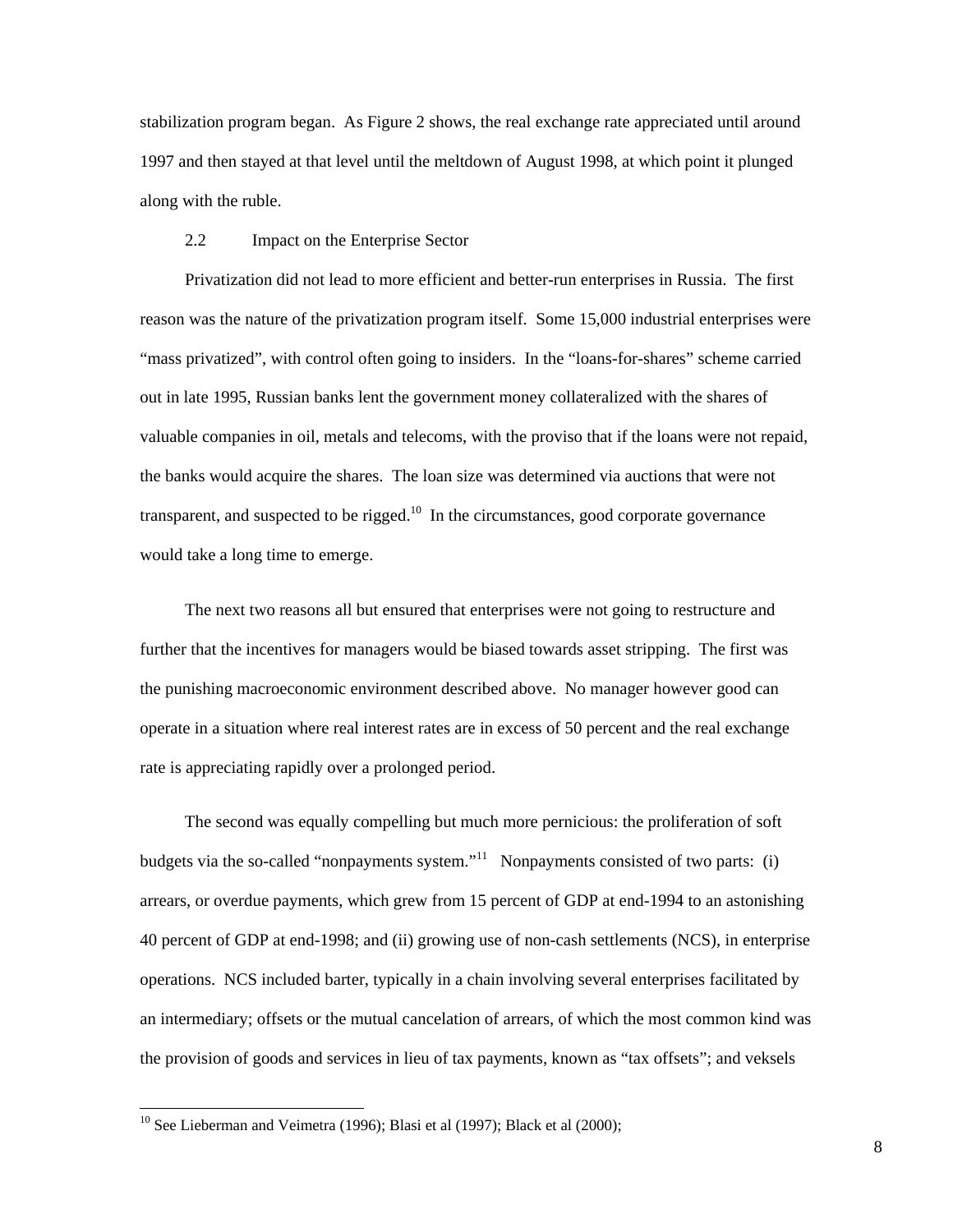or promissory notes issued by enterprises, banks or the government. Nonpayments grew rapidly between 1995 and 1998 and became entrenched as the most common way for enterprises to conduct business—in effect becoming a new form of industrial organization. This happened roughly in the following sequence:

Initially, nonpayments was a survival response by enterprises. Those in heavy industry or the old military-industry complex were apt to have the highest share of sales in the form of barter and those selling fast-moving consumer goods the lowest, as confirmed by enterprise surveys.

Subsequently, nonpayments grew spectacularly over 1995-98 coinciding with the high real interest rates and real appreciation of the ruble engendered by the stabilization program; the analysis in Commander and Mumssen (1999) suggests that this was more than coincidence; the high real interest rates *caused* a distinct preference for barter and other forms of NCS. Interestingly enough, the government itself became a primary instigator. Over the 1995 – mid 1998 disinflation, NCS accounted for as much as 50 percent of spending by regional governments, while money surrogates and tax offsets averaged over 20 percent for federal government non-interest spending. The government's example was quickly emulated by enterprises, giving them an excuse to deliberately run up tax arrears that could be settled at a lower cost through offsets (which incorporated tax forgiveness through the use of inflated prices when taxes were paid in kind). This was a major factor legitimizing tax arrears and contributing to the persistent shortfall of cash taxes over 1996-98.

Nonpayments morphed into an entrenched habit when profitable, cash-rich enterprises joined the bandwagon. They 'gamed' the system, running up tax arrears which could then be settled at a discount in kind; bought monetary surrogates from struggling enterprises—which had received these from the government in exchange for their unsaleable goods—at a discount, then

 $11$  The discussion here is based mainly on Pinto, Drebentsov and Morozov (2000a, b).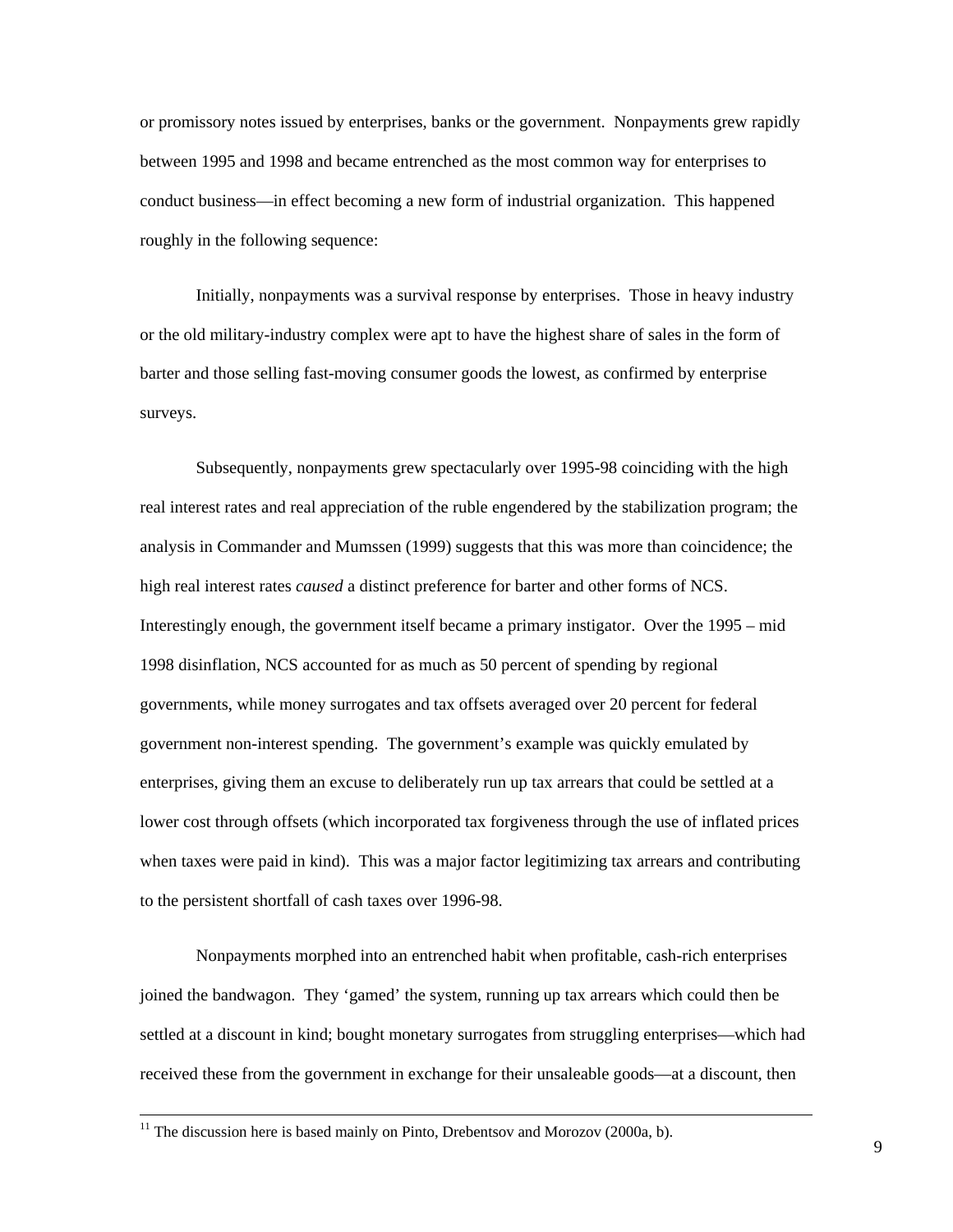redeeming them at full face value to pay their taxes; and most perniciously, shifted profits to intermediaries set up and owned by them through arbitrary transfer pricing. This was an ideal environment in which to strip enterprise assets for personal enrichment and led to a vicious circle: with its taxes flagging, inadequate expenditure control and sky-high real interest rates, the government intensified its own use of arrears and monetary surrogates.

 What were the government's motives? Apart from its desire to economize on cash because of the high real interest rates, it wanted to prevent mass bankruptcy among manufacturing enterprises struggling with the rigors of the stabilization program. While never explicitly articulated, various government actions suggested an attempt to keep enterprises afloat and avoid open unemployment at all cost. Such actions included interference by regional governors in preventing non-paying enterprises from being disconnected by the local utility company; customizing tax exemptions, including tax offsets at inflated prices; and giving local companies preference for state orders. The stoppage of directed credits at the beginning of 1995 and curtailment of explicit budgetary subsidies for enterprises at the federal level over the 1995 – mid 1998 disinflation were eventually more than offset by growing implicit subsidies.

Estimates of the size of the subsidies to the manufacturing sector implicit in nonpayments are presented in Pinto, Drebentsov and Morozov (2000a, b). While arrears were treated as a 100 percent subsidy (it was realistically assumed no one expected to recover on arrears), a 23 percent subsidy rate was applied to tax offsets and energy payments on the assumption that in-kind payments inflated prices by 30 percent.<sup>12</sup> Implicit subsidies to manufacturing were estimated at 8-12 percent of GDP in 1996 and 7-10 percent of GDP in 1997. Add to this the explicit budgetary subsidy of 8 percent and total subsidies to manufacturing were 15-20 percent of GDP in 1996 and 1997. No wonder asset stripping intensified and the stabilization collapsed. Thus,

<sup>&</sup>lt;sup>12</sup> The noncash price inflation of 30 percent came from estimates used in the Ministry of Finance. The gas monopoly Gazprom once offered cash discounts of 30 percent, but there were no takers, suggesting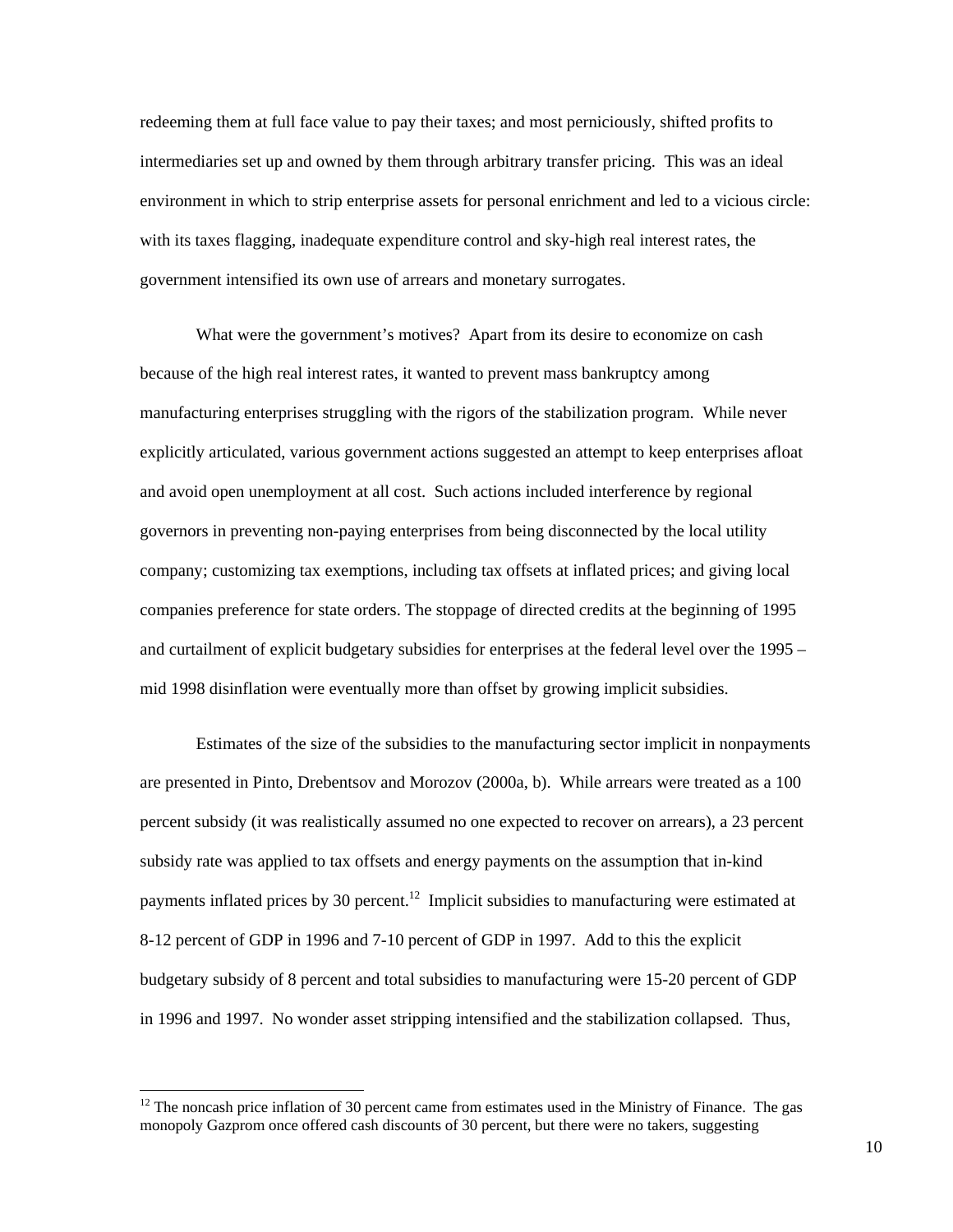nonpayments killed growth and as we shall see in the next sub-section, eventually led to instability in the government's debt dynamics.

# 2.3 Impact on Government Debt

 We start with the standard difference equation for government debt. In equation (1), *d* is the government debt-to-GDP ratio, *pd* the ratio of the primary fiscal deficit (noninterest spending minus revenues) to GDP, *ndfs*, the ratio of non-debt financing sources to GDP (such as sales proceeds from privatization), *r* the real interest rate paid by the government on its debt obligations and *g* the real growth rate of GDP with *t* denoting the year.<sup>13</sup>

(1) 
$$
d_t - d_{t-1} = (pd_t - ndfs_t) + \frac{(r_t - g_t)}{(1 + g_t)}d_{t-1}.
$$

As expected from large fiscal deficits over 1995-97, the increase in *nominal* debt measured in US dollars was substantial over this period, as Table 2 shows; but, in spite of large primary fiscal deficits, sizable interest payments and negative (or small positive) growth, the debt-to-GDP ratio remains roughly constant over 1995-97 in apparent defiance of equation (1), which would suggest an explosive path.

enterprise could 'make' more than 30 percent by not paying their gas bills and then settling in kind. A 30 percent price inflation translates into a 23 percent subsidy rate  $= (1/1.3)$ -1.

 $^{13}$  A derivation of the equation may be found in the technical appendix to Aizenman and Pinto (2005).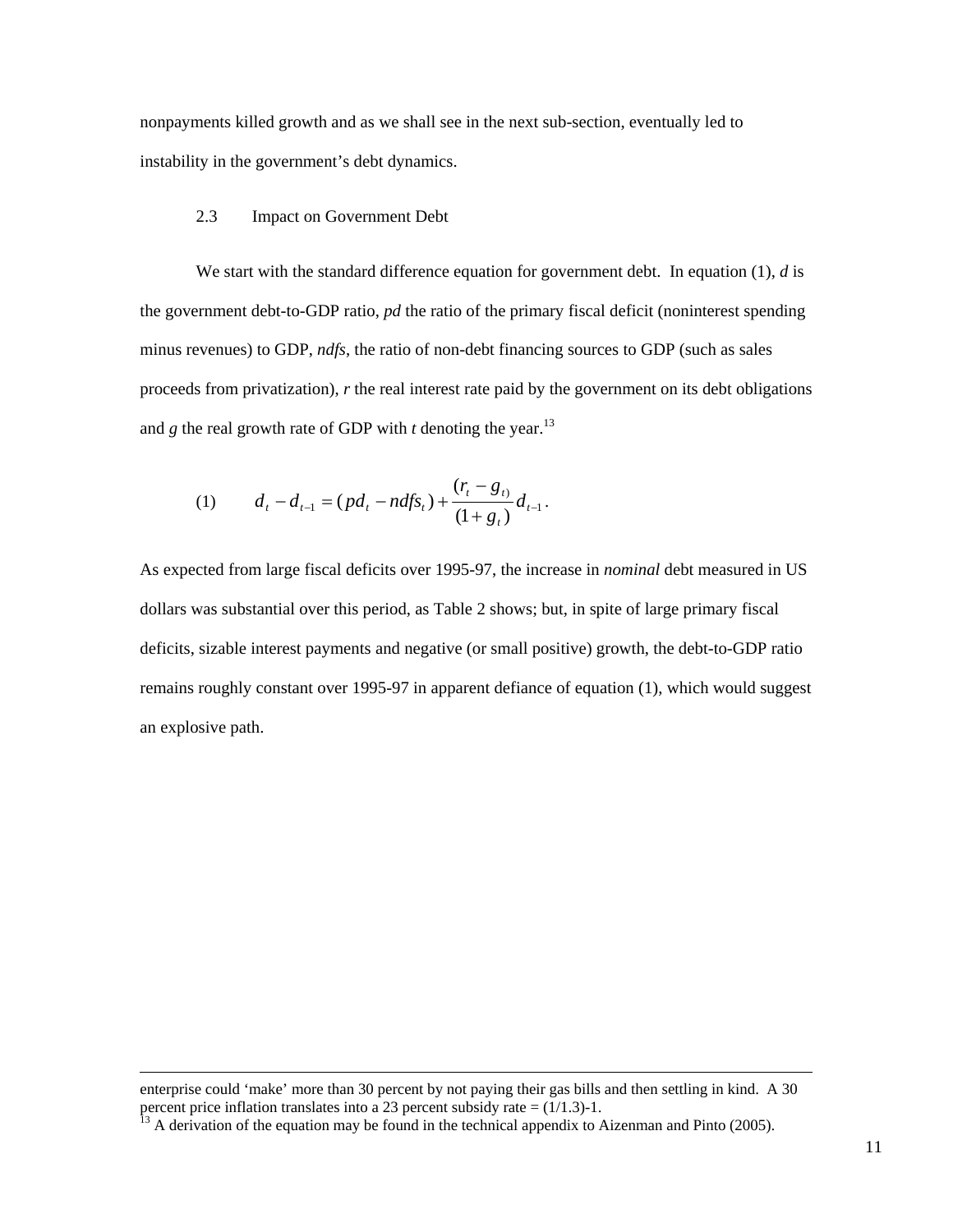|             |                                           |                          | Interest payments          | Government debt <sup>b/</sup> |                          |                                                  |
|-------------|-------------------------------------------|--------------------------|----------------------------|-------------------------------|--------------------------|--------------------------------------------------|
| Year        | Primary<br>deficit<br>(percent of<br>GDP) | Percent of<br><b>GDP</b> | Percent of<br>revenues $a$ | \$US<br>billion               | Percent of<br><b>GDP</b> | <b>Real GDP</b><br>growth<br>(percent a<br>year) |
| 1995        | 2.2                                       | 3.6                      | 28                         | 170                           | 50                       | $-4.0$                                           |
| 1996        | 2.5                                       | 5.9                      | 47                         | 201                           | 48                       | $-3.4$                                           |
| 1997        | 2.4                                       | 4.6                      | 38                         | 218                           | 50                       | 0.9                                              |
| $1998^{c/}$ | 1.3                                       | 4.6                      | 43                         | 242                           | 75                       | $-4.9$                                           |

#### **Table 2: Public Finances and Economic Growth, 1995--98**

<sup>a</sup> Cash plus noncash basis.

 $\overrightarrow{b}$  Domestic plus foreign, end of period.

<sup>c</sup>/ Does not capture the subsequent debt renegotiation.

*Source*: Table 9.1, Pinto, Gurvich and Ulatov (2005).

The answer to this puzzle can be found in movement of the real exchange rate. The real interest rate, *r*, is a composite of that paid on ruble and dollar-denominated debt, with the weights determined by the relative shares of these currencies in total government debt. Here's what happened over 1995-97: even though real interest rates on ruble debt were high and growing, it accounted for a relatively small share of total debt; even in 1997, ruble debt was just 37 percent of total debt. With the real exchange rate appreciating rapidly over this period, Russia enjoyed substantial valuation gains on dollar-denominated debt. Thus, Kharas, Pinto and Ulatov (2001) estimate that in 1996 alone, the effect of real appreciation was to lower the ratio of government debt by 8 percentage points of GDP, which would offset a substantial fiscal deficit. But there is a problem if the real exchange rate is becoming overvalued, which we shall argue later was the case in Russia.

How did nonpayments feed into the government's debt dynamics? Directly, as it turns out. The biggest implicit subsidy providers to the manufacturing sector via nonpayments—oil, gas, electricity, railways—became delinquent on their own tax payments in order to compensate themselves. At the same time, manufacturing companies ran their own tax arrears. The combined effect led to chronic tax shortfalls and hence, higher primary fiscal deficits and greater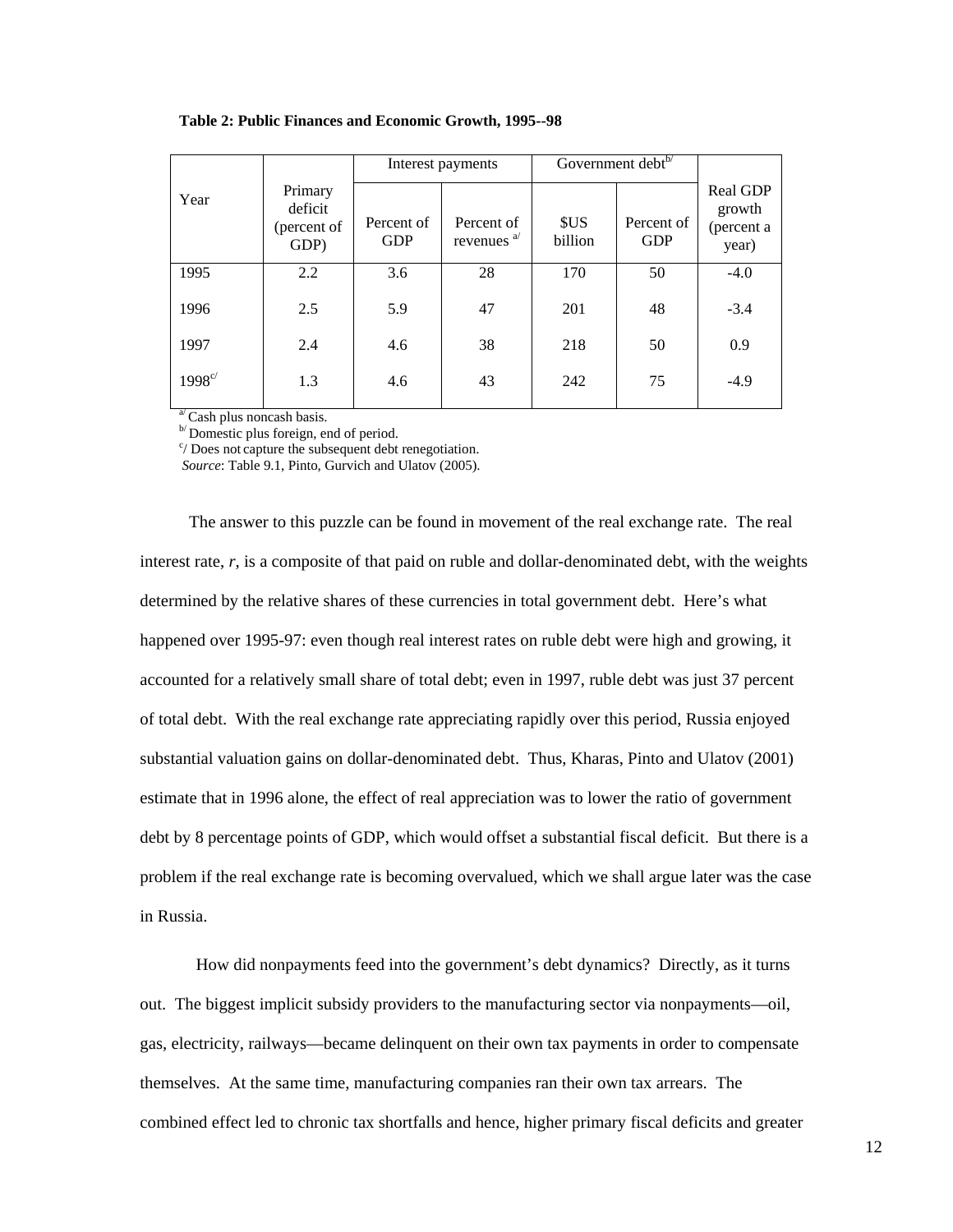government borrowing than budgeted. Pinto, Drebentsov, and Morozov (2000b) attribute some 65 percent of the net new borrowing by the federal government during 1996 and 1997 to these tax arrears and the resulting cash revenue shortfalls.

A last point: could falling oil prices have worsened Russia's government debt dynamics and contributed to the crisis? The answer has two parts: first, oil prices did not influence government debt dynamics significantly before the 1998 crisis. The reason was that many of the taxes on oil were specific, rather than ad valorem; besides, oil companies had managed to consistently show low profits, regardless of price level. But after the crisis, oil export taxes were brought back in early 1999 and increased substantially in 2000 as oil prices took off, establishing a close link between the primary fiscal surplus at the federal government level and oil prices.<sup>14</sup> Second, the impact of oil price changes on the fiscal accounts pales in comparison with nonpayments. Table 3 presents relevant data for 1996-98.

**Table 3: Oil prices, implicit subsidies and Federal government borrowing** 

|                                                     | 1996 | 1997 | 1998      |
|-----------------------------------------------------|------|------|-----------|
| Oil Revenues/ GDP                                   | 4.1  | 3.4  | 2.6       |
| Implicit subsidies (% GDP)                          | 4.9  | 3.6  | 6.9       |
| New net borrowing of the federal government (% GDP) | 7.4  | 5.7  | $9.2^{a}$ |
| Average Oil price (Urals, US\$/bbl)                 | 20.1 | 18.3 | 11.8      |

Source: Oil prices and revenues from Min Fin, Rosstat, IMF; rest of the data from Pinto, Drebentsov and Morozov (2000b).

 $a^{\prime}$  Reflects the large depreciation of the ruble after August 17, 1998.

l

The table makes the point convincingly. Oil prices fell by 35 percent in 1998 relative to 1997 with a significant negative impact on the current account balance as we shall see below; but oil revenues declined by less than 1 percentage point of GDP while implicit subsidies rose by a whopping 3.3 percentage points of GDP.

<sup>&</sup>lt;sup>14</sup> IMF (2000a) attributes the big fiscal improvement in 2000 to discretionary tax policy changes, of which the re-introduced and expanded export taxes on oil were probably the most important component. But prior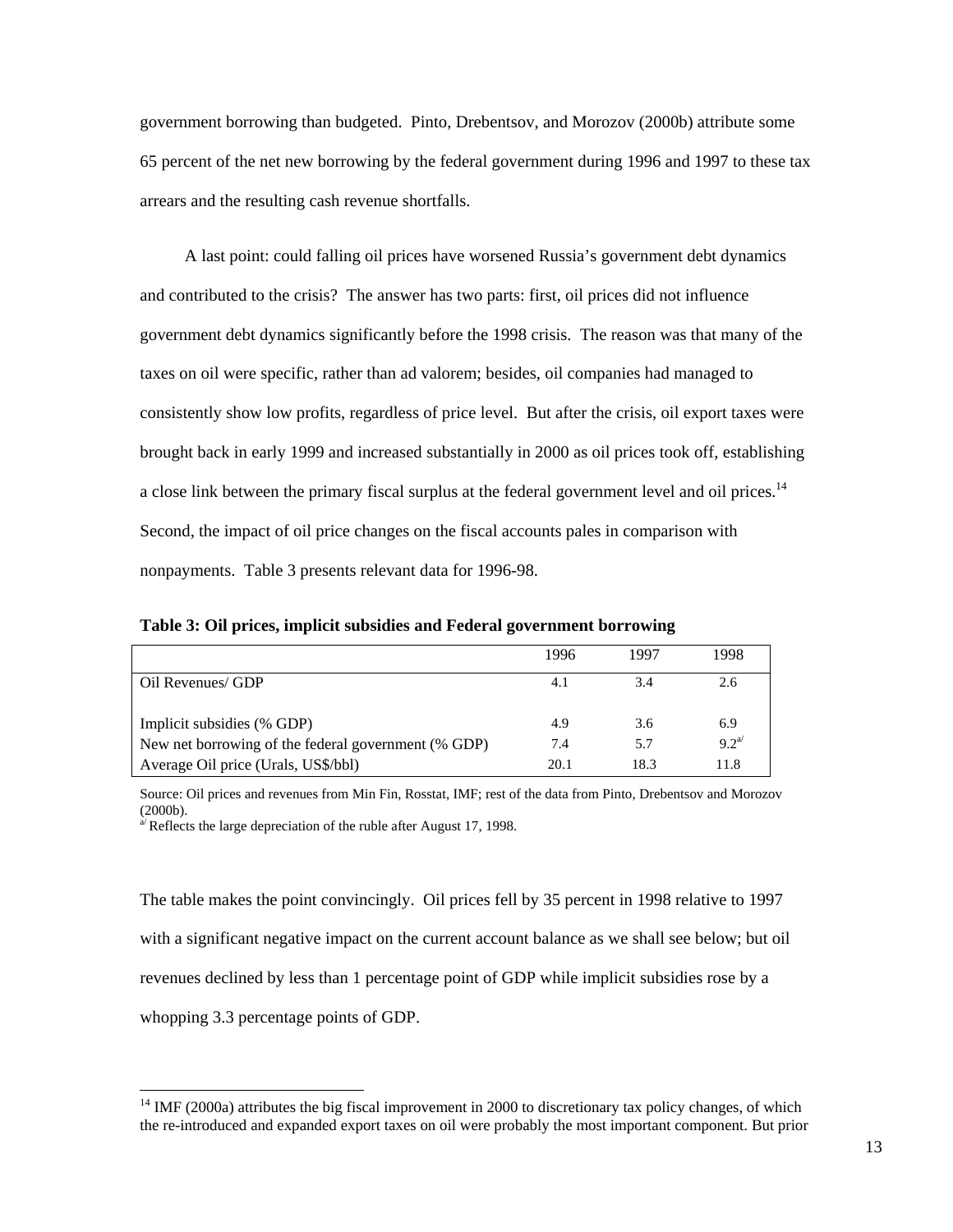#### **3. Financial Globalization and Russia 1998**

The crucial question on financial globalization is: Given Russia's fiscal and growth fundamentals, why were investors so anxious to lend to Russia and in such large quantities? In answering it, three periods may be distinguished: the surge in capital inflows which began in the early 1997; the beginning of speculative attacks on the ruble coinciding with the spillover of the East Asian crisis in November 1997; and the \$16 billion—8 percent of post-crisis GDP—increase in the government's dollar-denominated external debt after June 1 1998, even though it was evident by May that the Russian government was facing serious solvency problems. The reasons for capital flows shifted over time; but ironically the amounts lent grew as the fundamentals worsened.

Until the spillover of East Asian crisis in November 1997, confidence and market sentiment were strengthening in Russia for political and economic reasons—the latter narrowly interpreted as falling inflation; but cash tax shortfalls had become chronic and the microfoundations for growth remained weak, a 'disconnect' which did not go unnoticed by investors, as we shall see below. The discussion starts with this disconnect and then goes on to present numbers on capital flows; the role of Russian banks in channeling funds to the government debt market; moral hazard as a factor explaining investors' willingness to increase their exposure to Russia even while signaling rapidly growing concern about devaluation and default; a desperate attempt by the government to retrieve its fiscal situation via the "GKO-Eurobond swap"; and the eventual meltdown even as an international rescue package arrived.

#### 3.1 Improving Sentiment

1

After a cumulative decline in real GDP of 40 percent over 1990-95, there was considerable optimism in early 1996 that Russia would resume growing that year and attain steady growth

to 1998, while falling oil prices would worsen the current account, they did not have a significant impact on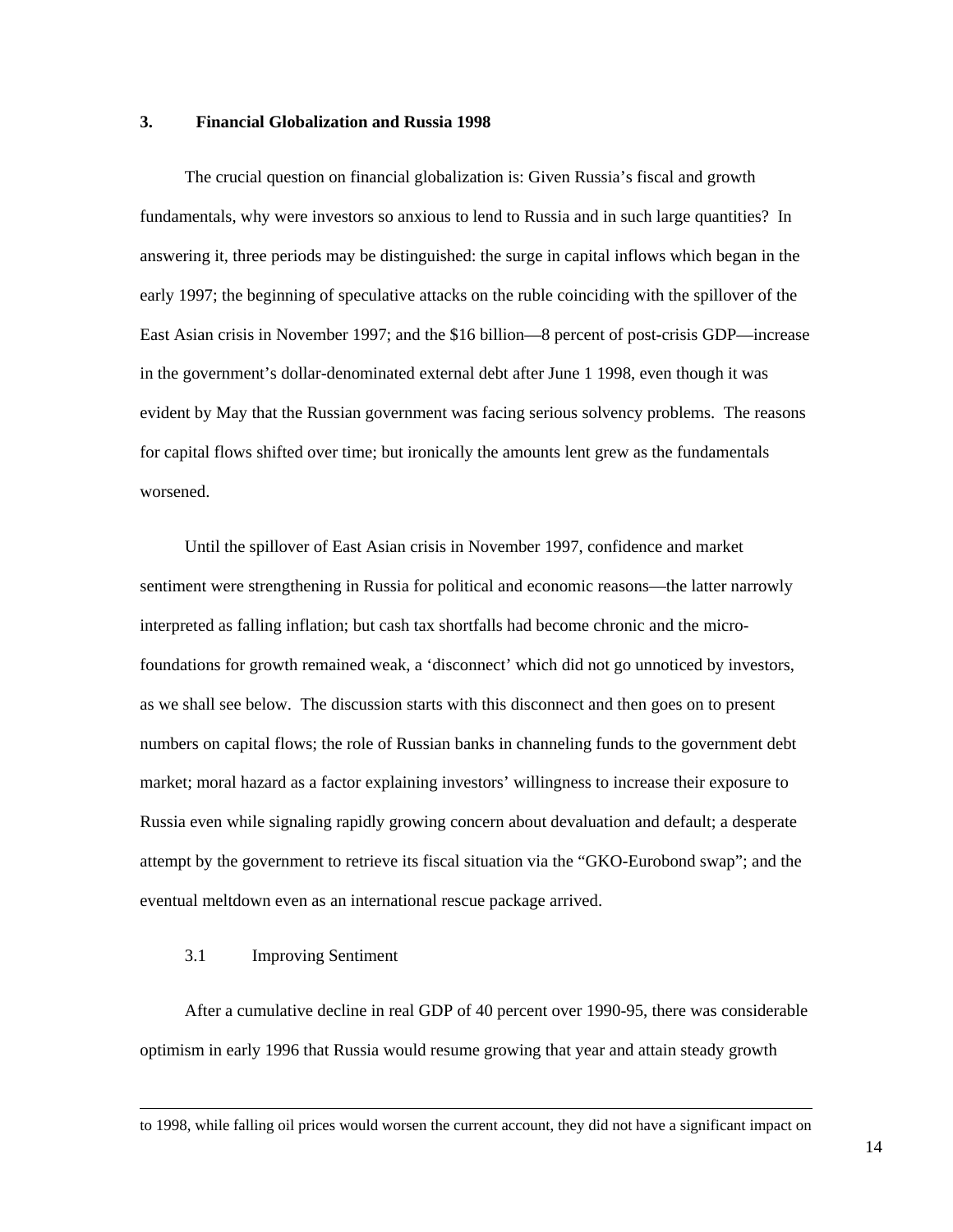rates of some 5 percent thereafter. Typical was this quote from Economist Intelligence Unit  $(1<sup>st</sup>$ quarter 1996): "As the EIU has long been predicting, 1996 is going to be the year in which Russia finally achieves real GDP growth....This opinion is shared by most other forecasters..."<sup>15</sup>

Even though real GDP ended up falling by 3.4 percent that year, the fact that inflation was being licked brought in a new element of hope: results reported in Fischer, Sahay and Vegh (1996 p. 59) based on the experience of the transition countries of central Europe indicated that "… stabilization appears close to being both a necessary and sufficient condition for growth". In January 1997, then first deputy managing director of the IMF Stanley Fischer a meeting at Harvard University and was cited as follows:<sup>16</sup> "Russia, he said, has achieved macroeconomic stabilization….The IMF is virtually certain, he declared, that real growth is underestimated and will soon show up in official figures..." Not long after this endorsement, President Yeltsin, whose re-election in July 1996 had led to firming political certainty, appointed an economic "dream team" spearheaded by two reformers.<sup>17</sup> One could therefore argue that market sentiment had a solid basis for turning positive. This coincided with a progressive relaxation in restrictions on foreign portfolio investment starting in 1997. Thus, perceptions of improving economic prospects and external financial liberalization might explain the big boom in foreign financial participation in 1997.

Another reason might simply be that Wall Street and other financial investors were lulled into complacency by rules-of-thumb, which suggested all was well with Russia's fundamentals. The government's debt was steady around 50 percent of GDP, much less than the Maastricht rule of 60 percent, as shown in Table 2; the current account balance hovered around zero and did not

debt dynamics.

<sup>&</sup>lt;sup>15</sup> *EIU Country Report: Russia*, 1<sup>st</sup> quarter 1996. Page 8 forecast real GDP growth of 3 percent for 1996 and 4 percent for 1997. Actual outcomes were -3.4 percent for 1996 and +0.9 percent for 1997. <sup>16</sup> *U.S.-Russian Investment Symposium*, January 9-12, 1997. Final Report, p. 3. Harvard University, Cambridge, Mass. USA.

<sup>&</sup>lt;sup>17</sup> Privatization czar Anatoly Chubais was appointed First Deputy Prime Minister and Minister of Finance, while the reformist governor of Nizhny Novgorod, Boris Nemtsov, was appointed First Deputy Prime Minister and Minister for Fuel and Energy.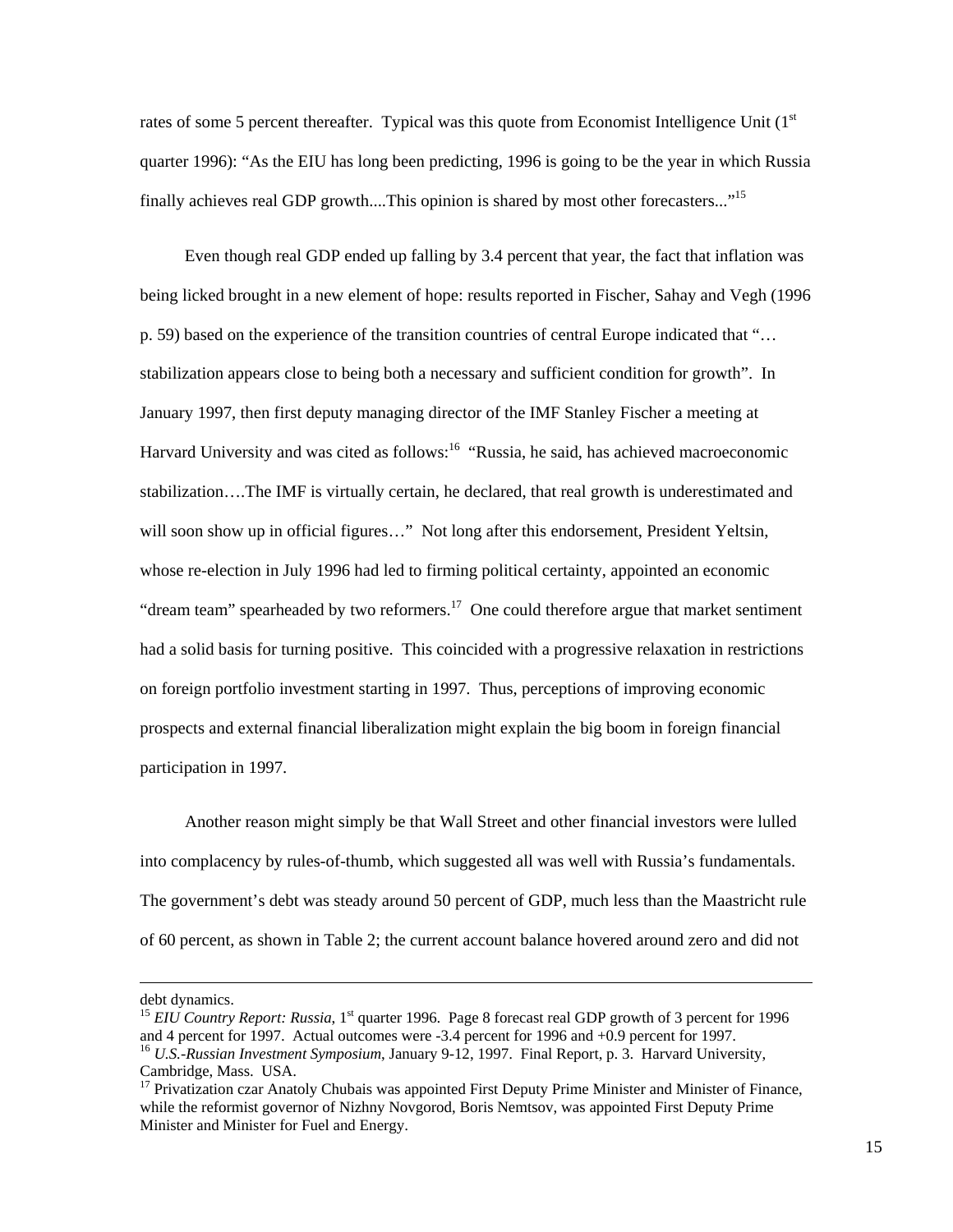indicate need for panic; and money management companies were valuing Russian companies in the natural resource and other sectors based on their physical assets relative to similar companies elsewhere in the world, e.g., barrels of oil or kilometers of railways or cubic meters of gas, which suggested considerable undervaluation—even though the underlying assets had not yet shown up in earnings per share, cash profits or dividends. The money managers described Russia as an "asset play".

But judging from the buzz at the Dow Jones/Sachs Second Annual Russia Investment Conference held in New York in March 1997, disquiet was beginning to set in. Several speakers extolled the conquest of inflation but remarked on the "widening gap" between macroeconomic and microeconomic performance. This macro-micro "disconnect "was described most forcefully by the then CEO of Renaissance Capital, who described the booming stock market as "macro driven" as a result of falling inflation and interest rates and the inclusion of Russia in the IFC investable index—even as production was still falling with enterprise debt and arrears rising.<sup>18</sup>

A few months later, an informal economic report prepared by two economists, one from the IMF and the other from the International Finance Corporation (the World Bank Group's private sector arm), noted in relation to the disconnect:

 "Russia has achieved considerable success in stabilization and privatization. However, there are no signs yet of a sustainable jump to high growth rates. Based on the Central European experience, this paper concludes that this process is not going to be automatic. Rather, a significant agenda of unfinished reforms remains.

 At the top of the list is the enforcement of hard budget constraints at the enterprise level. Although macroeconomic discipline exists, the individual enterprise's budget is softened by weak

<sup>&</sup>lt;sup>18</sup> First author's notes dated March 13, 1997 from Dow Jones/Sachs Second Annual Russia Investment Conference held March 5-6 1997.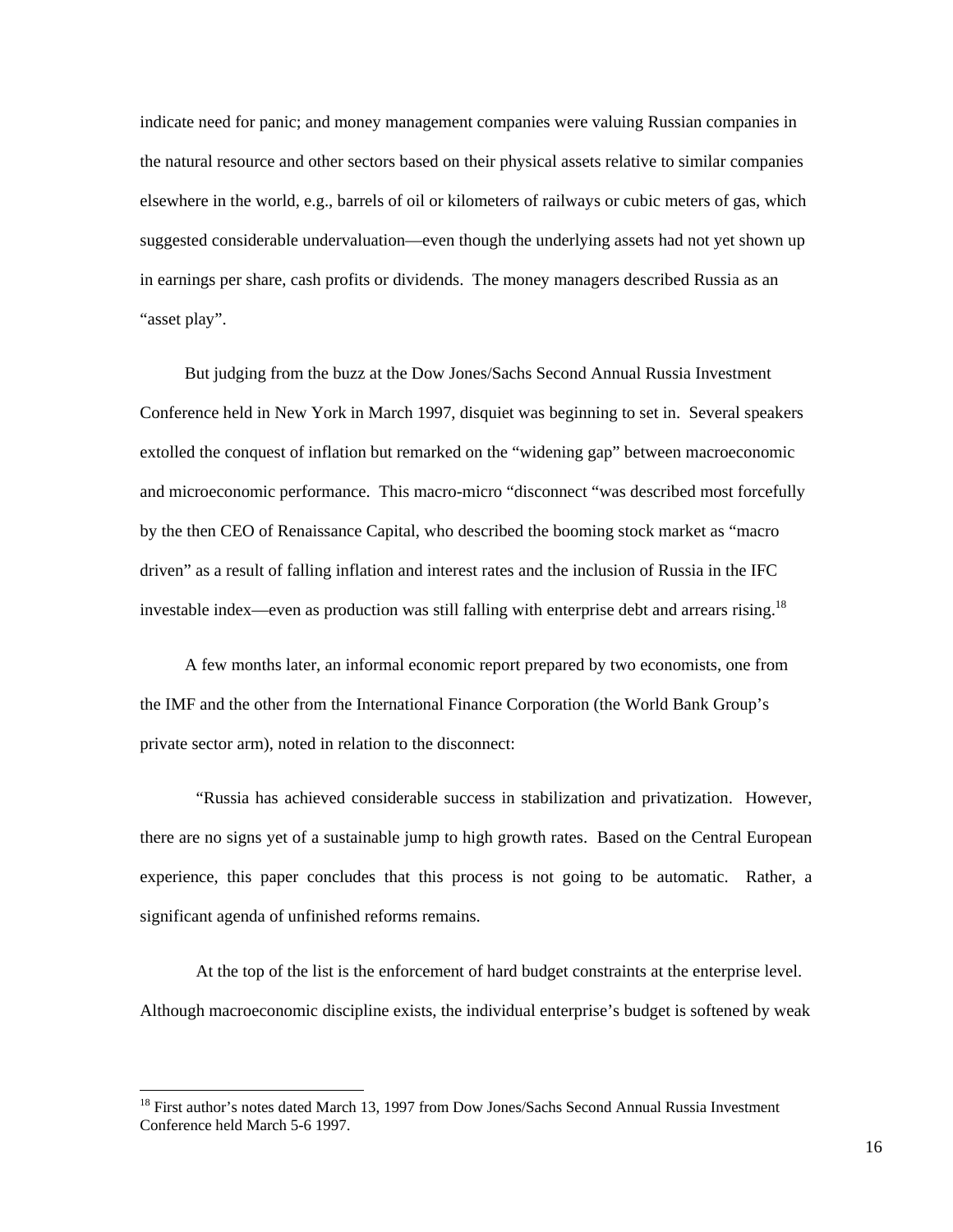enforcement of taxes, the use of non-monetary payments and growing arrears, laxity in bankruptcy enforcement and a parochial attitude toward public procurement....."<sup>19</sup>

## 3.2 Capital Inflows

l

Notwithstanding the macro-micro "disconnect", the money kept flowing in, attracted by Russia's "asset play". This sub-section provides only a quick sketch of the capital flow numbers in Table 4 and the main events surrounding them; the underlying economics and a more detailed chronology follow in sub-sections 3.3 to 3.6 below. Box 1 provides an overview of balance-ofpayments accounting as a guide to Table 4.

 The impact of improving market sentiment combined with liberalized access to the GKO market is evident: portfolio flows into the GKO market just in the first quarter of 1997 were more than thrice the amount for the whole of 1996 as shown in Table 4. Reserves rose rapidly and the stock market boomed as captured by the RTS index reported in the table. And 'Other capital flows, net', which includes capital flight as well as purchases of dollars by households, dropped during the first two quarters of 1997.

There was an equally dramatic reversal in the fourth quarter of 1997 as the Asian crisis spilled over. Inflows into the GKO market, which had already fallen sharply in the third quarter, fell precipitously in the fourth while capital flight resumed and reserves and the stock market both plunged.

 $19$  Buckberg and Pinto (1997). In retrospect, the statement about macroeconomic discipline was optimistic.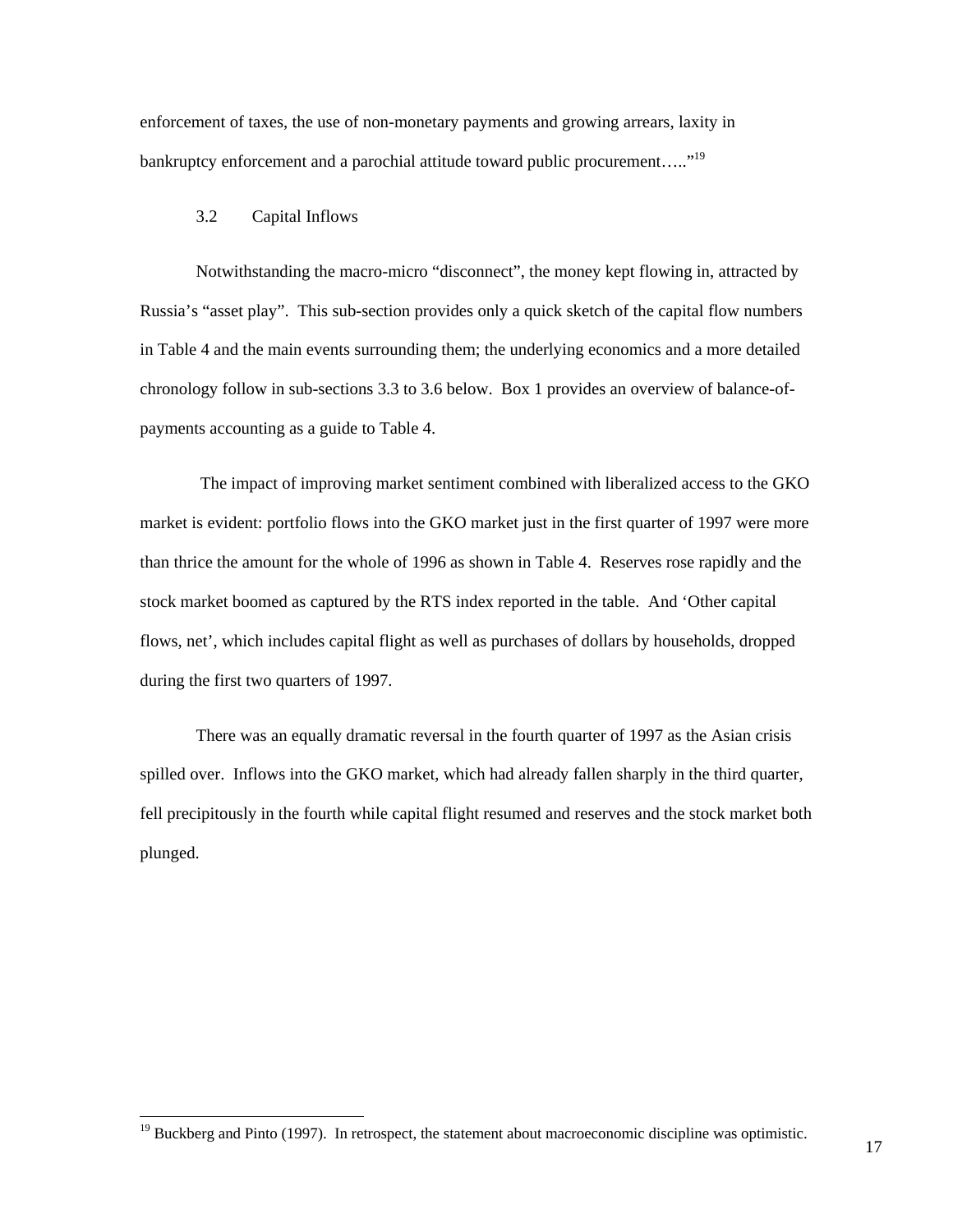|                                       | 1996     | 1997           |                |                | 1998    |                |                |                |         |
|---------------------------------------|----------|----------------|----------------|----------------|---------|----------------|----------------|----------------|---------|
|                                       |          | Q <sub>1</sub> | Q <sub>2</sub> | Q <sub>3</sub> | Q4      | Q <sub>1</sub> | Q <sub>2</sub> | Q <sub>3</sub> | Q4      |
| Current account, \$ mln               | 10847    | 2823           | $-714$         | $-1503$        | $-687$  | $-2957$        | $-3637$        | 775            | 6038    |
| Net portfolio inflows, $\sinh^{a}$    | 4411     | 6089           | 8020           | 2042           | 1338    | 4238           | 3900           | 928            | -448    |
| of which:                             |          |                |                |                |         |                |                |                |         |
| GKO/OFZ                               | 1613     | 4013           | 4789           | 1859           | 220     | 3098           | $-331$         | $-2267$        | $-862$  |
| Eurobonds                             | 1004     | 1229           | 1987           | 98             | 369     | 689            | 4097           | 2318           | $-140$  |
| Equity                                | 2035     | 424            | 307            | 372            | 194     | 25             | 33             | $-20$          | 666     |
| Other portfolio inflows, net          | $-241$   | 422            | 936            | $-287$         | 555     | 425            | 101            | 898            | $-112$  |
| Other capital flows, net, $\sinh^{b}$ | $-19292$ | $-7117$        | 494            | $-2829$        | $-7891$ | $-2375$        | $-882$         | $-4569$        | $-7426$ |
| Reserves, $$bnc'$                     | 15.3     | 16.5           | 24.5           | 23.1           | 17.8    | 16.9           | 16.2           | 12.7           | 12.2    |
| RTS index $d$                         | 201      | 301            | 419            | 498            | 396     | 326            | 151            | 44             | 59      |

**Table 4: Capital Inflows, Foreign Exchange Reserves and the Stock market** 

Source: CBR, authors' calculation<br>
<sup>a'</sup> Includes both private and public sector.<br>
<sup>b'</sup> Includes errors & omissions, "-" equals outflow.<br>
c' CBR gross reserves, including gold.<br>
d' Official index of the Russian stock excha

The third and final round of speculative attacks on the ruble began in May 1998. In the second quarter of 1998, three things happened: by mid-May, the realization had set in that fiscal fundamentals were weak and international liquidity low. Falling oil prices were reflected in a growing current account deficit, so policymakers were battling a triple whammy of unsustainable debt dynamics, low reserves and a fast-deteriorating current account. But as Table 4 shows, the second quarter current account deficit was offset by net portfolio inflows largely because the government had started issuing Eurobonds as part of a move to lengthen maturities and lower borrowing costs.

 The ruble peg was finally abandoned in August 1998. Table 4 shows the large decline in reserves in the third quarter of 1998, explained by the exit from GKOs and the big increase in the size of "Other capital flows, net" as domestic residents shifted out of ruble assets into dollars. Net portfolio flows remained positive overall because of the large volume of official borrowings as an international rescue package kicked in after July 20, 1998. The impact of the meltdown also shows up in the plunge in the RTS index to less than a third of its value at the end of the previous quarter as the ruble collapsed. But the current account sharply reversed following the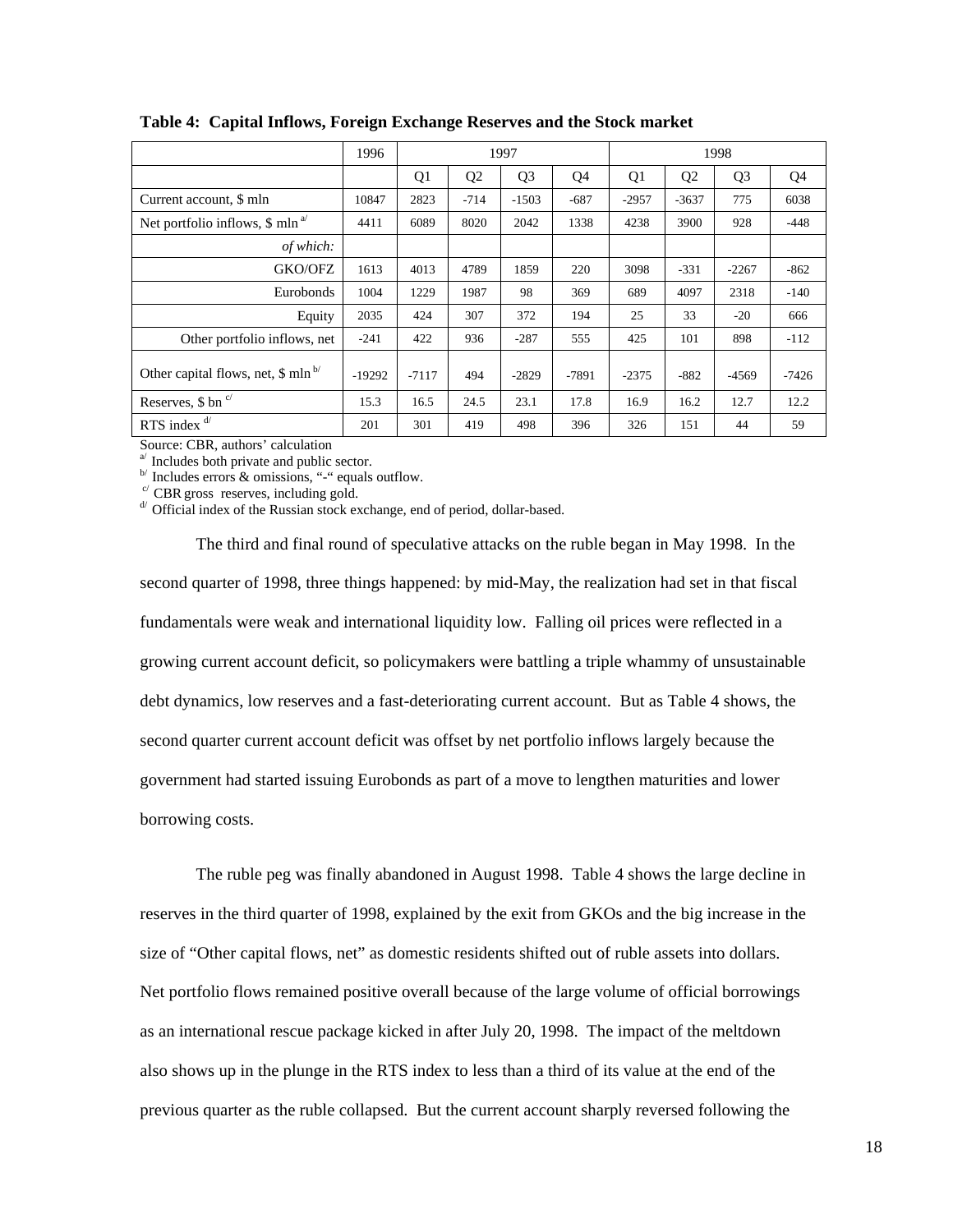large real depreciation of the ruble which accompanied the meltdown (shown in Figure 2 above) and then turned into a massive surplus in the fourth quarter. We now turn to a more detailed examination of the events underlying the numbers in Table 4 in the sub-sections 3.3 to 3.6.

# **Box 1: Intricacies of Balance-of-Payments Accounting as a Guide to Table 4**a/

The point of ultimate interest in Table 4 is what happens to the foreign exchange reserves of the central bank, CBR, as this is where a speculative attack on the ruble will show up.

Let's start with:

Increase in reserves = Current account surplus + Net portfolio inflows + Other capital flows net.

This is the accounting identity underlying Table 4. Our interest is in the mechanics of the speculative attack (outlined in sub-sections 3.3 to 3.6) and how this would show up in the numbers in Table 4. In the story below, two points are of interest:

(i) what the impact of actions taken by Russian commercial banks would be. Suppose a commercial bank sold its holdings of GKOs and bought dollars with the ruble proceeds. This would show up in "Other capital flows net". So would a use of the ruble proceeds by the bank to buy dollars and use these dollars to meet margin calls on collateralized loans from overseas. This is treated as a reduction in the external liabilities of the bank and is included by CBR in a sub-account of "Other capital flows net".

(ii) how a portfolio shift out of ruble assets and into dollars by domestic, non-bank residents would be reflected. This captures an important point forcefully made in the context of the 1997-98 East Asian crisis by Chang and Velasco (2000), that when the exchange rate is fixed, the claims on foreign exchange reserves includes not just short-term external debt but the whole of broad money. Pinto, Kharas and Ulatov (2001, pp 30-32) reflect this point in the calculation of international liquidity indices for Russia prior to its August 1998 crisis. The point is that the shift out of broad money into cash dollars by domestic residents ignited by panic could be a potent force in the speculative attack. This shift, or the purchases of dollars by domestic residents, is also captured in "Other capital flows net".

A final point: net borrowing by the Russian government from official sources (bilateral or from the international financial institutions) is also included in "Other capital flows net" in Table 4. On the other hand, borrowing via GKOs and Eurobonds from private external (non-resident) sources is included in "Net portfolio inflows", as one would expect.

 $a^{\prime\prime}$ We are not, to be honest, specialists in balance-of-payments accounting. These points were therefore verified in conversations the second author had with CBR officials in Moscow.

# 3.3 Russia's Banks

When external liberalization and an capital account lead to a crisis, the domestic private banks usually play a crucial role in three respects: first, they intermediate capital inflows from abroad and on-lend these to domestic residents, sometimes contributing to an asset bubble and eventually to a build-up of non-performing loans, especially when bank supervision is weak;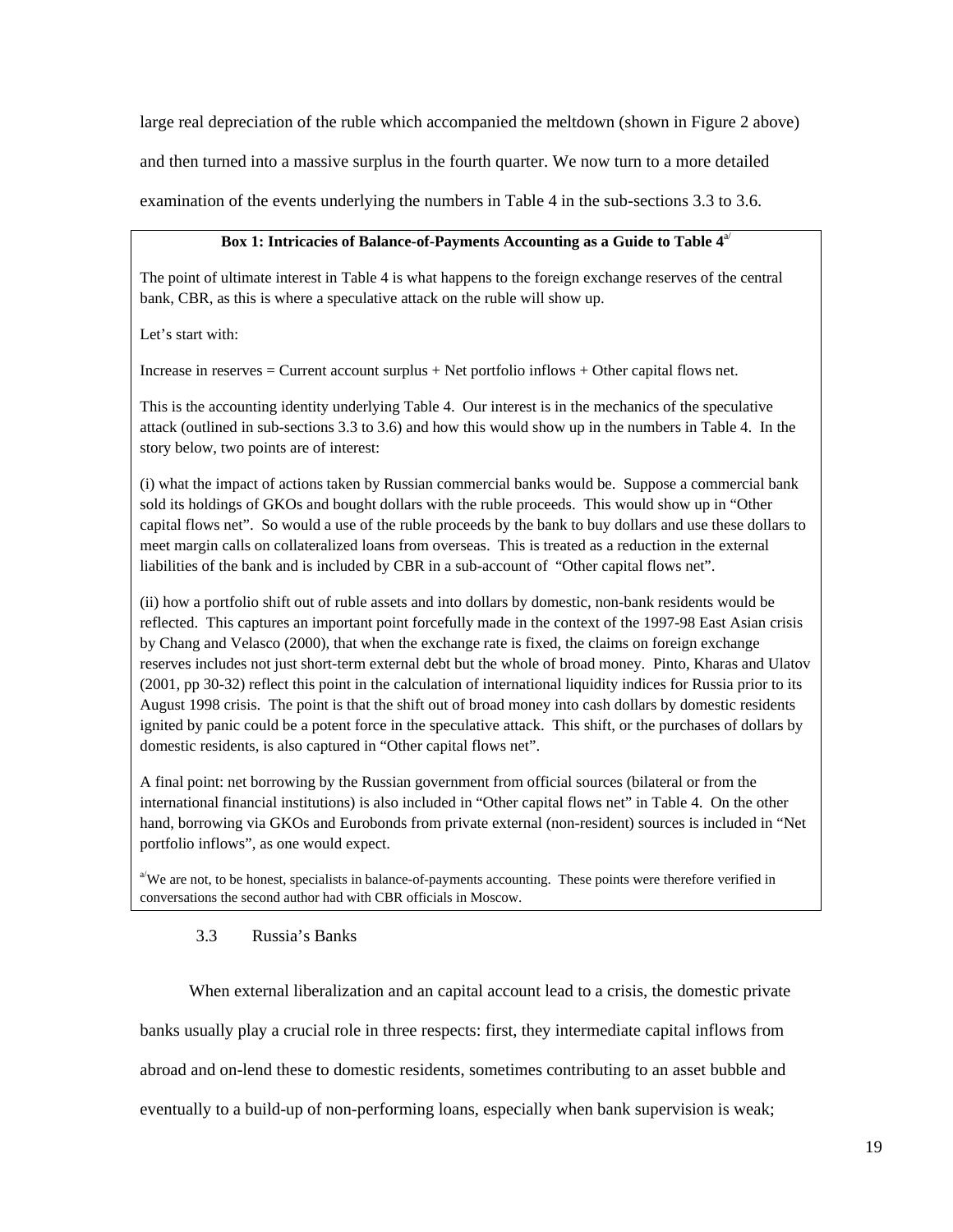second, currency mismatches often result in an environment where domestic interest rates are much higher than the foreign interest rates and the exchange rate is fixed; and third, when the banks are eventually bailed out, their private external debts are often taken over by the government, adding to public indebtedness. This was the story of the Southern Cone Latin American countries, vividly described by Carlos Diaz-Alejandro in his 1985 classic (Diaz-Alejandro 1985), which to a large extent foreshadowed what happened in East Asia in 1997-98.

But the Russian story was somewhat different. While currency mismatches developed on the balance sheets of the banks themselves (as a result of borrowing externally in hard currency and investing in ruble government debt), the other two channels were absent as banks' links with the Russian real sector were limited and the government let the banks collapse instead of bailing them out. Besides, Russian commercial banks were much smaller than those in East Asia or Argentina. Total household deposits just before the crisis were approximately 7 percent of GDP, compared to over 30 percent for East Asia; and credit to the private sector was a paltry 4 percent of GDP, compared to 30 percent for Central and Eastern Europe.<sup>20</sup> Moreover, over 75 percent of household deposits were held in the state-owned savings bank, Sberbank, under an implicit deposit guarantee. Under this configuration, a bank bailout would have been unlikely to contribute to a fiscal crisis;<sup>21</sup> the actual amount spent to prop up banks, including emergency loans to large banks before the meltdown, has been estimated at no more than 2 percent of 1998 GDP. This compares with public bailouts of over 10 percent in Hungary in the early 1990s, and a multiple of that figure in the Asian crisis countries.

Excluding Sberbank, the banking system was dominated by a few large private Moscowbased banks, well-connected politically and part of "Financial Industrial Groups" built around

<sup>&</sup>lt;sup>20</sup> Figures for household deposits from Sinegubko (1998). Central and Eastern Europe includes Bulgaria, the Czech Republic, Hungary, Poland, Romania, and Slovenia. See IMF (2003, table 6.2).

<sup>&</sup>lt;sup>21</sup> The moral hazard argument of Dooley (1998); Burnside, Eichenbaum, and Rebelo (2001); and Kharas and Mishra (2001) explores the role of prospective fiscal deficits caused by implicit bailout guarantees to banks in the context of the Asian crisis.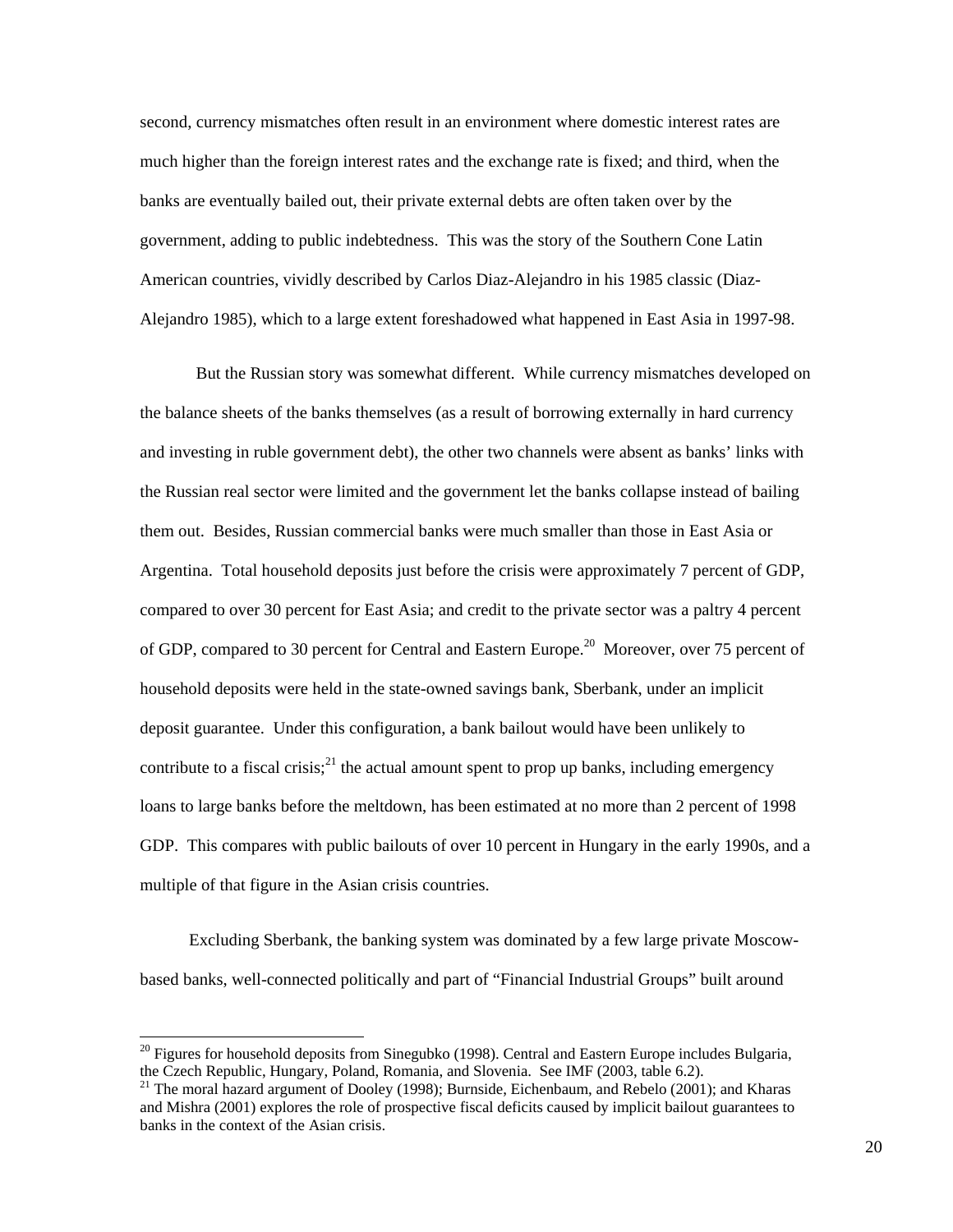natural resource exporters that engaged in connected lending and were heavily invested in government securities. While there was a tendency to regard Russian banks as being in the vanguard of the movement toward markets, Tompson (1997) describes how little their role differed from their Soviet era counterparts. Most of these banks had made their money in shady ways, as "authorized banks" for treasury operations, which amounted to their receiving interestfree loans at a time of high inflation and devaluation---and subsequently, high real interest rates on ruble government debt when the stabilization program began in mid-1995. They extended their reach through the notorious "shares-for-loans" privatization auctions in 1995-96, lending the Russian government money collateralized with the shares of valuable companies in the oil, metals, and telecom sectors, with the proviso that if the loans were not repaid, the banks would acquire the shares. The loan size was determined through auctions that were suspected to be rigged (Lieberman and Veimetra 1996). $^{22}$ 

From the perspective of financial globalization, the banks had little to do with the real sector and their main role was to act as a funnel to the government debt market: in effect, they were sovereign risk. Their exposures could be categorized as follows:

- Panics and runs on deposits (applicable to banks everywhere)
- Exchange or devaluation risk, owing to (i) borrowing in hard currency via syndicated loans and investing in ruble government debt; and (ii) from unhedged positions resulting from buying rubles forward for dollars from non-resident investors in GKOs ("currency forwards")
- Rollover risk from maturing syndicated loans

1

• Default risk on their holdings of government dollar-denominated debt and related margin calls. Russian banks had effectively bought MinFin bonds on margin via repo arrangements

<sup>&</sup>lt;sup>22</sup> On how the large Moscow banks made their money, see Black, Kraakman, and Tarassova (2000). An excellent, detailed analysis of the weakness of the banking system appears in Sinegubko (1998), which also contains an early quantification of balance sheet and off-balance sheet losses. The results of a post-crash audit of 18 large banks based on international accounting standards are reported in van Schaik (1999).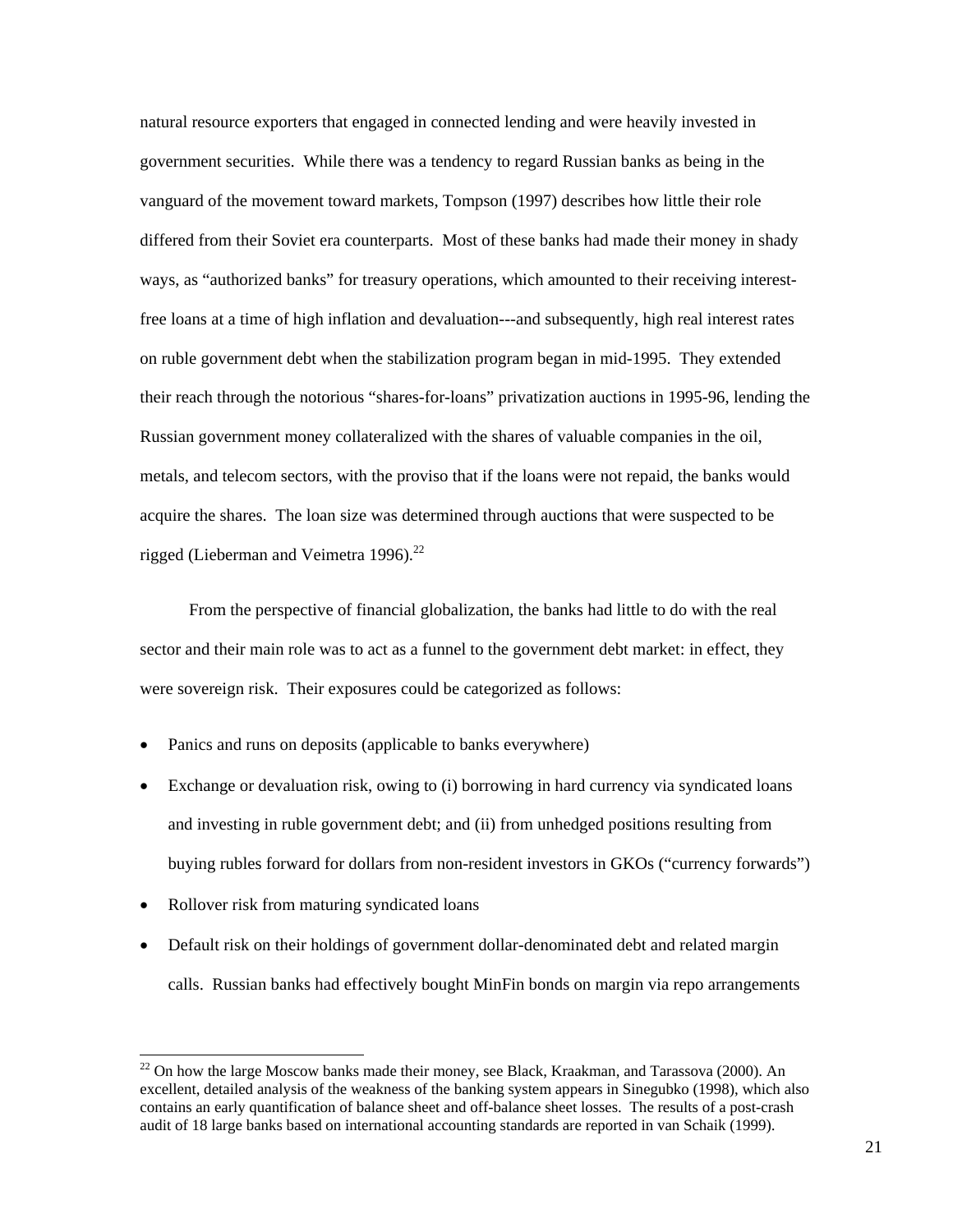collateralized with these bonds; any rise in bond spread fueled by default concerns would lower the price of this collateral and trigger margin calls.  $^{23}$ 

While pre-crisis assessments of the banks' portfolios were difficult because of unreliable data, their vulnerability to the deteriorating fiscal situation became apparent towards the end of 1997. Notwithstanding the welcome downward trend in inflation and interest rates, the chronic shortfall in cash tax collections prompted the IMF mission to leave at the end of October 1997 without completing its review and suspending disbursement of its loans. This action coincided with the exit of Korean and Brazilian investors from the GKO market as the East Asian crisis spilled over. Treating this event as a confidence shock, CBR attempted to calm the markets by announcing that from January 1998, it would target a central rate for the ruble of 6.2 per dollar with a  $+/-$  15 percent fluctuation band, compared to the then rate of ruble 5.9 per dollar. It was eventually forced to raise interest rates in a defense of the ruble after using up \$6 billion out of its reserves of \$23 billion that November.

Bank portfolios took a hit owing to the rise in ruble interest rates as well as bond spreads on dollar-denominated government debt (discussed below in the context of Figure 3), exposing the banks to margin calls and rollover risks on syndicated loans. Either or both would have forced the banks to sell liquid assets–their holdings of GKOs–possibly setting off a downward spiral, while the need to raise dollars to meet margin calls and repay syndicated loans in part or full would have depleted the central bank, CBR's, reserves. We shall return to the banks and their interaction with the fiscal situation in triggering the August 1998 crisis. Before that, a discussion of moral hazard is called for.

<sup>&</sup>lt;sup>23</sup> Dollar-denominated MinFin bonds, totaling \$11 billion, were issued after the collapse of the Soviet Union to compensate holders of foreign currency accounts with the state-owned Vneshekonombank, a Soviet-era bank charged with managing external debt of the government. Five tranches were issued in 1993 (Soviet-era debt) and an additional two tranches were issued in 1996 (debt of the Russian Federation).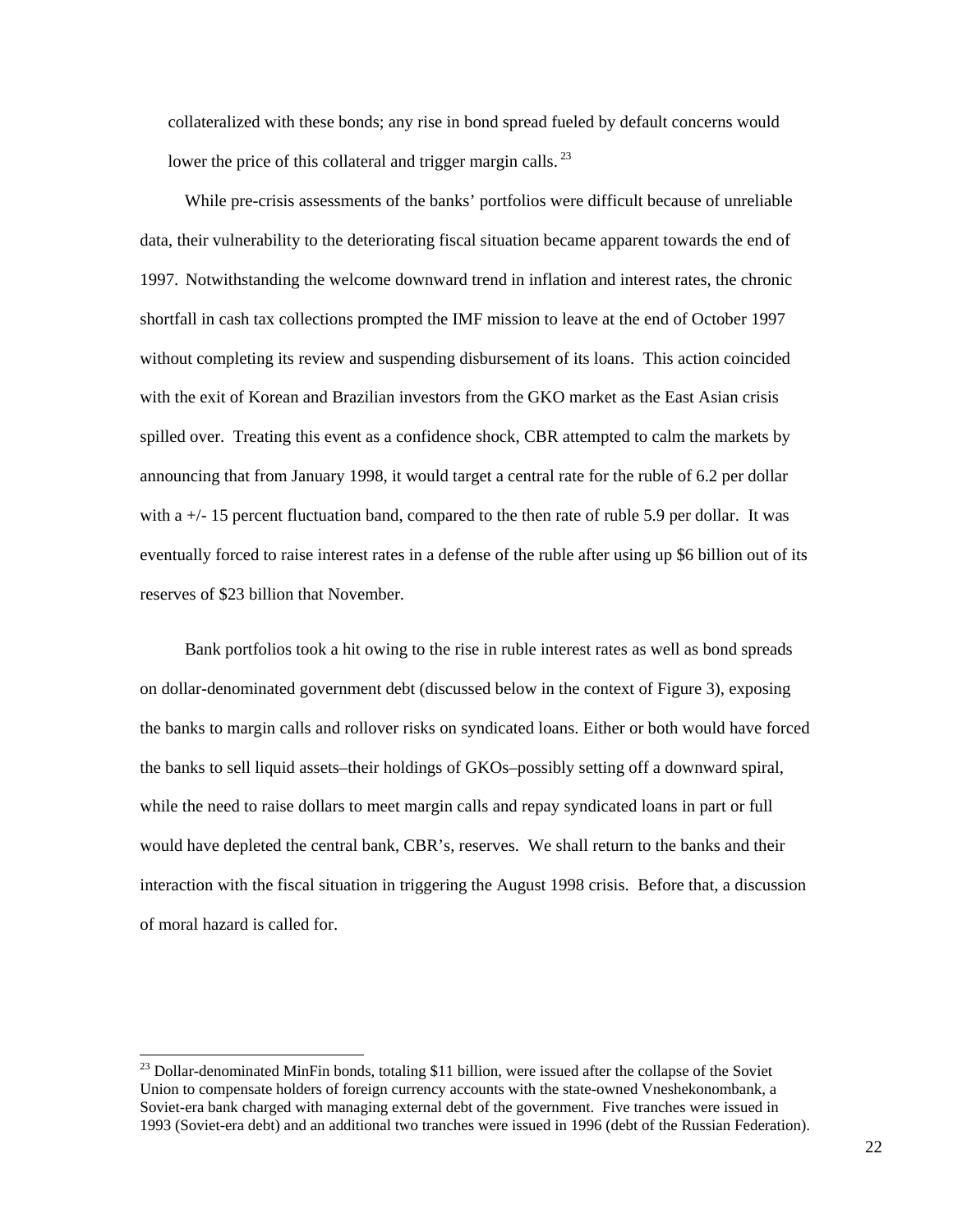#### 3.4 Moral Hazard

Following the October 1997 spillover from the East Asian crisis, which CBR got under control by expending reserves and raising interest rates as noted above, Russia experienced a second bout of macroeconomic instability towards the end of January 1998 with investors becoming concerned about the growing severity of the East Asian crisis and "policy drift" at home in relation to structural reform. The government's response at the time and over the next few months indicated it was dealing with a confidence shock. In mid-May 1998, the situation worsened, as the political and financial crisis intensified in Indonesia with President Suharto's exit. By then, it was evident that Russia was facing a "fundamentals" problem rather than a confidence shock. The real appreciation of the ruble had run its course and under the macroeconomic program assumptions for 1998, the marginal real interest rate was over 25 percent with real growth forecasts having been reduce to 0-1 percent and one-year GKO auction rates at 40 percent.<sup>24</sup> Public debt was clearly on an unsustainable trajectory and the market was signaling high levels of devaluation and default risk.

These adverse signals could be extracted from the one-year GKO interest rate based on the following equation, which is an expanded form of interest parity.<sup>25</sup>

$$
(x) \t id = irf + SRP + (dx/x)* + DRP,
$$

In the equation,  $i^d$  is the domestic interest rate and  $i^f$  is a base risk-free rate, such as the yield on one-year U.S. treasury bills; *SRP* is the sovereign risk premium and captures default risk; (*dx/x*)\* is the target rate of devaluation of the currency against the U.S. dollar; and *DRP* is the devaluation risk premium, or the compensation for the risk that actual devaluation exceeds the target rate,  $\left(\frac{dx}{x}\right)^*$ . *SRP* was proxied by the spread of the market yield of the Russian 2001/9.25

 $24$  See Kharas, Pinto and Ulatov (2001, p. 16).

<sup>&</sup>lt;sup>25</sup> This is a variant of a decomposition originally made by Frankel and MacArthur (1988). The details of the calculations for Russia are contained in Kharas, Pinto and Ulatov (2001, pp 26-29).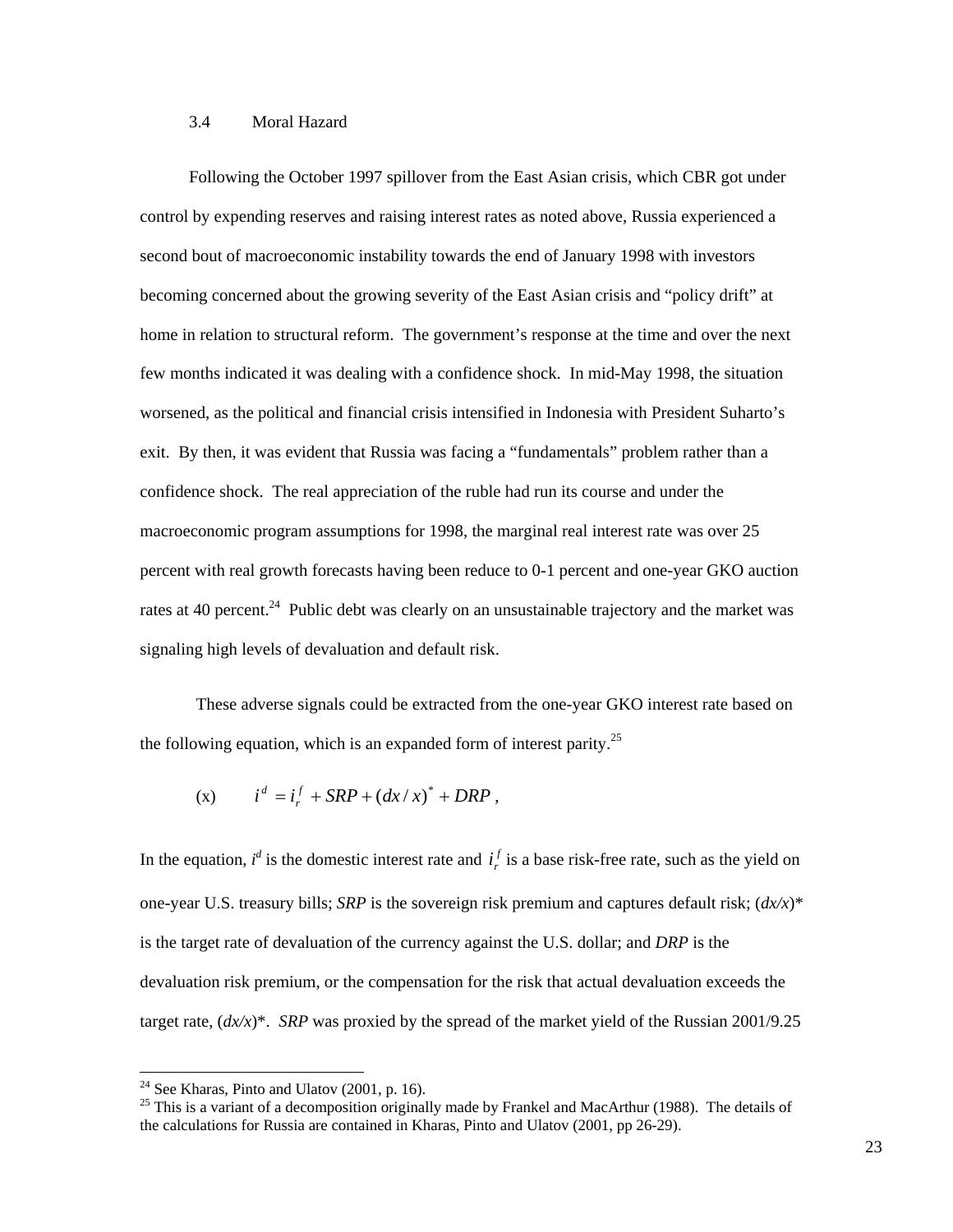percent coupon dollar Eurobond over the comparable 2001/6.25 coupon percent U.S. Treasury note. The target devaluation rate  $\left(\frac{dx}{x}\right)^*$  was obtained from the macroeconomic program assumptions and was 9 percent for 1997 and 6 percent for 1998. Lastly, *DRP* was obtained as a residual.



Figure 3: Dynamics of Sovereign Risk and Devaluation Risk Premia

Source: Figure 3, Kharas, Pinto and Ulatov (2001).

Figure 3 shows the jump in both the DRP and SRP in November 1997 when the spillover from East Asia occurred. The blip towards the end of January 1998 is also noticeable. Finally, the sustained deterioration in market signals after mid-May 1998 is evident. Yet Russia increased its dollar-denominated external debt by \$16.4 billion in the 10 weeks between June 1 and the meltdown of August 17, equal to 8 percent of post-crisis GDP; 60 percent of this came from the private sector. Why were private investors willing to increase their exposure to Russia while at the same time signaling exceptionally high levels of devaluation and default risk? Because of moral hazard in the expectation of a large bailout by the international financial institutions and possibly the G-7. Here is a telling quote from Reuters News Service from June 10, 1998: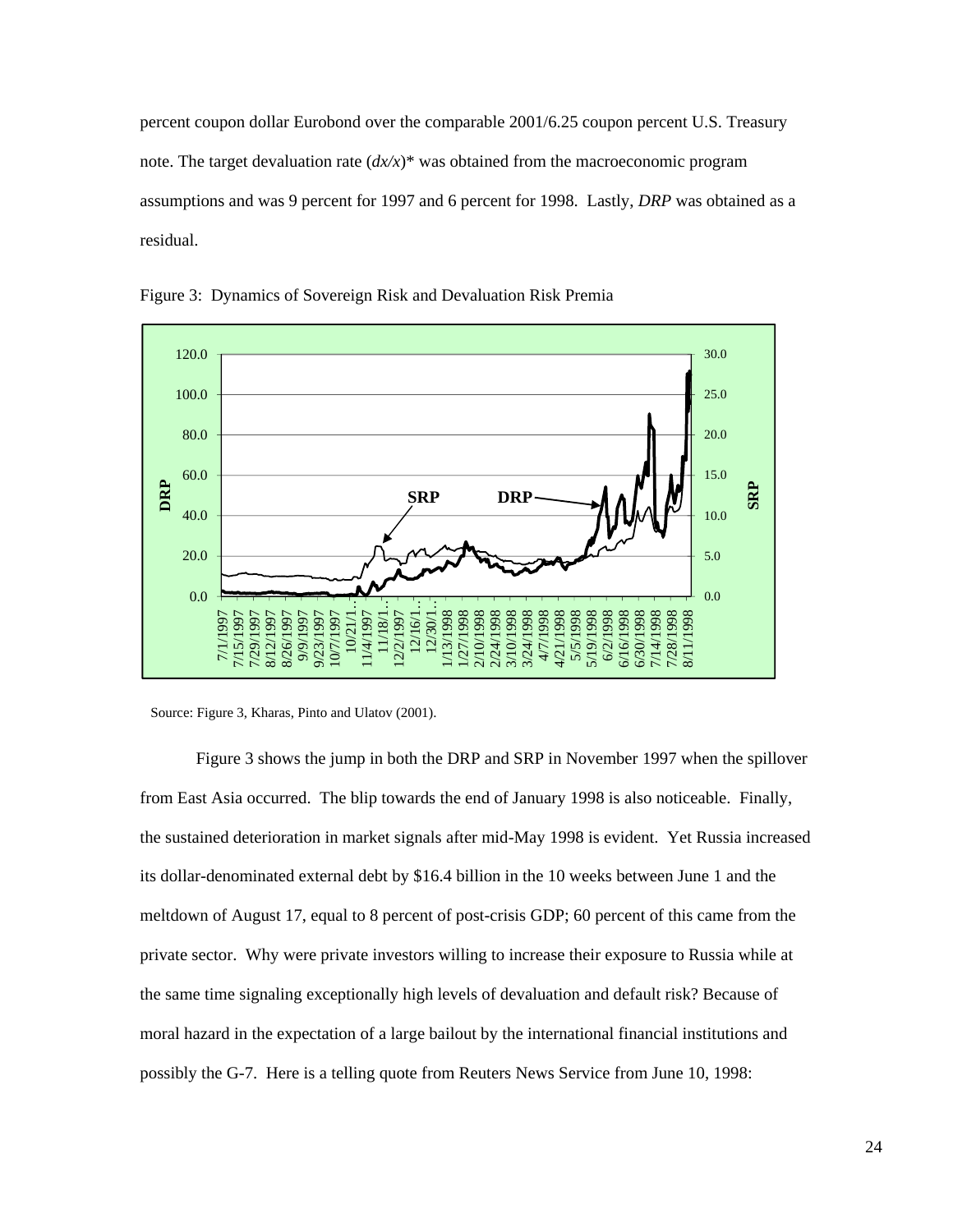*"Leading Russian shares nose-dived in early trade on Wednesday as nerves wore thin ahead of crucial government debt auctions later in the day and hopes faded for an announcement of concrete foreign support for markets. "We are in a potential meltdown situation at present...there is simply no confidence whatsoever," said Regent European Securities' chief strategist Eric Kraus. "The market is profoundly disappointed by the failure of (German Chancellor Helmut) Kohl, the G7 or the IMF to provide any kind of support."* 

A few days later, Russia issued a 30-year Eurobond with a put-at-par after 10 years at a spread of 753 basis points, more than twice the spread on a Eurobond issued just one year earlier. It was so well-received that the size was increased from a planned \$1.5 billion to \$2.5 billion. This is what an investment analyst noted: "Readers should recognize that this issue was sold--as all Russian debt has been in the past several months--essentially because investors believe that Russia will not be allowed to fail, rather than because its fundamentals are encouraging".  $^{26}$ 

In the meanwhile, the government released its own diagnosis of the situation, recognizing the fundamental nature of the fiscal problem in the remedies it proposed, which focused on raising primary surpluses and at last resolving the nonpayments problem.<sup>27</sup> But its immediate focus was on financial engineering in order to buy time: shifting away from what was seen as short-term expensive GKOs into long-term dollar-denominated debt in order to lower interest payments. GKO auctions were skipped with Eurobond proceeds used to pay off maturing GKOs. CBR's reserves were being steadily depleted and by the end of June 1998, a roughly 12 percent shift out of domestic assets broadly defined (broad money including foreign exchange deposits in Russian banks plus the market value of GKOs) would have exhausted CBR's gross foreign exchange reserves.<sup>28</sup>

<sup>&</sup>lt;sup>26</sup> Laurence Mutkin, "Actually, Russia *Can* Fail," Market Commentary, Tokai Bank Europe, June 19, 1998.<br><sup>27</sup> The core measures were outlined in two documents, "Stabilization of the Economy and Finance

Program", and "Stabilization Measures Plan" issued June 19, 1998.<br><sup>28</sup> For a detailed analysis of international liquidity, see Kharas, Pinto and Ulatov (2001, pp 30-32).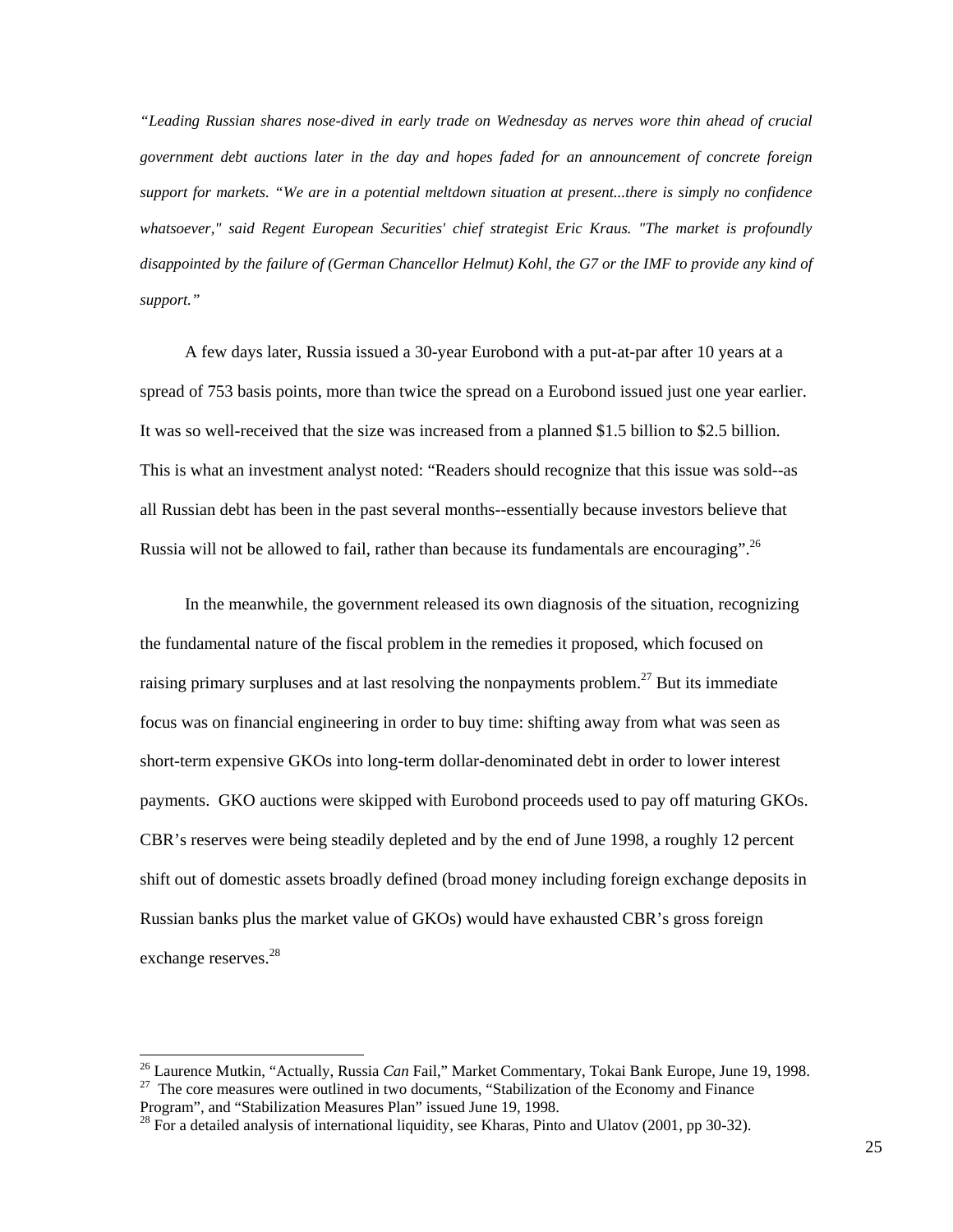Negotiations finally began on an IMF/World Bank/Government of Japan emergency package to support the ruble and restore confidence on June 23, in a crisis atmosphere marked by government debt now on an explosive path and dwindling foreign exchange reserves. A \$22.6 billion package was announced on July 13, on the same day that GOR released the details of a plan designed to swap GKOs into long-term Eurobonds. The IMF Board approved the package on July  $20<sup>th</sup>$  and the GKO-Eurobond swap was completed four days later. Ironically, this rescue package plus the swap triggered (i.e., determined the timing of) Russia's meltdown.

# 3.5 GKO-Eurobond Swap

The GKO-Eurobond swap announced on July 13 had a compelling intuitive appeal: since the exchange rate is fixed, why not borrow long-term Eurobonds at around 12 percent instead of short-term GKOs costing well over 50 percent? In one stroke, interest payments would be brought down sharply and rollover risk substantially eliminated, giving the government breathing room to implement fiscal reform and start dismantling the nonpayments system. Few finance ministers would pass up such an opportunity! The main features of the swap were as follows: $^{29}$ (a) it was to be voluntary and market-based; (b) all GKOs maturing before July 1, 1999, were eligible, with a <u>face value</u> of \$39.3 billion, and a market value of \$32.3 billion at prevailing exchange rates. Excluding the 60 percent share believed held by CBR and the state-owned savings bank, Sberbank, which were excluded from participating, the market value of eligible GKOs dropped to about \$13 billion, held by non-residents and Russian commercial banks. (c) Those wanting to convert would receive an equal amount by market value of 7-year and 20-year dollar Eurobonds and could bid by quoting a spread in basis points over the respective US Treasury benchmark bonds.

 The bid results were announced on July 20, 1998. Even though the maximum spread of 940 basis points chosen by MOF was much higher than the prevailing spread on the benchmark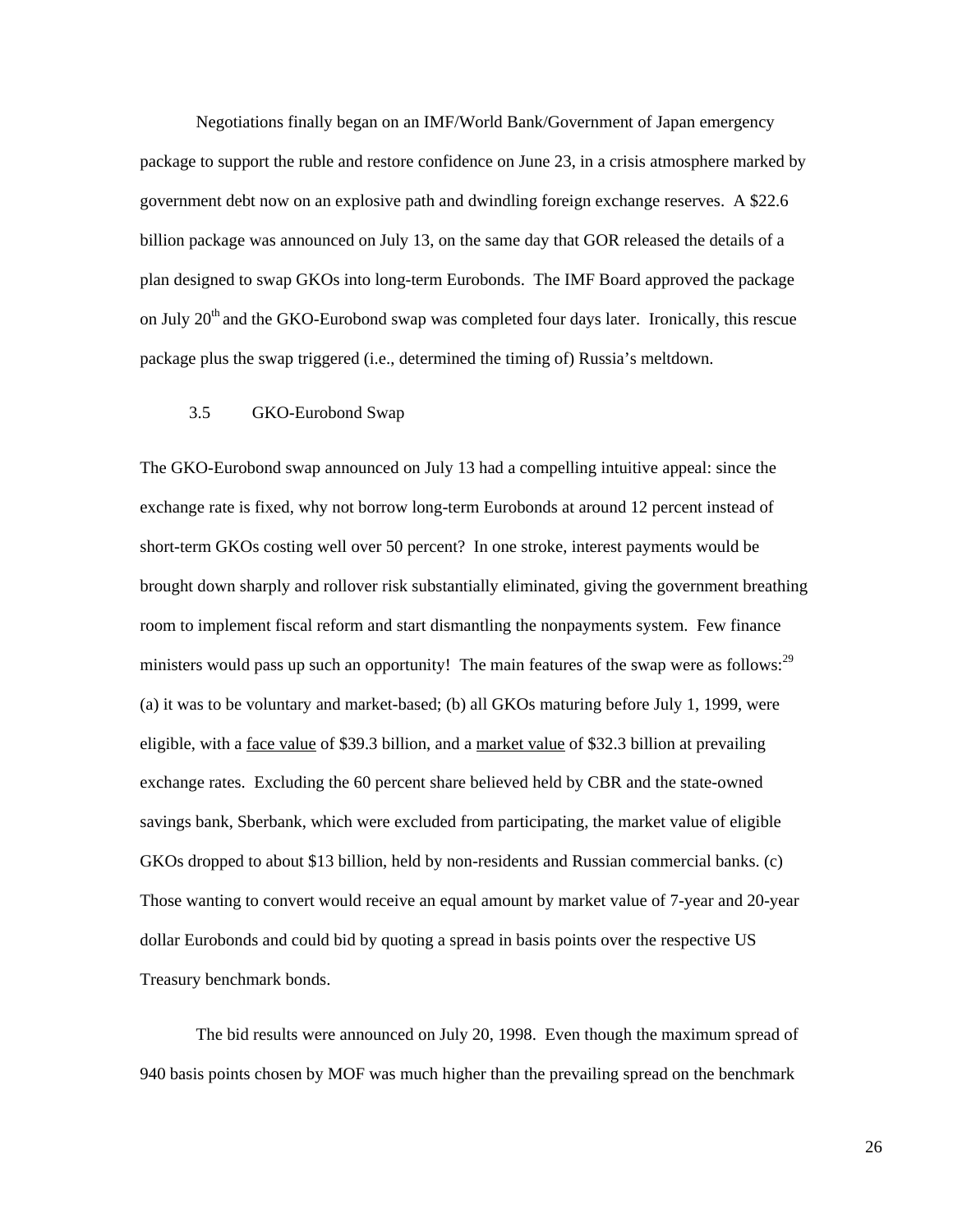Russian Eurobond, only \$4.4 billion of GKOs by market value was tendered for exchange. This suggested that the holders of GKOs preferred to hold on to their short-dated paper and take the risk of a devaluation—mitigated by a large rescue package--than swap into long-term Eurobonds at highly attractive spreads, indicating anxiety about default risk. But things unraveled quickly after the swap was completed on July 24, culminating in the meltdown of August 17, 1998. We show in the next sub-section how the crisis was *triggered* by the combination of the rescue package and GKO-Eurobond swap interacting with the banks' vulnerabilities and low foreign exchange reserves; the *fundamental* cause remained the incompatibility between the government's unsustainable fiscal position and the fixed exchange rate.

#### 3.6 The Meltdown

To recapitulate, by mid-May 1998 Russia's economic report card looked weak: government debt on an unsustainable trajectory; low international liquidity (low foreign exchange reserves relative to the claims on them); weak growth prospects; one-year GKO yields at 40 percent with an inflation target of 8 percent; and the nonpayments system deeply entrenched. Subsequently, market signals on devaluation and default as measured by the devaluation risk premium (DRP) and sovereign risk premium (SRP) implicit in the pricing of one-year GKOs began turning sharply adverse, as shown earlier in Figure 3. To make matters worse, the falling oil price led to a growing current account deficit, as saw in Table 4; but the deterioration was small as a share of pre-crisis GDP, no more than 2 percent.

Table 5 shows the one-year GKO yield, the SRP and DRP for key dates starting with May 15, 1998 and ending with the August 17, 1998 meltdown.

 $^{29}$  For a detailed account of the parameters and mechanics, see Kharas, Pinto and Ulatov (2001, p 35).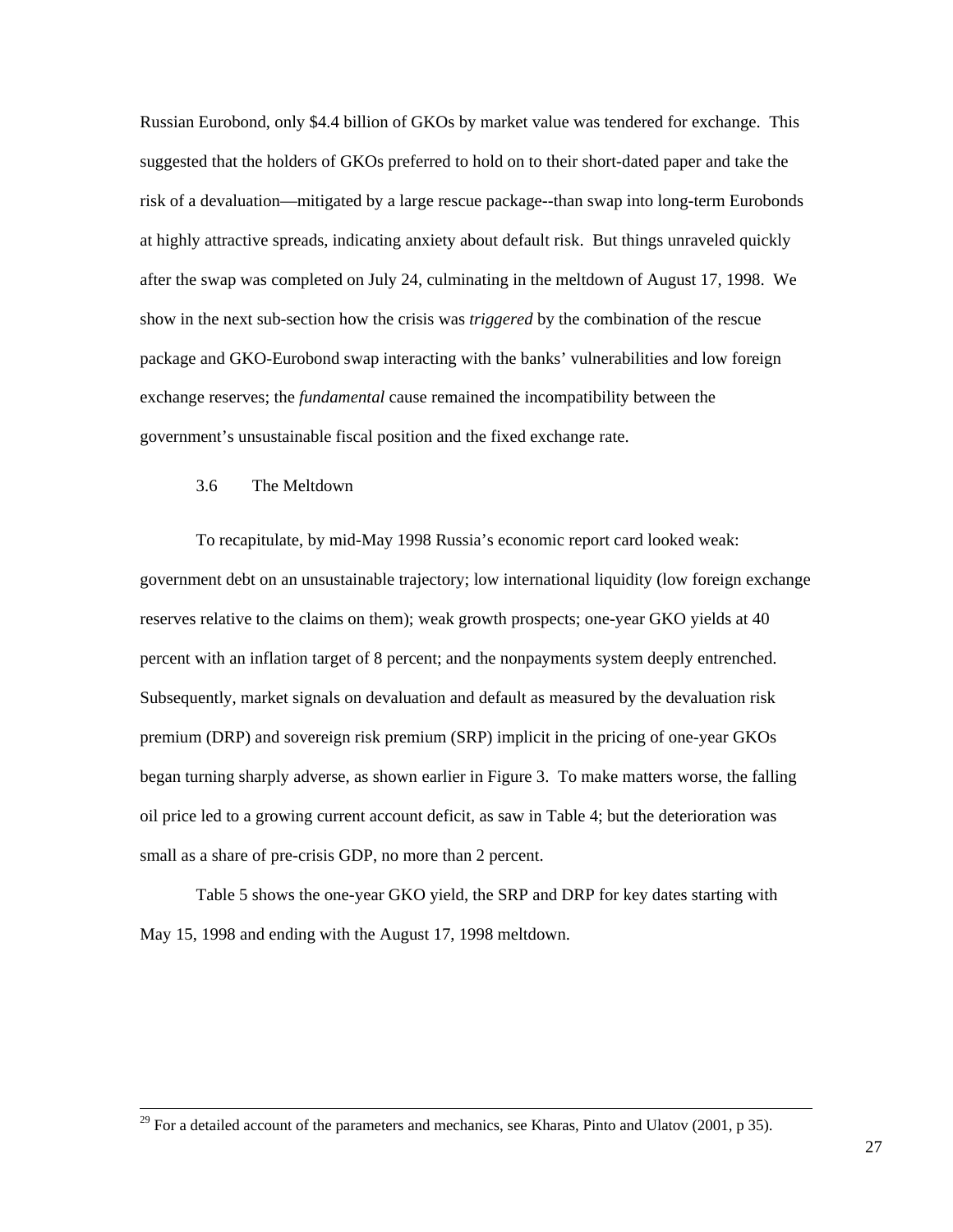| Date/Key event                                                                                                                                                                                                              | GKO yield | <b>SRP</b> | <b>DRP</b> |
|-----------------------------------------------------------------------------------------------------------------------------------------------------------------------------------------------------------------------------|-----------|------------|------------|
| May 15: Fiscal sustainability clearly in question                                                                                                                                                                           | 39.3      | 4.8        | 23.0       |
| July 13: IMF-led \$22.6 bn crisis package and GKO-<br>Eurobond swap announced                                                                                                                                               | 102.3     | 8.5        | 82.3       |
| July 14                                                                                                                                                                                                                     | 58.2      | 8.1        | 38.6       |
| July 20: IMF Board approves package. disbursement size<br>reduced from \$5.6 billion to \$4.8 billion as parliament stalls<br>on key expenditure control and tax measures                                                   | 51.6      | 7.8        | 32.3       |
| July 23: Day preceding completion of GKO-Eurobond swap                                                                                                                                                                      | 54.2      | 8.2        | 34.4       |
| July 24: GKO-Eurobond swap completed. GKO Yields<br>return to [crisis levels of mid-June], SRP jumps 180 basis<br>points                                                                                                    | 66.4      | 10.0       | 44.9       |
| <b>August 6:</b> World Bank Board approves crisis package-<br>related structural adjustment loan and disburses \$300 million                                                                                                | 77.7      | 12.0       | 54.1       |
| <b>August 10:</b> A Monday, exactly one week before meltdown                                                                                                                                                                | 99.0      | 20.0       | 67.5       |
| <b>August 14:</b> Friday preceding meltdown. \$1.7 billion in<br>reserves lost as portfolio investors exit, bringing total loss<br>July 10 - August 14 to \$4.5 billion. CBR bails out SBS-<br>Agro with \$100 million loan | 144.9     | 23.8       | 109.5      |
| August 17: Meltdown Monday. Devaluation, default and<br>private financial payments moratorium announced.                                                                                                                    |           |            |            |

# **Table 5: GKO yield, SRP and DRP for key dates (% per year)**

Source: Data from Brunswick-Warburg Moscow. Calculations and commentary by authors.

l

Three things are worth noting from the table: first, GKO yields and the devaluation risk premium, DRP, fell substantially on July 14, the day after the IMF-led rescue package was announced; but the sovereign risk premium, SRP, fell only marginally. This pattern held on July 20, the day the IMF approved the package and released \$4.8 billion: by then, the GKO yield was about half the level of July 13—but still above 50 percent. And the DRP was much less than half the level of July 13. But the SRP fell only by a little. This is consistent with the idea that the IMF-led rescue package would alleviate short-run liquidity by boosting reserves and therefore temporarily lower devaluation risk; but not have time to seriously allay default concerns.<sup>30</sup>

<sup>&</sup>lt;sup>30</sup> Sturzenegger and Zettelmeyer ((2006, p. 98) argue that because GKO yields came down sharply, the combination of the IFI liquidity injection and swap must therefore have been good for GKO holders. They describe the view in Kharas, Pinto and Ulatov (2001) that this combination actually triggered the crisis as "too extreme". Three things to note: (i) GKO yields came down to around 60 percent on July 14, meaning that ex ante real interest rates were still above 50 percent and not about to help the Russian economy turn around; (ii) of course GKO yields would come down as the DRP was being reduced in view of the liquidity injection; and (iii) Sturzenegger and Zettelmeyer fail to note that the SRP barely budged after the announcement of the package, which therefore failed to lower assessments of default risk (SRP).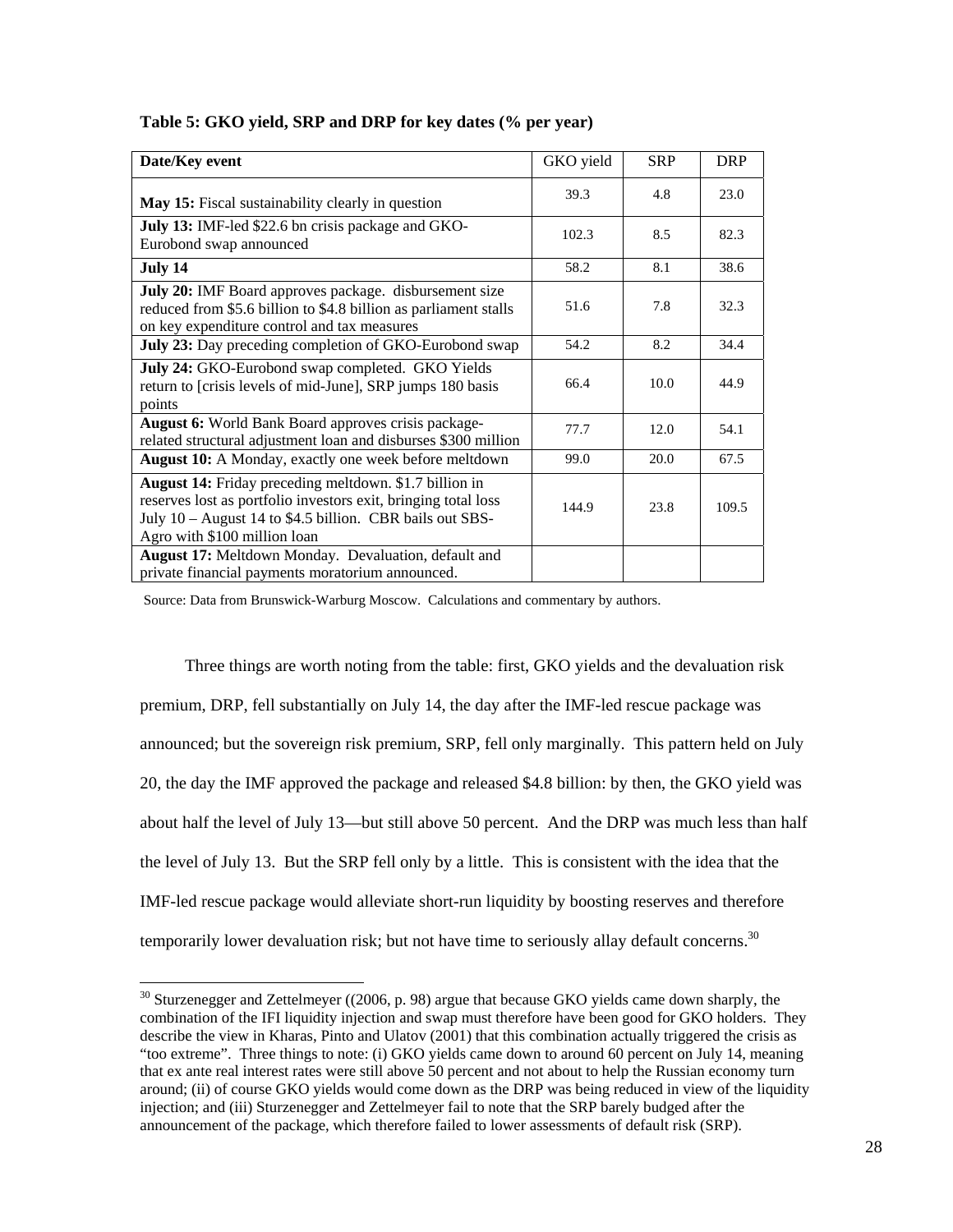Second, the GKO-Eurobond swap clearly did not have the intended effect. GKO yields rose substantially the day the swap was completed and there was a significant jump in the SRP, by 180 basis points. This is exactly the opposite of what one would expect from a swap intended to lower rollover risk (thereby improving liquidity) as well as interest payments (thereby improving debt dynamics and reducing default concerns). Third, there was no looking back after July 24, as the situation spiraled downward. This is what happened.

When money management funds tried to "flip" the Eurobonds acquired during the swap to outside investors (hedge funds and big pension funds) as a form of exit, they discovered there was no appetite for the paper so that its price fell and spreads actually rose!<sup>31</sup> Key banks such as SBS-Agro-- one of two commercial banks with the largest household deposits after the state-owned Sberbank-- had entered into repurchase arrangements with foreign banks, collateralized with their holdings of dollar-denominated MinFin bonds. With the GKO-Eurobond swap adding significantly to the stock of outstanding Russian sovereign dollar-denominated debt, its price fell, triggering calls for more collateral. The swap was soon followed by a large liquidation of dollardenominated government paper by SBS-Agro as it sought to meet margin calls. The additional paper depressed the prices of Russian sovereign debt further, leading to accelerated margin calls on repos entered into by Russian banks.

The growing margin calls on repos coincided with a large volume of syndicated loans falling due in August, a peak month for loan rollovers, which many banks had to repay in part or full.<sup>32</sup> Margin calls and loan repayments meant a forced sale of GKOs to raise liquidity. Panic set in as depositors sought first to convert their ruble bank deposits into dollar deposits, and then

<sup>&</sup>lt;sup>31</sup> Typically, one money manager told the first author, bond spreads tighten in the secondary market so that primary buyers can turn a profit. (Recall that the spread of 940 basis points at which the swap was done by the government was considerably higher than prevailing market spreads)

 $32$  Total bank debt maturing in 1998 was estimated at \$2.13 billion, \$0.6 billion in the first half and \$1.52 billion in the second, with a peak in August at \$467 million (Reuters, end-July 1998).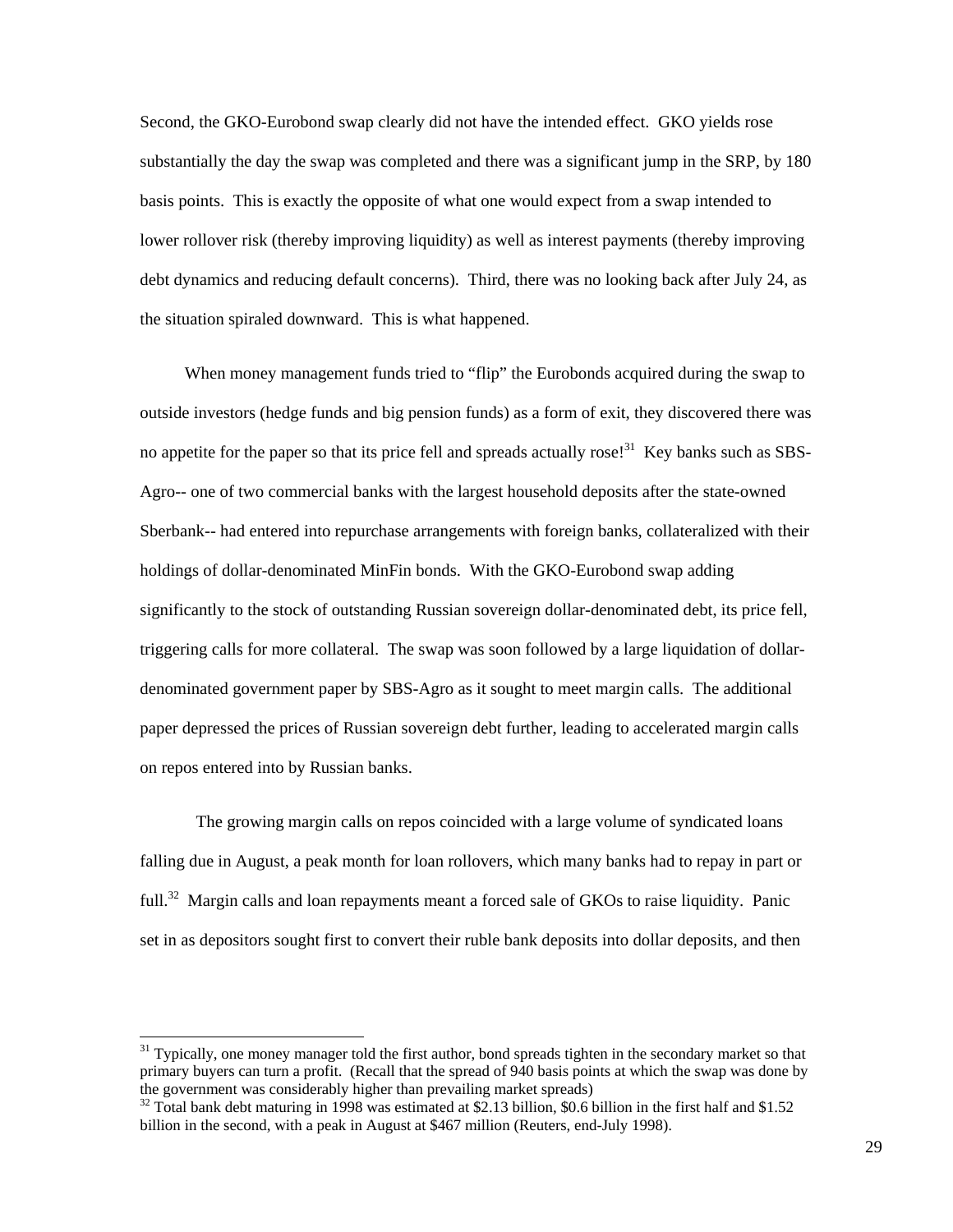to withdraw them altogether, reinforcing the liquidity shortage. On August  $14<sup>th</sup>$ , it was reported in the press that CBR had intervened to bail out SBS-Agro.

CBR lost \$4.5 billion in reserves over July 10 – August 14 as portfolio investors exited the equity and GKO markets, barely offset by the IMF (\$4.8 billion, July 21) and World Bank (\$300 million, August 7) tranches received under the rescue package. This forced the devaluation-default-moratorium actions of August 17, 1998. A further \$3 billion was lost before CBR finally floated the ruble on September 2; by September 9, the exchange rate had reached 21 rubles to the dollar compared to 6.29 on August 14, the last business day before the events of August 17, 1998. Cumulatively, Russian-era external debt had increased by close to \$16 billion between June 1 and July 24, 1998, compared to a level of \$36 billion at the start of the year.<sup>33</sup>

In the next section on lessons, we delve further into the conceptual and analytical underpinnings of why the rescue package and GKO-Eurobond swap backfired.

#### **4. Lessons and Insights from Russia 1998**

 **Whether financial globalization is in general good for growth or not has become a hotly contested subject among economists.34 The first lesson from Russia 1998 is that at the least, caution is advisable when countries are going through major transitions.<sup>35</sup>** Two transitions were involved in Russia: from high to single-digit inflation; and a planned to a market economy. The fundamental problem was the inconsistency between trying to squeeze inflation out while maintaining unaffordable subsidies to enterprises in the guise of the nonpayments system. The soft budgets and related subsidies destroyed any incentive to restructure enterprises, fueled asset stripping by managers and fed into higher fiscal deficits. The banks—especially the

 $33$  Russian-era foreign currency debt refers to all post  $1/1/1992$  external debt. See Kharas, Pinto and Ulatov (2001).

 $34$  See for example, Aizenman (2008).

<sup>&</sup>lt;sup>35</sup> Diaz-Alejandro's 1985 classic on the Southern Cone experience and Chile is a case in point. Chile fixed its exchange rate to lower inflation and opened up its capital account in the presence of weak-to-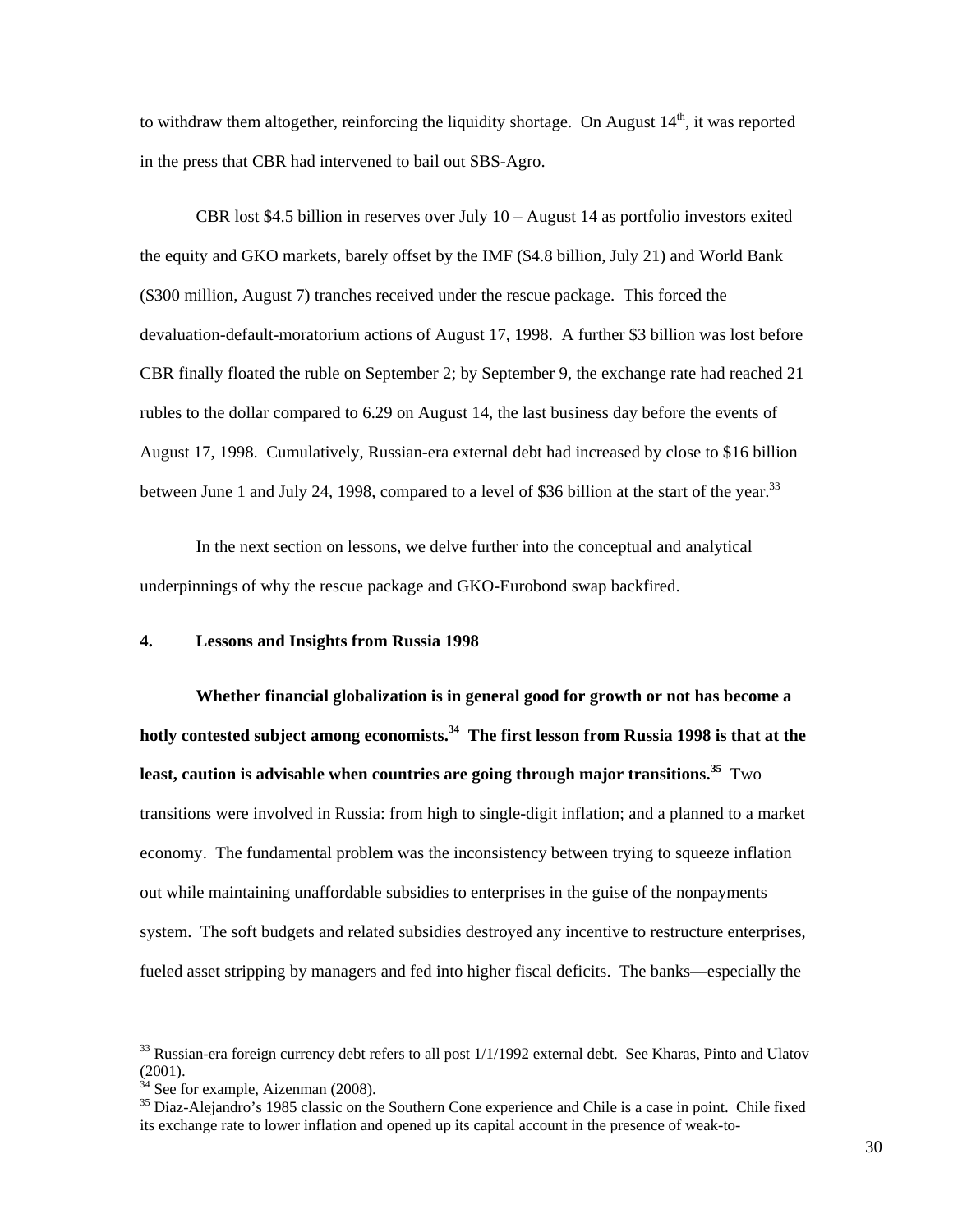big ones in Moscow—did little to help and got used to making easy money in the government debt market. Given the prevailing environment, financial globalization merely helped finance the soft budgets by increasing the demand for government debt and in this sense prolonged the unsustainable policy mix, which eventually put government debt on an unsustainable path and led to the meltdown of August 17, 1998.

 But Russia was relatively lucky: it was able to recoup much of the \$16 billion increase in its external debt incurred in the 10 weeks preceding the meltdown when it restructured its London Club debt in 2000. The debt owed to the London Club was not a sovereign liability but that of Vneshekonombank, the Russian government's external debt manager. Had Vneshekonombank been allowed to go bankrupt, its creditors would have faced a legal nightmare; Russia offered sovereign bonds in exchange. It also obtained political support for the deal on the grounds that much of this debt was incurred during Soviet times. Overall, Russia secured a 50 percent write down in present value terms on its London Club debt, which amounted to...,\$16 billion!<sup>36</sup>

 **The second lesson/insight from Russia on financial integration is a corollary to the first: that countries facing sovereign debt problems may actually benefit from a cut-off in market access if such access is softening the government's resolve to harden budgets for itself or the economy in general.** The Russian crisis questions the conventional view that market access is always good. For example, Eichengreen and Ruehl [2000] discuss the cases of Ecuador, Pakistan, Romania and Ukraine following the East Asian and Russian crises. In their framework, avoiding a ".....costly, extended interruption to market access" is a prime objective of any debt restructuring. Hence, they argue, the IFIs (the IMF and the World Bank) are not credible when they seek to bail in the private sector as part of a new money package. Russia 1998 offers a counterexample. Less than a fourth of the IMF-World Bank funds involved in the

nonexistent banking supervision, leading eventually to a problem with private external debt and currency mismatches.

<sup>&</sup>lt;sup>36</sup> For details, see Kharas, Pinto and Ulatov (2001, p. 4) and Pinto, Gurvich and Ulatov (2005, p. 431-2).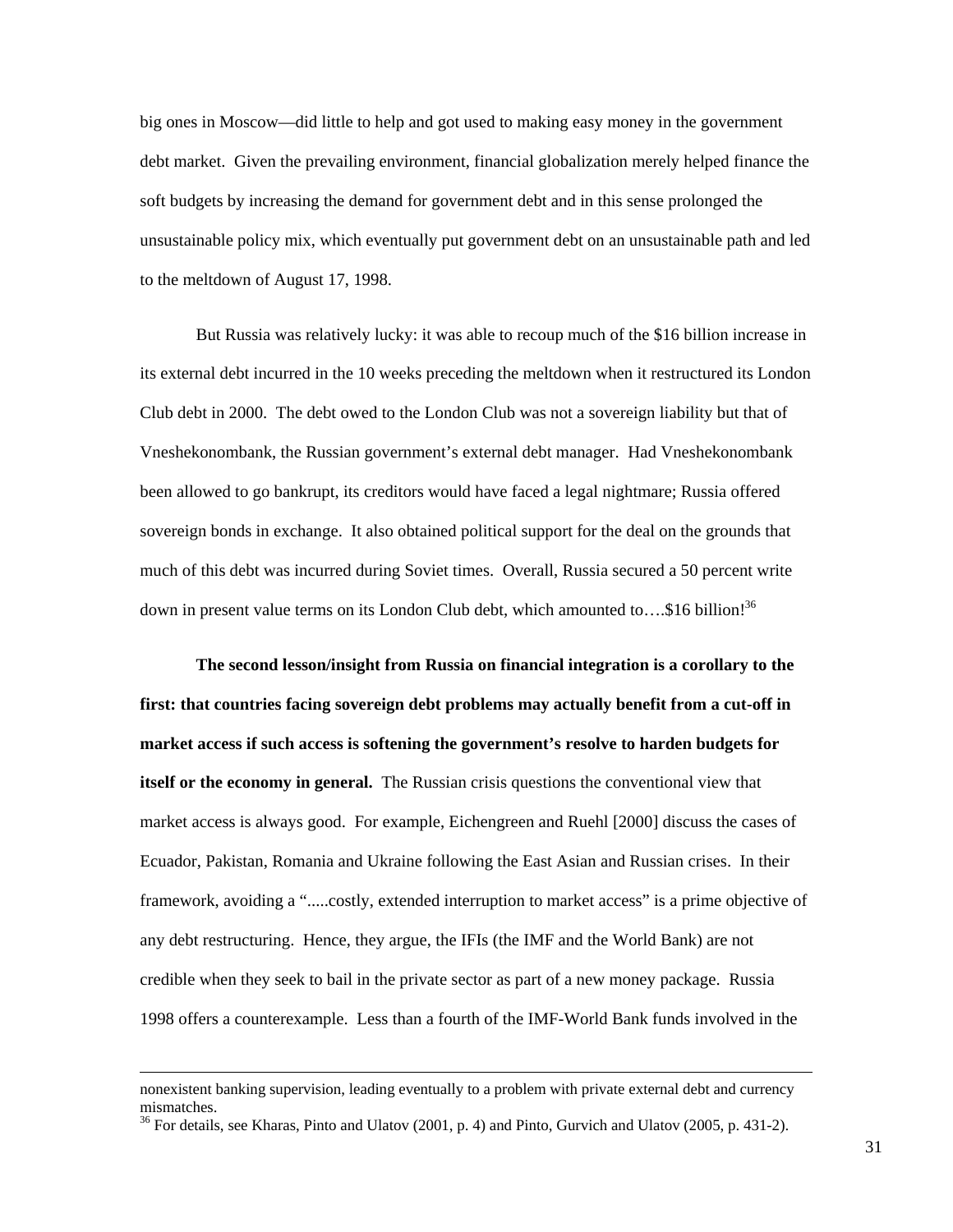international rescue package was eventually disbursed; Russia pulled the plug on the package by devaluing and defaulting; private investors were bailed in via the default and forced debt restructuring; and the disruption in market access had significant economic benefits.<sup>37</sup>

Following the default, Russia was shut out of the capital markets, forcing fundamental fiscal reform and leading to a progressive hardening of budgets throughout the economy as the nonpayments system was at last dismantled. Together with the crisis-triggered depreciation of the real exchange rate, this facilitated a remarkable and surprisingly quick recovery: whereas initial projections were for a 7-10 percent fall in GDP in 1999, the eventual outcome was growth of over 5 percent. In fact, the recovery in industry was evident as early as October 1998, two months after the meltdown (Pinto, Gurvich, Ulatov 2005, p. 426-9).

Russia's experience does not mean one should encourage countries to default in order to solve an unsustainable debt situation; among other things, this calculus would depend upon the government's bargaining power vis-à-vis its creditors and some assurance of a change in postcrisis behavior by the government and private sector which eliminates the fundamental problem which led to the crisis in the first place. But it does suggest that unfettered access to international capital markets is not always a good thing.

 **Third, the behavior of the private investors may shed some light on the "allocation puzzle" of Gourinchas and Jeanne (2007).** They argue that not only does capital tend to flow from developing to developed countries in line with the Lucas Paradox, but within developing countries, poorer performers in terms of growth and productivity receive the bulk of the capital flows. This, the authors argue, does not square with the predictions of the neoclassical growth model, hence the "allocation puzzle". Gourinchas and Jeanne offer an explanation within the confines of the neoclassical model, based eventually on the idea that savings and productivity growth are positively related and have a stronger positive relationship than investment and

<sup>&</sup>lt;sup>37</sup> See Pinto, Gurvich and Ulatov (2005, pp. 431-2) for details on the restructuring of GKOs/OFZs and London Club debt. They also discuss Russia's surprising post-crisis recovery.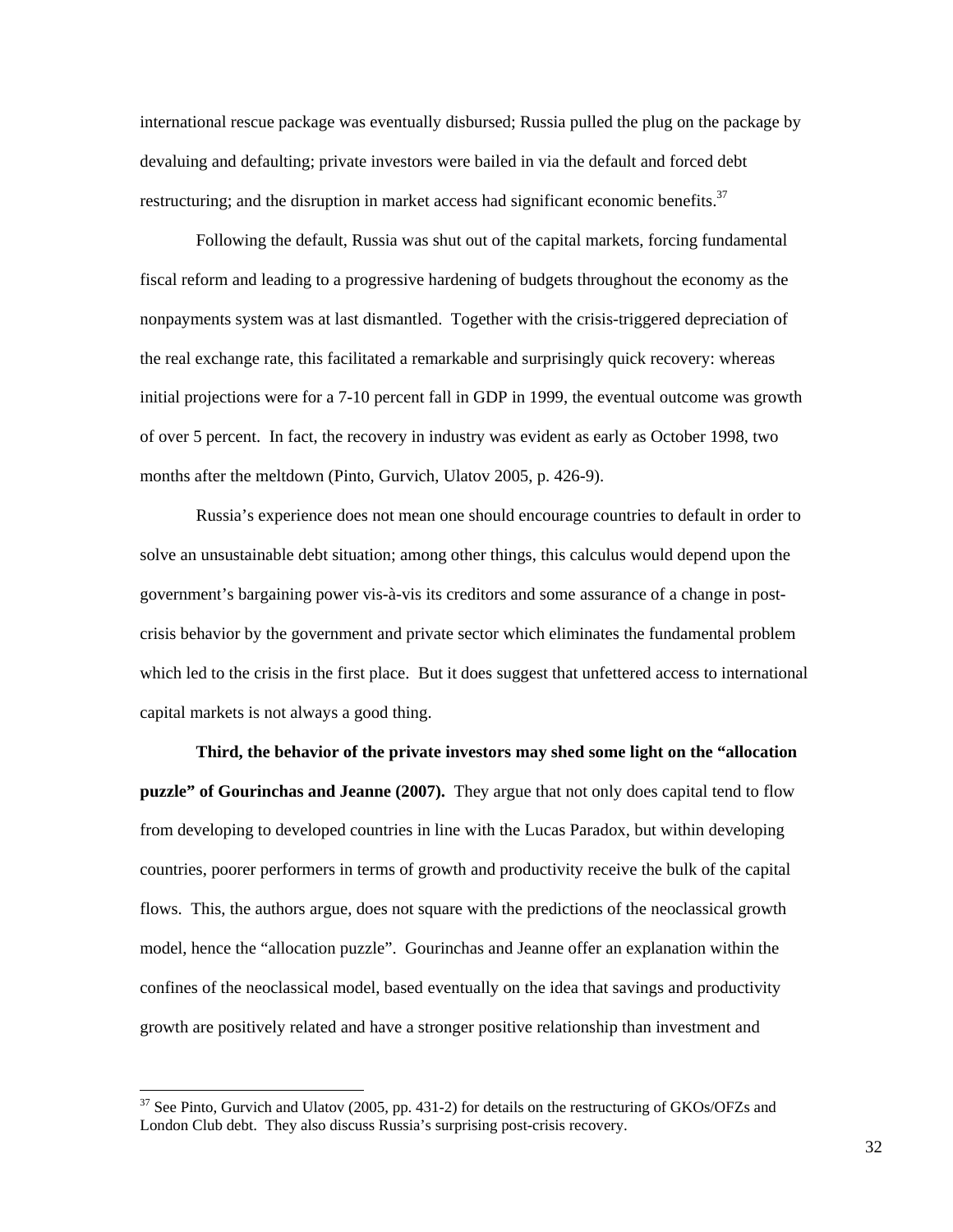productivity growth. In this case, some of the 'extra' savings will spill over into current account surpluses.

The allocation puzzle is really a puzzle only if one believes capital allocation decisions are made in the context of perfect capital markets by investors whose objective is to maximize long-run growth in developing countries. In this case, capital would flow to countries with high productivity growth and any deviation from this pattern would constitute a genuine puzzle. For developing countries without access to private capital flows, there is a simple explanation for the allocation puzzle: their predominant source of capital flows is official and the objectives of official creditors are quite different from those making private capital allocation decisions.

But what about emerging markets like Russia, where the predominant source of external funding is private? Even here, there is a simple explanation: if the investors care only about short-term returns gains (are myopic) and are motivated by moral hazard, one is likely to see capital flows in line with what might appear to be an allocation puzzle.<sup>38</sup> This is the only reasoning one can offer to explain why Russia was able to increase its external debt so significantly after May 15, 1998 when it was crystal clear that the fiscal situation was unsustainable (reflected in the way the market itself was pricing the government's debt instruments!) and why a speculative attack on foreign exchange reserves by GKO holders forcing a devaluation did not take place before August 17, 1998. Investors clearly wanted to have their cake (charge interest rates reflecting high default and devaluation risks) and eat it (exit with 100 percent of ruble proceeds at the *pre-crisis* exchange rate when a large official bailout package in the shape of a liquidity injection to foreign exchange reserves arrived).

 **The fourth lesson is about the dismal performance of rules-of-thumb in assessing the strength of a country's fundamentals.** There was a tendency to be complacent about the Russian government's debt dynamics because the ratio of debt-to-GDP was well within the Maastricht criterion of 60 percent over 1995-97. As a result, the fact that instability in the debt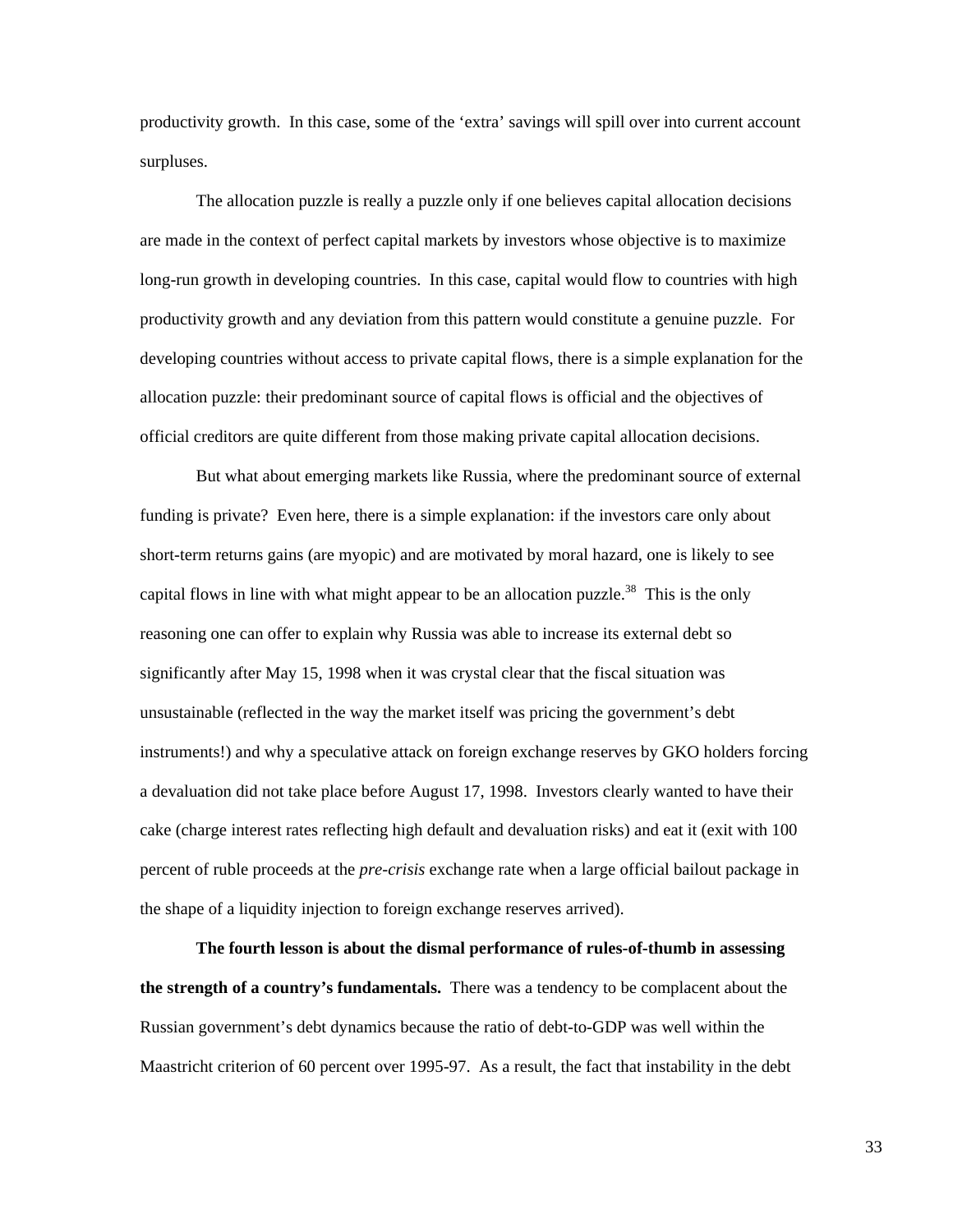dynamics was being camouflaged by the real appreciation of the ruble over this period was missed.

Similarly, the sustained real appreciation of the ruble itself was seen as nothing to worry about because at no point was Russia's current account balance at levels conventionally regarded as vulnerable--as would be the case if the current account deficit exceeded 5 percent of GDP, for example. A current account surplus in 1996 was followed by a deficit in 1997 of less than 1 percent of GDP. The projection for 1998 made at the end of 1997 was roughly of balance, this being revised to a small deficit of 2 percent of GDP by July 1998, a month before the meltdown. But such 'reasoning' in connection with the real exchange rate missed two points: one at the micro level, the other at the macro level. At the micro level, the sustained real appreciation of the ruble between mid-1995 and mid-1997 was not accompanied by productivity improvements; to the contrary, this is precisely when nonpayments and asset-stripping intensified. At the macro level, the biggest threat to the real exchange rate came not from the current account deficit but from the fiscal accounts: that the deficit and public debt might ultimately have to be monetized, which is what the market was signaling clearly by May 1998. By then, the Sargent-Wallace conditions were met, with real interest rates exceeding the growth rate; the government financing its deficit by issuing debt and rolling it over to keep current inflation low; and the debt-to-GDP ratio having hit a market-imposed ceiling, as indicated by high and rising default risk. In such "micro-macro" circumstances, a real exchange rate depreciation may become inevitable, to give manufacturing enterprises relief and to reduce the burden of domestic currency debt via a large nominal depreciation.<sup>39</sup> Sensing this, GKO holders would head for the exit, precipitating a crisis. This is what in fact happened, with the timing determined by the liquidity injection from the IFIs and the GKO-Eurobond swap, which brings us to the last lesson.

<sup>&</sup>lt;sup>38</sup> The fallout from the financial sector of the US, which led to the global crisis, should be proof enough that the horizons and compensation structures of fund managers are consistent with the allocation puzzle.

 $39$  But note that a real depreciation raises the burden of dollar debt, which Russia offset by renegotiating its London Club debt with a substantial discount.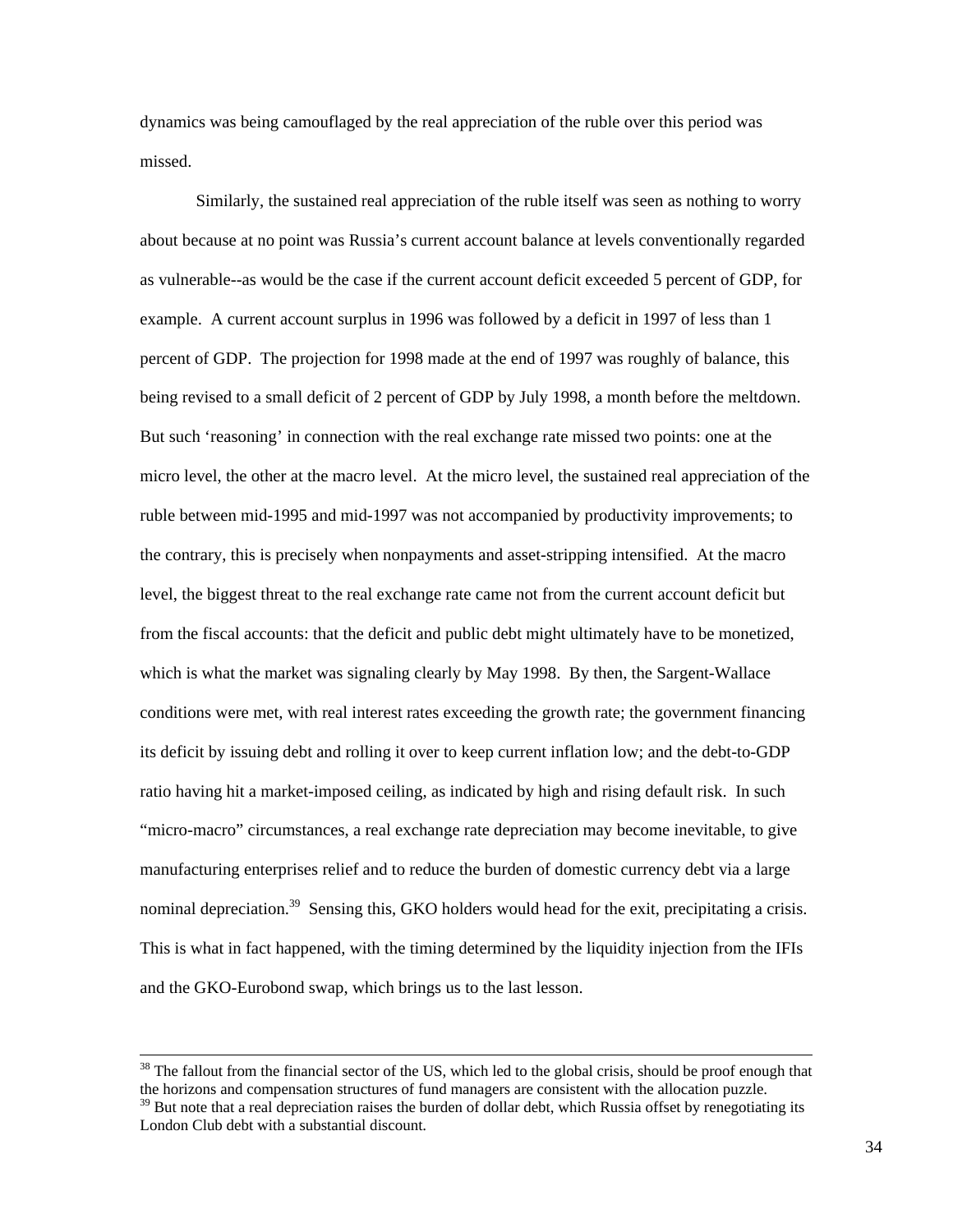**The fifth lesson is that instead of averting a crisis when fiscal fundamentals are weak, financial engineering could actually trigger a crisis. This is the lesson from the GKO-Eurobond swap.** There are two parts to this lesson: first, that the logic is flawed even though swapping out of short-term, costly GKOs into long-term, "cheaper" Eurobonds might seem like a no-brainer; and second, that the macroeconomic consequences of such swaps in the presence of fiscal solvency problems can only be adverse.

 The logic was flawed for two reasons: (i) the nominal interest differential between GKOs and Eurobonds was not an unexploited arbitrage opportunity but compensation for the devaluation risk and difference in perceptions of default risk on the two debt instruments; dollardenominated Eurobonds are by definition not subject to devaluation risk and might have been perceived as implicitly senior to ruble-denominated GKOs; and (ii) by its nature, a market-based, voluntary swap cannot be expected to lower the present value of the government's debt obligations. This is a sort of Modigliani-Miller theorem for countries and asserts that such swaps are likely to be neutral.

 But their consequences could actually be adverse when fiscal fundamentals are weak. Consider a government which has a solvency problem, i.e., the market believes that the present value of its future primary surpluses will not be enough to pay off its debt outstanding today. One way for the government to restore balance to its budget is to let its nominal exchange rate depreciate, thereby lowering the real value of its domestic currency obligations; but since the swap lowers the outstanding stock of domestic currency obligations (the *tax base*), an even larger depreciation is called for (the *tax rate*) and this recognition could spur a speculative attack on foreign exchange reserves, triggering a crisis time.<sup>40</sup> Another reason is the interaction of the swap with existing investor portfolios, which in Russia's case meant rising margin calls on the commercial banks' holdings of government dollar-denominated paper purchased on margin, the

 $40$  A formal analytical statement of this argument can be found in Aizenman, Kletzer and Pinto (2005). For more on the Russian swap and why it failed, see Kharas, Pinto and Ulatov (2001) and Pinto, Gurvich and Ulatov (2005).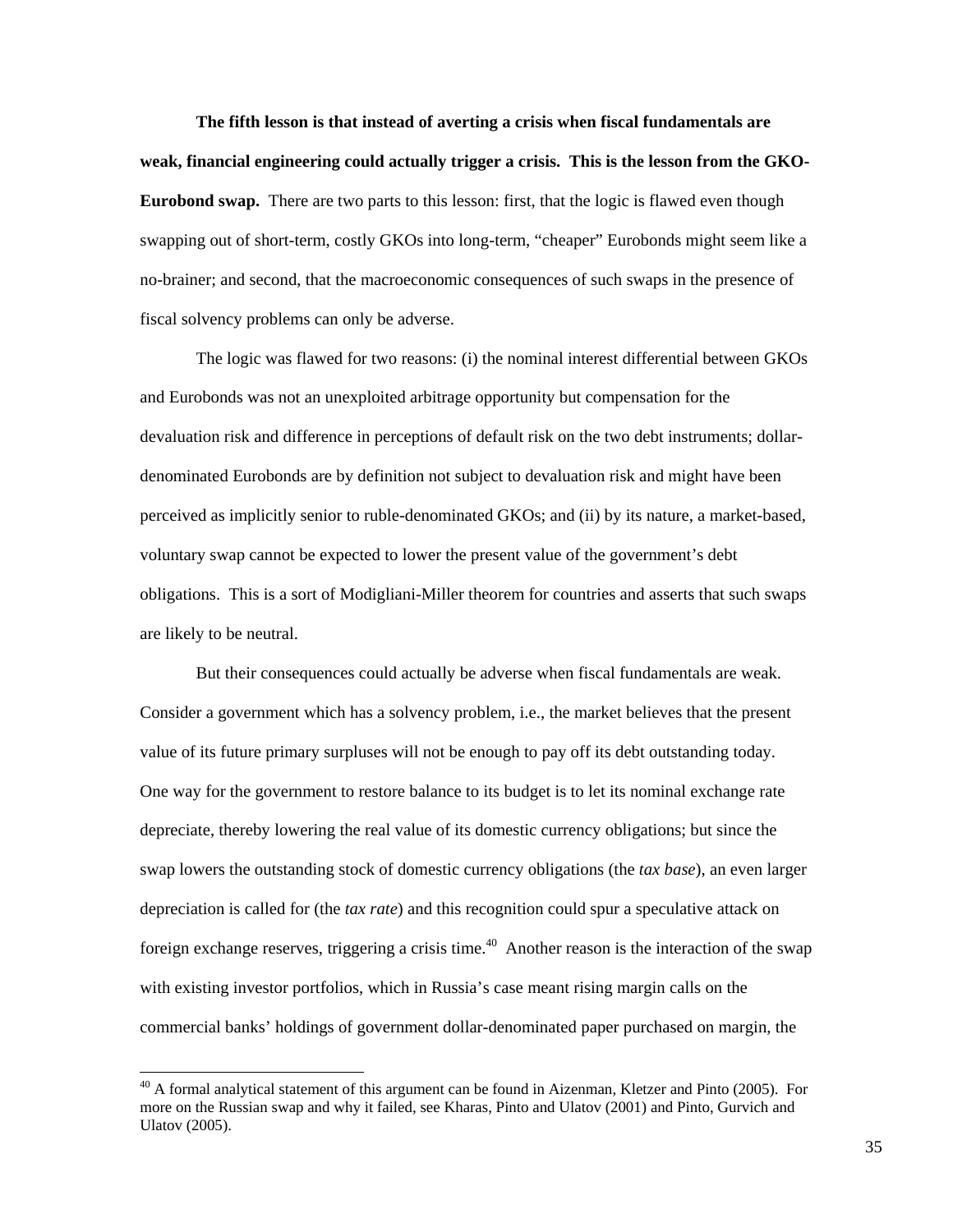price of which fell with all the additional Eurobonds appearing in the market, leading to forced sales of GKOs and a downward spiral. Financial engineering is definitely not a free lunch and the hidden tab may be surprisingly high!

 The situation was worsened because the swap was accompanied by a liquidity injection to reserves financed by implicitly senior debt from the IFIs. This would demote the claims of GKO holders and become the perfect time to exit, with the liquidity injection providing the means of escape. Kharas, Pinto and Ulatov (2001, p. 43) discuss how difficult it is to design an official rescue package for a country in the circumstances of Russia 1998. And much could have been learned from a timely post-mortem of Russia 1998, as Box 2 shows.

# **5. Concluding Remarks**

 In the case of Russia 1998, a fundamental inconsistency developed between the government's desire to vanquish inflation while maintaining large subsidies to what was perceived as a vulnerable manufacturing sector. This eventually placed the government's debt on an unsustainable trajectory, making such dynamics incompatible with Russia's fixed exchange rate. Financial globalization prolonged this unsustainable situation by financing the government's debt pyramid even after it was clear that the fiscal situation was unsustainable. The reasons why include moral hazard fueled by expectations that Russia would be "rescued" by a large official bailout.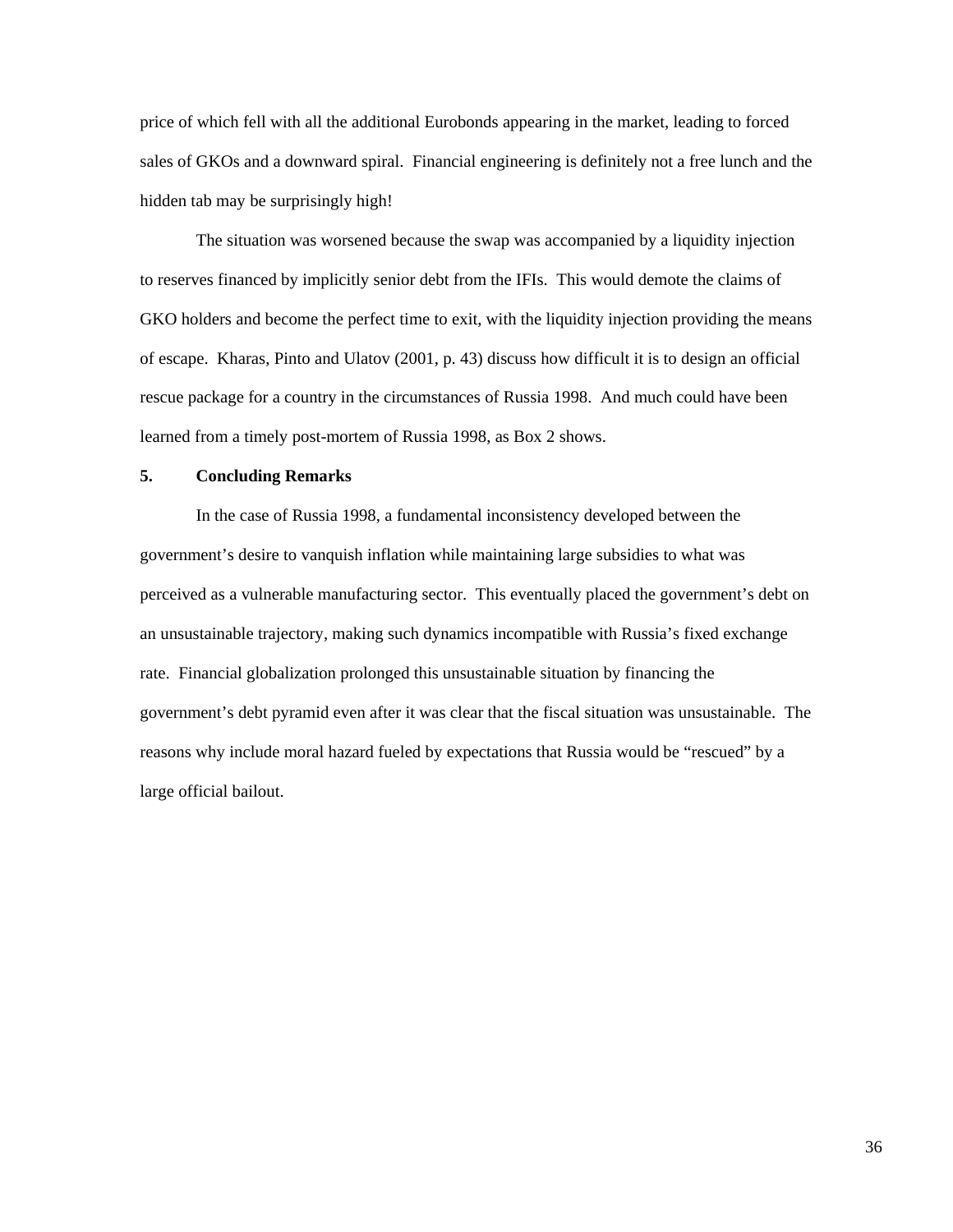# **Box 2: Lessons from the 2000-01 Argentine Crisis—Déjà Vu in Russia 1998?**

A postmortem of the Argentine crisis of 2000-01 conducted by the Independent Evaluation Office of the IMF identified 10 lessons.<sup>a/</sup> In our assessment, the following 4 were the key lessons from a macroeconomic point-of-view (some of the lessons are related to IMF processes) and we quote:

"**Lesson 2.** The level of sustainable debt for emerging market economies may be lower than had been thought, depending on a country's economic characteristics. The conduct of fiscal policy should therefore be sensitive not only to year-to-year fiscal imbalances, but also to the overall stock of public debt.

Lesson 7. The catalytic approach to the resolution of a capital account crisis works only under quite stringent conditions. When there are well-founded concerns over debt and exchange rate sustainability, it is unreasonable to expect a voluntary reversal of capital flows.

Lesson 8. Financial engineering in the form of voluntary, market-based debt restructuring is costly and unlikely to improve debt sustainability if it is undertaken under crisis conditions and without a credible, comprehensive economic strategy. Only a form of debt restructuring that leads to a reduction of the net present value (NPV) of debt payments or, if the debt is believed to be sustainable, a large financing package by the official sector has a chance to reverse unfavorable debt dynamics.

Lesson 9. Delaying the action required to resolve a crisis can significantly raise its eventual cost, as delayed action can inevitably lead to further output loss, additional capital flight, and erosion of asset quality in the banking system. To minimize the costs of any crisis, the IMF must take a proactive approach to crisis resolution, including providing financial support to a policy shift, which is bound to be costly regardless of when it is made."

But these were precisely the lessons from Russia 1998! Namely, that being within the Maastricht ceiling of 60 percent of GDP did not mean that debt was sustainable, one had also to look at market signals; that the catalytic approach can backfire when reserves are augmented with senior IFI loans in the presence of a fiscal solvency problem and actually trigger a crisis; that the market-based GKO-Eurobond swap only made matters worse; and that procrastination fed by continuing private capital inflows and official borrowing only led to a much bigger debt burden when the crisis hit.  $\frac{b}{c}$ 

 $a^{i}$ Independent Evaluation Office (IEO) of the IMF (2004), Executive Summary. http://www.imf.org/EXTERNAL/NP/IEO/2004/ARG/ENG/INDEX.HTM

<sup>b/</sup>Kharas, Pinto and Ulatov (2001).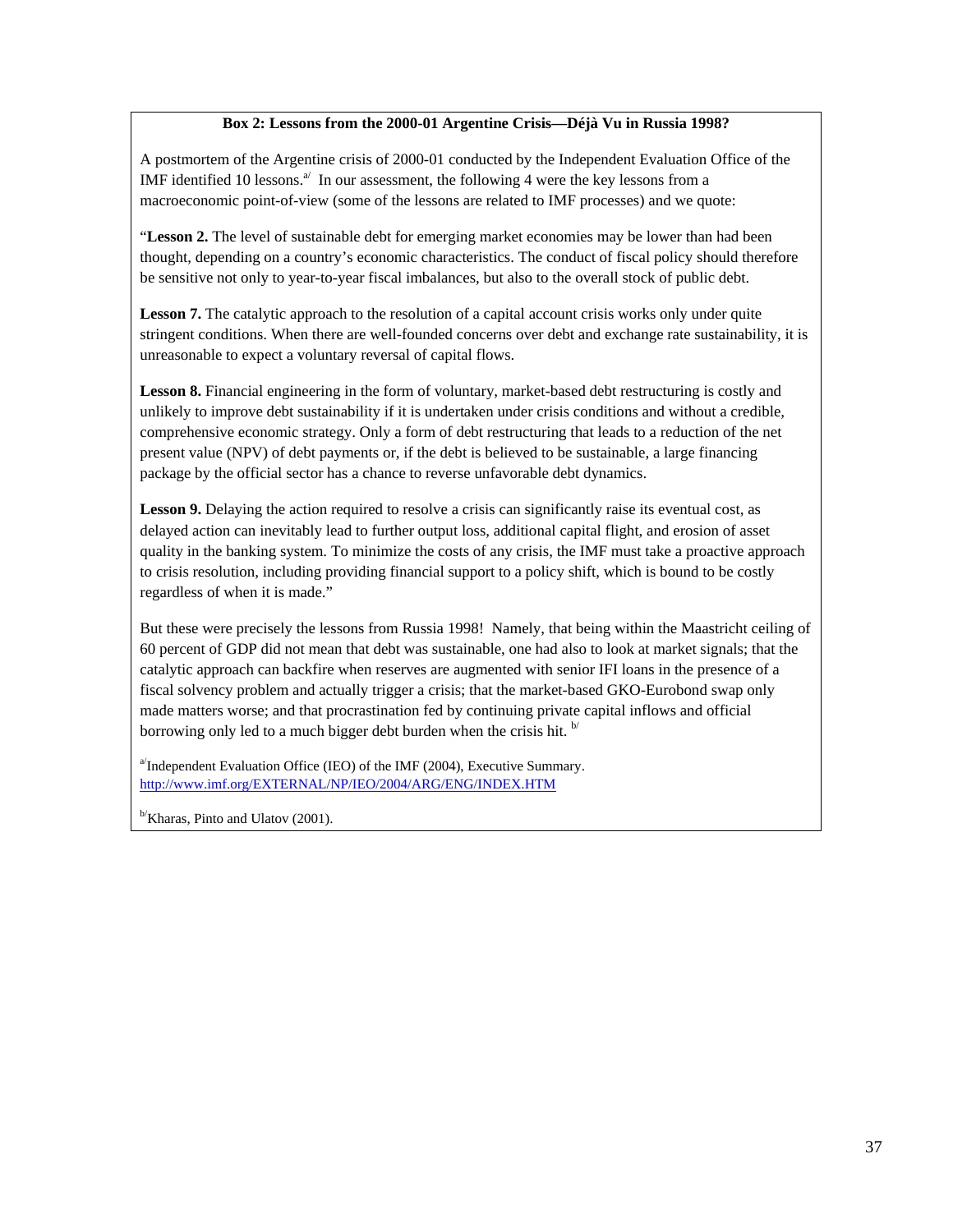#### **References**

Aizenman, Joshua. 2008. "Emerging Markets." *The New Palgrave Dictionary of Economics* (S. Durlauf and L. Blume, eds.), 2nd Edition, Volume 2, pp. 823-825. Palgrave Macmillan.

Aizenman, Joshua, Kenneth M. Kletzer, and Brian Pinto. 2005. "Sargent-Wallace Meets Krugman-Flood-Garber, or: Why Sovereign Debt Swaps Don't Avert Macroeconomic Crises." *Economic Journal*, 115, 343-367, April.

Aizenman, Joshua, and Brian Pinto. 2005. *Managing Economic Volatility and Crises: A Practitioner's Guide.* Cambridge University Press.

Black, Bernard S., Reinier Kraakman, and Anna Tarassova. 2000. "Russian Privatization and Corporate Governance: What Went Wrong?" *Stanford Law Review*, volume 52, pp. 1731-1808.

Blasi, Joseph, Maya Kroumova and Douglas Kruse. 1997. *Kremlin Capitalism*. Cornell University Press.

Buckberg, Elaine, and Brian Pinto. 1997. "How Russia is Becoming a Market Economy. A Policy Maker's Checklist." Mimeographed, International Finance Corporation, The World Bank Group.

Burnside, Craig, Martin Eichenbaum and Sergio Rebelo. 1999. "Prospective Deficits and the Asian Currency Crisis." August 3, 1999, The World Bank.

Calvo, Guillermo. 1998. "Understanding the Russian Virus with Special Reference to Latin America." Web link: *http://www.econ.yale.edu/alumni/reunion99/calvo2.htm#[2]* 

Chang, Roberto, and Andres Velasco. 2000. "The Asian Financial Crisis in Perspective." In Private Capital Flows in the Age of Globalization edited by Uri Dadush, Dipak Dasgupta and Marc Uzan. The MIT Press, Cambridge, Mass.

Commander, Simon, and Christian Mumssen. 1999. "Understanding Barter in Russia." Working Paper 37, EBRD.

Dooley, Michael. 1998. "A Model of Crises in Emerging Markets." *International Finance Discussion Papers,*. No. 630. Board of Governors of the Federal Reserve System.

Dornbusch, Rudiger, and Alejandro Werner. 1994. "Mexico: Stabilization, Reform, and No Growth." *Brookings Papers on Economic Activity*, 1:1994, pp. 253-315.

Dungey, Mardi, Renee Fry, Brenda Gonzalez-Hermosillo, and Vance Martin. 2006. "Contagion in international bond markets during the Russian and the LTCM crises", *Journal of Financial Stability 2 (2006),* pp. 1–27.

Eichengreen, Barry, and Christof Ruehl. 2000. "The Bail-in Problem: Systematic Goals, Ad Hoc Means*." NBER Working Paper 7653.*

Fischer, Stanley, Ratna Sahay and Carlos Vegh. 1996. "Stabilization and Growth in Transition Economies: The Early Experience." *Journal of Economic Perspectives*, Volume 10, 2, 45-66.

Flood, Robert, and Peter Garber. 1984. "Collapsing Exchange Rate Regimes: Some Linear Examples." *Journal of International Economics*, Vol. 17, pp. 1-13.

Forbes, Kristin. 2000. "The Asian Flu and Russian Virus: Firm-level Evidence on How Crises are Transmitted Internationally." *NBER*, *Working Paper 7807.* Web link: *http://www.nber.org/paper/w7807*